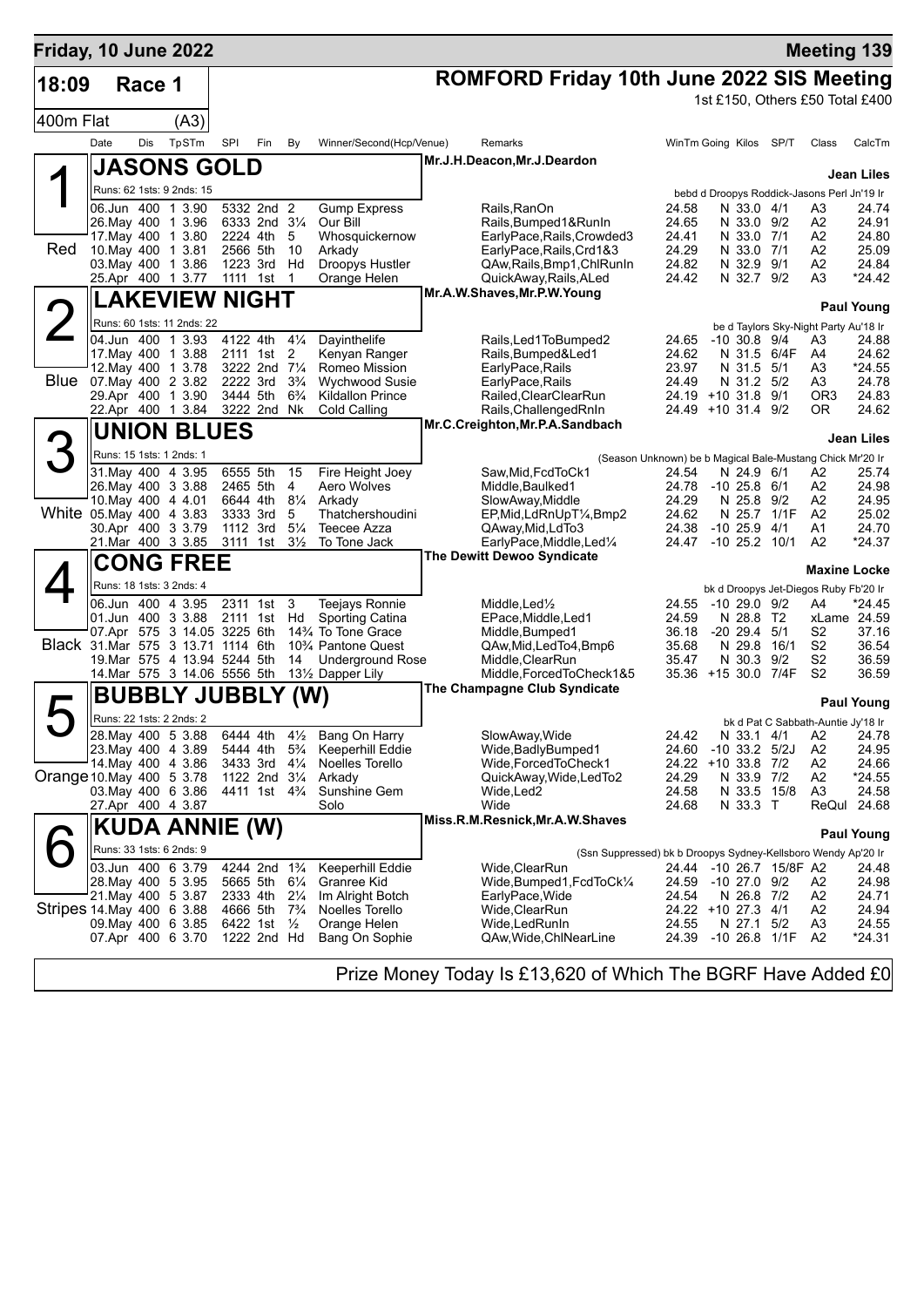| Friday, 10 June 2022      |               |        |                                               |     |                                |                                  |                                                           |                                                                                       |                |                                               |                          |                   |                                                              | <b>Meeting 139</b>              |
|---------------------------|---------------|--------|-----------------------------------------------|-----|--------------------------------|----------------------------------|-----------------------------------------------------------|---------------------------------------------------------------------------------------|----------------|-----------------------------------------------|--------------------------|-------------------|--------------------------------------------------------------|---------------------------------|
| 18:28                     |               | Race 2 |                                               |     |                                |                                  |                                                           | <b>ASHWELLS GREYHOUNDS RETIREMENT HOME</b>                                            |                |                                               |                          |                   |                                                              |                                 |
|                           |               |        |                                               |     |                                |                                  |                                                           |                                                                                       |                |                                               |                          |                   |                                                              | 1st £140, Others £50 Total £390 |
| 400m Flat                 |               |        | (A4)                                          |     |                                |                                  |                                                           |                                                                                       |                |                                               |                          |                   |                                                              |                                 |
|                           | Date          | Dis    | TpSTm                                         | SPI | Fin                            | By                               | Winner/Second(Hcp/Venue)                                  | Remarks                                                                               |                | WinTm Going Kilos SP/T                        |                          |                   | Class                                                        | CalcTm                          |
|                           |               |        | <b>PUTTFOR PURCY</b>                          |     |                                |                                  |                                                           | <b>Puttfor Syndicate</b>                                                              |                |                                               |                          |                   |                                                              | <b>Paul Young</b>               |
|                           |               |        | Runs: 15 1sts: 4 2nds: 4                      |     |                                |                                  |                                                           |                                                                                       |                |                                               |                          |                   | bk d Droopys Jet-Puttfor Lorraine Oc'19 Ir                   |                                 |
|                           |               |        | 31 May 400 2 3.97                             |     | 5544 4th                       | $5\frac{1}{2}$                   | Lady Robyn<br>101/4 Kingdom Diva                          | SlowAway, Rails, Crowded <sup>1/4</sup>                                               | 24.53          |                                               | N 29.8 5/2               |                   | A4                                                           | 24.97                           |
|                           |               |        | 21. May 400 2 3.95<br>12. May 400 2 3.91      |     | 5446 6th<br>4222 3rd 71/4      |                                  | <b>Cooladerry Storm</b>                                   | Rails, Crowded 1&3<br>Rails, Clear Run                                                | 24.44<br>24.30 |                                               | N 29.6 2/1<br>N 29.7 7/1 |                   | A4<br>A4                                                     | 25.26<br>24.88                  |
| Red                       |               |        | 30.Apr 400 2 3.83                             |     | 2122 1st                       | $\overline{1}$                   | Lift The Roof                                             | Rails,Ld1T¼&From4                                                                     | 24.66          |                                               | N 29.4                   | 9/4F              | A <sub>5</sub>                                               | 24.66                           |
|                           |               |        | 19.Apr 400 2 3.86<br>09.Apr 400 2 3.82        |     | 3222 2nd 3<br>2222 2nd 21/2    |                                  | Dinnys Pet<br>Perpetual                                   | Rails, Baulked <sup>1</sup> /4<br>EPace, Rails To Middle, EvCh                        | 24.45          | 24.31 +10 29.2 9/4<br>+10 28.8 6/1            |                          |                   | A5<br>A4                                                     | *24.65<br>24.75                 |
|                           |               |        | <b>COSY BOY</b>                               |     |                                |                                  |                                                           | Mrs.H.P.J.Kemp                                                                        |                |                                               |                          |                   | <b>Michelle Brown</b>                                        |                                 |
|                           |               |        | Runs: 49 1sts: 9 2nds: 6                      |     |                                |                                  |                                                           |                                                                                       |                |                                               |                          |                   | bk d Droopys Jet-Live Queen Sp'19 Ir                         |                                 |
|                           |               |        | 03.Jun 400 2 3.94                             |     | 5555 5th                       | 4                                | Rough Wonder                                              | RailsToMiddle, Bumped1                                                                |                | 24.50 +10 31.8 4/1                            |                          |                   | A4                                                           | 24.92                           |
|                           |               |        | 28. May 400 2 3.91<br>19. May 400 2 3.95      |     | 5222 3rd<br>4111 2nd 1/2       | $3\frac{1}{2}$                   | Kingdom Diva<br>Newtown Freda                             | RailsToMiddle, Bumped1<br>RailsToMid, Bmp&Led1ToRnIn                                  | 24.52<br>24.72 | $-10$ 31.6 16/1<br>$-10$ 31.4 $14/1$          |                          |                   | A3<br>A3                                                     | 24.69<br>*24.66                 |
|                           |               |        | Blue 07 May 400 3 3.99                        |     | 6466 4th 4                     |                                  | One Dart Finish                                           | SlowAway, RailsToMiddle                                                               | 24.81          | $-10$ 31.5 $8/1$                              |                          |                   | A3                                                           | 25.02                           |
|                           |               |        | 03. May 400 2 4.01<br>28.Apr 400 3 3.95       |     | 6655 5th<br>5441 1st           | 9<br>$\frac{1}{2}$               | <b>Bubbly Jubbly</b><br><b>Watford Lad</b>                | SlowAway, RIsTMid, Bumped2<br>SAway, MidToRails, Bmp1, Ld <sup>3</sup> / <sub>4</sub> | 24.58          | 24.56 +10 31.4 8/1                            | N 31.4 9/1               |                   | A3<br>A4                                                     | 25.30<br>24.66                  |
|                           |               |        | <b>TULLYMURRY ED</b>                          |     |                                |                                  |                                                           | Mrs.H.P.J.Kemp                                                                        |                |                                               |                          |                   |                                                              |                                 |
|                           |               |        |                                               |     |                                |                                  |                                                           |                                                                                       |                |                                               |                          |                   | <b>Michelle Brown</b>                                        |                                 |
|                           |               |        | Runs: 37 1sts: 3 2nds: 7<br>04.Jun 400 3 3.86 |     | 3554 3rd                       | $1\frac{3}{4}$                   | Maysons Hawk                                              | EPace, Middle, Bmp1&4                                                                 | 25.04          |                                               |                          | N 36.3 5/2F       | bk d Sh Avatar-Tullymurry Susie Jn'19 Ir<br>A4               | 25.18                           |
|                           |               |        | 24. May 400 3 3.95                            |     | 5552 3rd                       | $3\frac{1}{2}$                   | Sunshine Gem                                              | SAw, Middle, Crowded <sup>3</sup> /4                                                  | 24.69          |                                               |                          | N 35.7 11/4       | A4                                                           | 24.97                           |
| White 30.Apr 400 3 3.94   |               |        | 16. May 400 3 3.96                            |     | 5444 4th<br>6555 4th           | 7<br>$4\frac{1}{4}$              | Pro Glider<br><b>Ratchies Boss</b>                        | MidTRIs, Blk&FcdTCk1<br>SAw, MidToRails, Bmp1, Blk1/4                                 | 24.74<br>24.81 | $-10$ 35.4 $2/1$                              |                          | -10 36.2 11/4C A4 | A3                                                           | 25.20<br>25.04                  |
|                           |               |        | 25.Apr 400 2 3.93                             |     | 5333 3rd                       | $\overline{2}$                   | Jasons Gold                                               | MidToRails, FcdTCk2, RanOn                                                            | 24.42          |                                               | N 34.9 5/1               |                   | A3                                                           | *24.58                          |
|                           |               |        | 11.Apr 400 3 3.93                             |     | 4233 2nd 11/4                  |                                  | <b>Tucos Abbey</b>                                        | MiddleToRails, EveryChance<br>Mrs.S.J.Cooper, Ms.R.Preston                            | 24.66          |                                               |                          | N 34.5 11/4C A3   |                                                              | 24.76                           |
|                           |               |        | <b>SAPPHIRE BRAE</b>                          |     |                                |                                  |                                                           |                                                                                       |                |                                               |                          |                   |                                                              | Jean Liles                      |
|                           |               |        | Runs: 43 1sts: 8 2nds: 3                      |     |                                |                                  |                                                           | (Ssn Suppressed) Itbd b Kinoch Brae-Heathlawn Robin Oc'19 Ir                          |                |                                               |                          |                   |                                                              |                                 |
|                           |               |        | 04.Jun 400 4 3.88<br>28. May 400 4 3.83       |     | 1555 3rd<br>1455 5th           | $3\frac{3}{4}$<br>$6\frac{3}{4}$ | Dayinthelife<br>Milltown Jack                             | QAway, Middle, Bumped 1<br>QAway, Middle, Led1                                        | 24.65<br>24.58 | $-1026.59/1$                                  |                          | N 26.4 11/4       | A3<br>A3                                                     | 24.85<br>25.11                  |
|                           |               |        | 21. May 400 4 3.96                            |     | 2666 4th 91/4                  |                                  | Urry Up Alex                                              | Mid, FcdToCkRnUp, Bmp1                                                                | 24.83          | $-1026.4$                                     |                          | 11/4              | A3                                                           | 25.47                           |
| Black 14. May 400 4 3.89  |               |        | 02. May 400 4 3.83                            |     | 4554 5th<br>1666 6th           | 9<br>4                           | <b>Watsons Lane</b>                                       | Middle,BadlyBumped1<br>QuickAway, Middle, Crd1                                        | 24.58<br>24.63 | $-10$ 26.8 $4/1$                              |                          | N 26.6 11/2       | A3<br>A2                                                     | 25.30<br>24.85                  |
|                           |               |        | 18.Apr 400 4 3.73                             |     | 1111 1st                       | $1\frac{3}{4}$                   | Catchmecanya<br>Look At Him                               | QAway, Middle, ALed                                                                   |                | 24.31 +10 27.0 11/4C A3                       |                          |                   |                                                              | $*24.41$                        |
|                           |               |        | <b>PHOENIX RANGER (W)</b>                     |     |                                |                                  |                                                           | <b>Hard Done By Syndicate</b>                                                         |                |                                               |                          |                   |                                                              |                                 |
|                           |               |        | Runs: 54 1sts: 10 2nds: 9                     |     |                                |                                  |                                                           |                                                                                       |                |                                               |                          |                   | John Simpson<br>bd d Out Of Range ASB-Dream Of Mine Sp'19 Ir |                                 |
|                           |               |        | 04.Jun 400 6 3.89                             |     | 3555 4th 7                     |                                  | Drombeg Diva                                              | Wide, Bumped 1& 3/4                                                                   |                |                                               |                          |                   | 24.75 N 30.7 7/1 A4                                          | 25.30                           |
|                           |               |        | 30. May 400 6 3.90<br>07. May 400 6 3.95      |     |                                |                                  | 4345 5th 41/4 Ashwood Lucy<br>5666 6th 41/2 Lenas Hamadoo | Wide,Crowded1,Bumped3<br>SAw, Wide, FcdTCkRunIn                                       | 24.83<br>24.69 | $-10,30.6,8/1$                                | N 30.9 7/1               |                   | A3<br>A3                                                     | 25.06<br>25.04                  |
| Orange 30.Apr 400 5 3.98  |               |        |                                               |     | 6665 5th                       |                                  | 10% Jeopardy James                                        | SAway, Wide, Bmp1, FcdTCk3                                                            | 24.38          |                                               | N 31.1 9/2               |                   | A3                                                           | 25.24                           |
|                           |               |        | 26.Apr 400 6 3.92<br>21.Apr 400 6 3.79        |     | 4665 5th 61/4<br>1111 1st 8½   |                                  | <b>Blackgirl Shek</b><br>Mill Street Jet                  | MissedBreak, Wide, Bumped1<br>QAway, Wide, Always Led                                 |                | 24.63 +10 30.8 9/2<br>24.44 +10 30.7 13/8F A4 |                          |                   | A3                                                           | 25.23<br>*24.54                 |
|                           |               |        |                                               |     |                                |                                  |                                                           | Mr.G.D.R.Bowmer, Mr.G.J.Bowmer                                                        |                |                                               |                          |                   |                                                              |                                 |
|                           |               |        | <b>DROOPYS SUMMIT (W)</b>                     |     |                                |                                  |                                                           |                                                                                       |                |                                               |                          |                   |                                                              | <b>Paul Young</b>               |
|                           |               |        | Runs: 42 1sts: 1 2nds: 5<br>04.Jun 400 6 3.94 |     | 4211 1st $4\frac{1}{2}$        |                                  | Grab My Shades                                            | $W$ ide,Bmp1,Led $\frac{1}{2}$                                                        | 24.54          |                                               | N 33.6 7/2               |                   | bk d Droopys Buick-Droopys Pizazz Oc'18 Ir<br>A5             | *24.54                          |
|                           |               |        | 30. May 400 6 3.99                            |     | 5655 5th                       | $5\frac{1}{2}$                   | Geelo Saffron                                             | SlowAway,Wide,Bumped1&3/4                                                             | 24.75          | $-10$ 33.8 $7/1$                              |                          |                   | A4                                                           | 25.09                           |
| Stripes 18 May 400 5 4.04 |               |        | 23. May 400 6 4.01                            |     | 6554 3rd 21/2<br>2333 2nd 31/4 |                                  | Coolavanny Maxy<br>Corten Steel                           | SlowAway,Wide,Bmp1,RanOn<br>Wide,Baulked2                                             | 24.61<br>24.71 |                                               | N 34.5 T3                | N 34.4 11/2       | A4                                                           | 24.80<br>ReQul 24.97            |
|                           | 11. May 225 6 |        |                                               |     | 2-1- 1st                       | $\frac{1}{2}$                    | Aero Limit                                                | UpWithTrap, Wide, Ld2                                                                 | 14.05          |                                               | N 34.4 T2                |                   |                                                              | xLame 14.05                     |
|                           |               |        | 26.Feb 575 5 13.94 3322 2nd 334               |     |                                |                                  | <b>Crackling Cookie</b>                                   | EarlyPace, Wide                                                                       | 35.89          |                                               |                          | N 33.7 4/7F       | S <sub>3</sub>                                               | 36.19                           |
|                           |               |        |                                               |     |                                |                                  |                                                           |                                                                                       |                |                                               |                          |                   | Straight 4 Jackpot - Leg 1                                   |                                 |
|                           |               |        |                                               |     |                                |                                  |                                                           |                                                                                       |                |                                               |                          |                   |                                                              |                                 |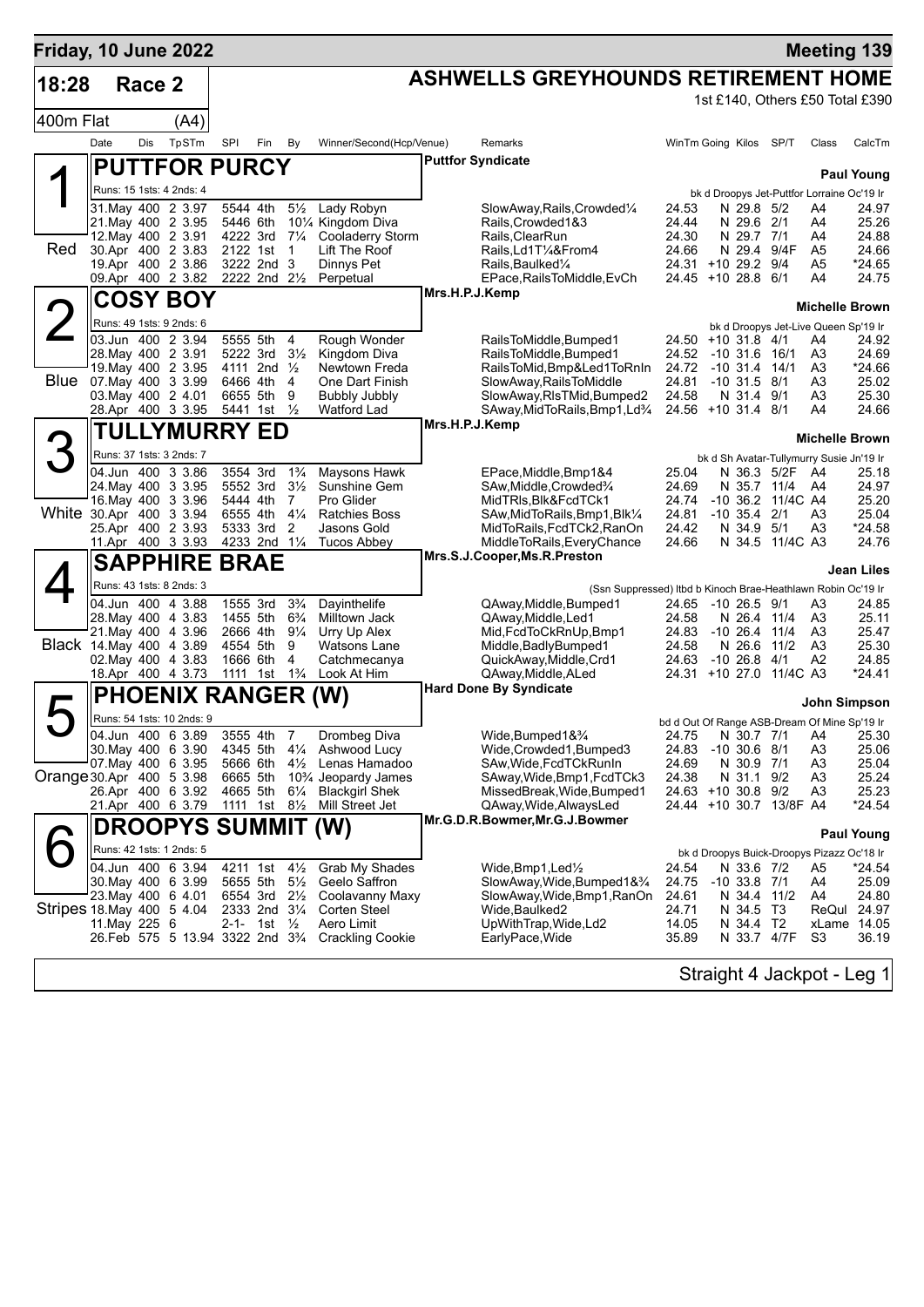|           | Friday, 10 June 2022                            |              |                                                   |                                 |                                                               |                        |                                                                                  |                |                                                                            |      | <b>Meeting 139</b>    |                   |
|-----------|-------------------------------------------------|--------------|---------------------------------------------------|---------------------------------|---------------------------------------------------------------|------------------------|----------------------------------------------------------------------------------|----------------|----------------------------------------------------------------------------|------|-----------------------|-------------------|
| 18:43     | Race 3                                          |              |                                                   |                                 |                                                               |                        | <b>ROMFORD FRIDAY NIGHT 500 MAIDENS - HEAT 1</b>                                 |                |                                                                            |      |                       |                   |
|           |                                                 |              |                                                   |                                 |                                                               |                        |                                                                                  |                | 1st £250, Others £60 Total £490                                            |      |                       |                   |
| 400m Flat |                                                 | (OR3)        |                                                   |                                 |                                                               |                        | For Greyhounds That Have Never Won An Open Race At The Time Of Closing           |                |                                                                            |      |                       |                   |
|           | Date<br>Dis                                     | TpSTm<br>SPI | Fin                                               | By                              | Winner/Second(Hcp/Venue)                                      |                        | Remarks                                                                          |                | WinTm Going Kilos SP/T                                                     |      | Class                 | CalcTm            |
|           | <b>VACANT</b>                                   |              |                                                   |                                 |                                                               |                        |                                                                                  |                |                                                                            |      |                       |                   |
|           |                                                 |              |                                                   |                                 |                                                               |                        |                                                                                  |                |                                                                            |      |                       |                   |
|           |                                                 |              |                                                   |                                 |                                                               |                        |                                                                                  |                |                                                                            |      |                       |                   |
|           |                                                 |              |                                                   |                                 |                                                               |                        |                                                                                  |                |                                                                            |      |                       |                   |
| Red       |                                                 |              |                                                   |                                 |                                                               |                        |                                                                                  |                |                                                                            |      |                       |                   |
|           |                                                 |              |                                                   |                                 |                                                               |                        |                                                                                  |                |                                                                            |      |                       |                   |
|           | <b>SHADY BELLE</b>                              |              |                                                   |                                 |                                                               | Mrs.M.Simpson          |                                                                                  |                |                                                                            |      |                       |                   |
|           |                                                 |              |                                                   |                                 |                                                               |                        |                                                                                  |                |                                                                            |      | John Simpson          |                   |
|           | Runs: 5 1sts: 1 2nds: 1<br>04.Jun 400 2 4.00    |              | 6433 2nd 11/4                                     |                                 | Dayinthelife                                                  |                        | RailsToMiddle, RanOn                                                             |                | (Season Unknown) wbe b Jaytee Jet-Shady Pam My'19 Ir<br>24.65 -10 25.8 7/1 |      | A3                    | 24.65             |
|           | 23. May 400 2 3.95                              |              | 4433 4th                                          | $4\frac{3}{4}$                  | We                                                            |                        | Rails, Crowded <sup>1</sup> / <sub>4</sub>                                       | 24.37          | N 25.7 11/2                                                                |      | A3                    | 24.75             |
| Blue      | 12. May 400 2 4.05                              |              | 6555 5th                                          | 9¾                              | Romeo Mission                                                 |                        | MissedBreak, Rails                                                               | 23.97          | N 25.1                                                                     | 12/1 | A3<br>A7              | 24.74<br>$*24.27$ |
|           | 30.Apr 400 2 3.72<br>23.Apr 400 3 4.08          |              | 1111 1st 51/ <sub>4</sub><br>6455 5th             | $4\frac{3}{4}$                  | Ogs Lady<br><b>Underground Luke</b>                           |                        | QuickAway, Rails, ALed<br>SAw, Rails, Baulked <sup>1</sup> / <sub>4</sub>        | 24.37          | $-10$ 24.7 2/1<br>24.66 +10 24.5                                           | 11/4 | A7                    | 25.12             |
|           | 16.Apr 400 2                                    |              |                                                   |                                 |                                                               |                        | (NoRace)                                                                         |                | 24.3                                                                       |      | A7                    |                   |
|           | <b>WATSONS LANE</b>                             |              |                                                   |                                 |                                                               |                        | Dogs For Life Syndicate                                                          |                |                                                                            |      | John Simpson          |                   |
|           | Runs: 37 1sts: 6 2nds: 4                        |              |                                                   |                                 |                                                               |                        |                                                                                  |                | bd d Ballymac Best-Westmead Suzie Au'19 Ir                                 |      |                       |                   |
|           | 04.Jun 400 1 3.86                               |              | 5333 3rd                                          | $9\frac{1}{4}$                  | Teaboy Bruno                                                  |                        | Rails, Bumped 1, Baulked 1/4                                                     | 24.50          | N 32.7 10/3                                                                |      | A2                    | 25.24             |
|           | 21. May 400 1 3.85<br>14. May 400 1 3.81        |              | 2221 2nd $\frac{1}{2}$<br>1111 1st $3\frac{1}{2}$ |                                 | Grandads Gift<br>Rough Rubi                                   |                        | Rails, Bmp1, Led%ToNrLn<br>QuickAway, Rails, ALed                                | 24.51<br>24.58 | N 32.6 13/8F A2<br>N 32.9 6/5F                                             |      | A3                    | 24.55<br>24.58    |
|           | White 07 May 400 1 3.86                         |              | 3123 3rd                                          | -3                              | Madabout Kacey                                                |                        | EPace, RIs, Led1To3, FcdTCk                                                      | 24.69          | $-10.33.1$                                                                 | 6/4F | A3                    | 24.83             |
|           | 02. May 400 1 3.86<br>23.Apr 400 2 3.79         |              | 2111 1st<br>4222 5th 41/2                         | $1\frac{1}{2}$                  | Wychwood Jules<br>Panda Oreo                                  |                        | EarlyPace, Rails, Led1<br>Rails, Bumped1, FcdTCk3                                | 24.38          | N 33.2 11/8F A4<br>24.44 +10 32.9 15/8F A4                                 |      |                       | *24.38<br>24.90   |
|           | <b>MILTON ESTRELLA</b>                          |              |                                                   |                                 |                                                               | Mr.M.M.Garcia          |                                                                                  |                |                                                                            |      |                       |                   |
|           | Runs: 0 1sts: 0 2nds: 0                         |              |                                                   |                                 |                                                               |                        |                                                                                  |                |                                                                            |      | Lee Field (Unatt)     |                   |
|           | 01.Jun 400 2 3.85                               |              |                                                   |                                 | Solo                                                          |                        | Rails                                                                            |                | bkw d Droopys Sydney-Mysterious Ways Sp'20 Ir<br>24.73 -10 35.2 T          |      |                       | *24.63            |
|           | 23. May 500 1 4.15                              |              | 1122 3rd                                          |                                 | 131⁄4 Savana Ruinart(Towc)                                    |                        | RIsToMid, EP, LedTo1/2                                                           |                | 29.49 +10 35.1 T3                                                          |      | Qlfyg                 | 30.66             |
|           | 14. May 270 3<br>Black 30.Apr 525 2             |              | 2-2- 1st<br>$1st$ 2                               | $9\frac{1}{4}$                  | Milton Nemo(Towc)<br>(Trlee)                                  |                        | Bmp&Led2<br>(IrishRace)                                                          |                | 16.28 +10 34.4 T3<br>28.48 +20 36.3                                        |      |                       | 16.38<br>28.68    |
|           | 30. Mar 300 3                                   |              | 1st                                               | 6                               | (Kknny)                                                       |                        | (IrishTrial)                                                                     | 17.15          | $-10,36.7$                                                                 |      |                       | 17.05             |
|           | 25.Jan 525 2                                    |              | 1st $\frac{1}{2}$                                 |                                 | (Cork)                                                        |                        | (IrishTrial)<br><b>The Everson Syndicate</b>                                     |                | $30.04$ +10 35.4                                                           |      |                       | 30.14             |
|           | <b>DINNYS PET (M)</b>                           |              |                                                   |                                 |                                                               |                        |                                                                                  |                |                                                                            |      | John Simpson          |                   |
|           | Runs: 18 1sts: 7 2nds: 5                        |              |                                                   |                                 |                                                               |                        |                                                                                  |                | (Season Unknown) wbk b Eden The Kid-Ice Box Nv'19 Ir                       |      |                       |                   |
|           | 04.Jun 400 33.81<br>28. May 400 3               |              | 1111 1st<br>1111 1st                              | $\overline{c}$<br>$\frac{1}{2}$ | Hopalongclancy<br>Slippy Jay/A. Winner                        |                        | QAw,Mid IoRails,Bmp1,ALed<br>QAway, MidToRIs, ALed, (HT)                         | 24.46<br>24.34 | $-1028.94/1$<br>N 29.0 11/4                                                |      | A1<br>A2              | 24.36<br>*24.34   |
|           | 24 May 400 3 3.76                               | 1111         | 1st                                               | $2\frac{1}{4}$                  | <b>Storys Girl</b>                                            |                        | QAw,MidToRails,ALed                                                              | 24.51          | $-1029.0$                                                                  | 6/1  | A3                    | 24.41             |
|           | Orange 19 May 400 2 3.88                        | 1111         | 1st                                               | $2\frac{3}{4}$                  | Malbay Macy<br>16 <sup>3</sup> / <sub>4</sub> Scooby The Hulk |                        | EarlyPace,MidToRIs,SnLed                                                         | 24.97<br>24.23 | $-1029.0$                                                                  | T2   | ReQul                 | 24.87<br>25.57    |
|           | 10. May 400 2 3.91<br>19.Apr 400 3 3.77         |              | 4555 6th<br>1111 1st 3                            |                                 | <b>Puttfor Purcy</b>                                          |                        | Rails, Badly Baulked 1<br>QuickAway, MidToRails, ALed                            |                | N 28.9 4/1<br>24.31 +10 28.5 6/4F                                          |      | A3<br>A <sub>5</sub>  | 24.41             |
|           | <b>DEL SHANNON (M)</b>                          |              |                                                   |                                 |                                                               | <b>Six Of The Best</b> |                                                                                  |                |                                                                            |      |                       |                   |
|           | Runs: 14 1sts: 5 2nds: 6                        |              |                                                   |                                 |                                                               |                        |                                                                                  |                | bk d Kilmore Lemon-Barnfield Ten Sp'20 Br                                  |      | Irene Barnard (Yrmth) |                   |
|           | 04.Jun 462 3 5.35                               |              | 3111 2nd 1 <sup>3</sup> / <sub>4</sub>            |                                 | The Other Lottie(Yrmth)                                       |                        | Mid,BmpStt,Ld1-RunIn                                                             | 28.34          | -10 32.0 13/8F A2                                                          |      |                       | 28.39             |
|           | 20. May 400 3 3.90                              |              | 1222 1st 2                                        |                                 | Roman Arch                                                    |                        | QAway, Middle, Led To 1/4& Fr2                                                   |                | 24.92 -10 32.2 T2                                                          |      | xFall                 | *24.82            |
|           | 09. May 462 4 5.26<br>Stripes 04 May 462 3 5.27 |              | 3111 2nd SH                                       |                                 | 4326 6th DIS Marroway Boy(Yrmth)<br>Swift Presence(Yrmth)     |                        | MidCrd&Fll3<br>Mid, SnLd-NrLn                                                    | 28.28          | N 32.5 11/10FA2<br>28.14 +30 32.0 1/1F A2                                  |      |                       | 0.00<br>28.45     |
|           | 30.Apr 462 3 5.37                               |              | 2111 2nd 1                                        |                                 | Offshore Roddick(Yrmth)                                       |                        | Mid, SnLd-RnIn                                                                   | 28.38          | $-10$ 32.0 $9/4$                                                           |      | A2                    | 28.37             |
|           | 23.Apr 462 3 5.32                               |              | 5111 2nd SH                                       |                                 | Freedom Special(Yrmth)                                        |                        | Mid,LdRnUp-NrLn                                                                  | 28.41          | $-10$ 32.2 $2/1F$                                                          |      | - A2                  | 28.32             |
|           |                                                 |              |                                                   |                                 |                                                               |                        | Straight 4 Jackpot - Leg 2 - Trap 1 - Runny Egg - W/D Lame - 09/06 - Trap Vacant |                |                                                                            |      |                       |                   |
|           |                                                 |              |                                                   |                                 |                                                               |                        |                                                                                  |                |                                                                            |      |                       |                   |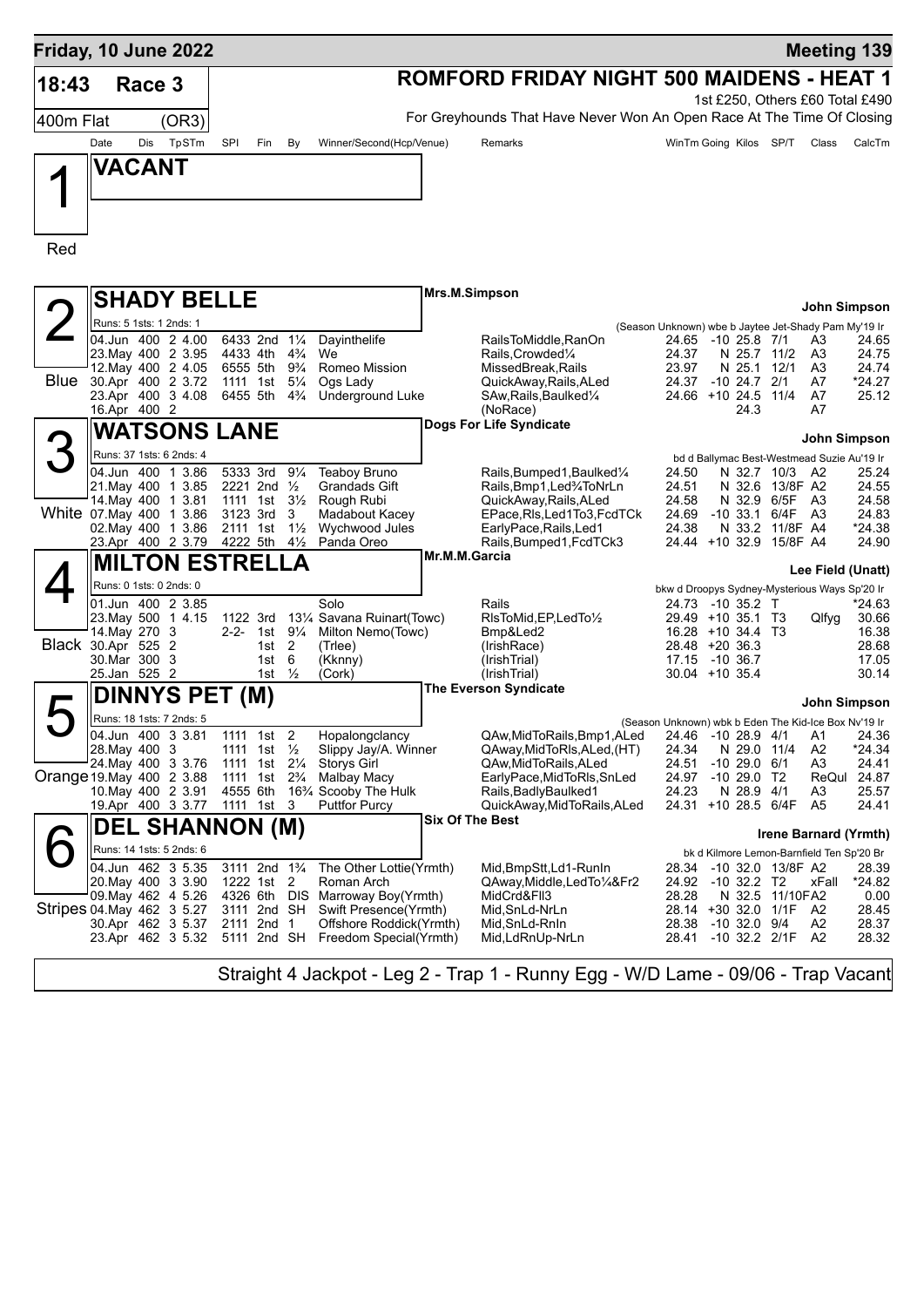| Friday, 10 June 2022     |                         |        |                                          |          |                                                      |                |                                           |                                                                                  |                              |                              |                   |                                    | <b>Meeting 139</b>                            |
|--------------------------|-------------------------|--------|------------------------------------------|----------|------------------------------------------------------|----------------|-------------------------------------------|----------------------------------------------------------------------------------|------------------------------|------------------------------|-------------------|------------------------------------|-----------------------------------------------|
| 18:58                    |                         | Race 4 |                                          |          |                                                      |                |                                           | <b>ROMFORD FRIDAY NIGHT 500 MAIDENS - HEAT 2</b>                                 |                              |                              |                   |                                    |                                               |
|                          |                         |        |                                          |          |                                                      |                |                                           |                                                                                  |                              |                              |                   |                                    | 1st £250, Others £60 Total £550               |
| 400m Flat                |                         |        | (OR3)                                    |          |                                                      |                |                                           | First Two In Each Heat Qualify To The Final On Friday 17th June 2022             |                              |                              |                   |                                    |                                               |
|                          | Date                    | Dis    | TpSTm                                    | SPI      | Fin                                                  | By             | Winner/Second(Hcp/Venue)                  | Remarks                                                                          | WinTm Going Kilos SP/T Class |                              |                   |                                    | CalcTm                                        |
|                          |                         |        | <b>HEADFORD LOLA</b>                     |          |                                                      |                |                                           | Mr.N.D.Ereira, Mr.I.Horncastle, Miss.H.M.O'Flaherty, Mr.E.G.Storrar              |                              |                              |                   |                                    |                                               |
|                          |                         |        | Runs: 21 1sts: 6 2nds: 4                 |          |                                                      |                |                                           |                                                                                  |                              |                              |                   |                                    | Maxine Locke                                  |
|                          | 04.Jun 400 1            |        |                                          |          |                                                      |                |                                           | (Season 12.Fb'22) wbk b Laughil Bolt-Headford Biddy Ap'20 Ir<br>(NoRace)         |                              | 28.3                         |                   | A1                                 |                                               |
|                          |                         |        | 28. May 400 1 3.93                       |          | 5533 2nd 1 <sup>3</sup> / <sub>4</sub>               |                | Hawthorn Best                             | Rails, RanOn                                                                     | 24.46 -10 28.2 11/4          |                              |                   | A1                                 | 24.50                                         |
| Red                      |                         |        | 21. May 400 1 3.81<br>13. May 400 3 3.84 |          | 1111 1st $1\frac{1}{2}$<br>4223 4th 71/4             |                | Fire Paper<br>Laughil Flash               | QuickAway, Rails, ALed<br>Rls, BmpRnUp&1, CrdRnIn                                | 24.34<br>24.39 +10 27.8 7/4  | N 27.9 10/3                  |                   | A1<br>OR <sub>3</sub>              | 24.34<br>25.07                                |
|                          |                         |        | 07. May 400 2 3.72                       |          | 1111 1st 11/ <sub>4</sub>                            |                | <b>Exve Prince</b>                        | QAway, Rails, Always Led                                                         | 24.17 +10 28.2 6/1           |                              |                   | A1                                 | *24.27                                        |
|                          |                         |        | 28.Apr 400 2 3.81                        |          | 2111 1st 2                                           |                | Thatchershoudini                          | EarlyPace, Rails, Led1                                                           | 24.38 +10 28.0 3/1           |                              |                   | A2                                 | 24.48                                         |
|                          |                         |        | <b>FIRE HEIGHT JOEY</b>                  |          |                                                      |                |                                           | <b>Cuckoos Nest</b>                                                              |                              |                              |                   |                                    | <b>David Mullins</b>                          |
|                          |                         |        | Runs: 25 1sts: 6 2nds: 4                 |          |                                                      |                |                                           |                                                                                  |                              |                              |                   |                                    | bd d Kinloch Brae-Fire Height Sasa Sp'19 Ir   |
|                          |                         |        | 31. May 400 2 3.77                       |          | 2111 1st                                             | $2\frac{1}{2}$ | Rioja Coco                                | EarlyPace, Rails, Led1                                                           | 24.54                        |                              | N 32.6 7/4F A2    |                                    | 24.54                                         |
|                          | 13. May 225 2           |        | 21. May 400 1 3.79                       | 1111 1st | $3-3-3$ rd $3\frac{3}{4}$                            | $5\frac{3}{4}$ | Ashwood Lucy<br>Sonic Emjay               | QAway, Rails, Always Led<br>EarlyPace, Rails, Bumped1                            | 24.51<br>13.49               | +5 32.5 10/1                 | -10 32.6 11/8F A3 | 0R                                 | *24.41<br>13.84                               |
|                          |                         |        | Blue 07 May 400 1 3.83                   |          | 2112 2nd <sup>3</sup> / <sub>4</sub>                 |                | Lenas Hamadoo                             | EarlyPace, Rails, Led1To3                                                        | 24.69                        | N 32.7 6/5F                  |                   | A3                                 | 24.75                                         |
|                          |                         |        | 02. May 400 2 3.83                       |          | 2222 3rd 21/4                                        |                | Shelone Bolt                              | EarlyPace, Rails, ChITo2                                                         | 24.55                        | $-10$ 32.7 $11/4$            |                   | A3                                 | 24.63                                         |
|                          |                         |        | 23.Apr 400 2 3.82                        | 2111 3rd |                                                      | $\mathbf 1$    | Jennifer Anne                             | EPace, RIs, LdRnUpTNrLn<br><b>Lee Field Racing Club</b>                          | 24.72                        | N 32.7 9/4F                  |                   | A <sub>3</sub>                     | 24.80                                         |
|                          |                         |        | <b>CLONEDEN NUT</b>                      |          |                                                      |                |                                           |                                                                                  |                              |                              |                   |                                    | Lee Field (Unatt)                             |
|                          | Runs: 7 1sts: 2 2nds: 2 |        |                                          |          |                                                      |                |                                           |                                                                                  |                              |                              |                   |                                    | bk d Sh Avatar-Nutty Beth Jy'20 Ir            |
|                          |                         |        | 01.Jun 575 2 13.97<br>19. May 460 3 4.04 |          | 6565 5th                                             |                | Solo<br>121/4 Sonora Lassy(Hnlow)         | <b>RailsToMiddle</b><br>VSAw, Bmp1, Crd <sup>3</sup> / <sub>4</sub>              | 37.16<br>28.05               | $-30$ 32.9 T<br>N 32.9 7/4F  |                   | - IT                               | 36.86<br>29.02                                |
|                          |                         |        | 09. May 500 3 4.28                       |          | 1112 2nd 21/4                                        |                | <b>Ballymull Dinger(Towc)</b>             | Mid, EP, SnLedTo4                                                                | 30.04 +20 32.1 7/4J A4       |                              |                   |                                    | 30.43                                         |
| White 26.Apr 500 3 4.26  |                         |        |                                          |          | 1111 1st                                             | $\frac{1}{2}$  | Kayleigh(Towc)                            | Mid, ALed                                                                        | 30.19 +10 31.9 10/11FA5      |                              |                   |                                    | 30.29                                         |
|                          |                         |        | 18.Apr 500 3 4.32<br>12.Apr 500 1 4.37   | 3333 3rd | 3222 2nd SH                                          | -13            | Mudtown Moon(Towc)<br>Antigua Sugar(Towc) | Mid, Crd1, FinWell<br><b>MidTRIs</b>                                             | 30.21<br>29.45               | $+40$ 32.4 7/4J<br>N 31.9 T3 |                   | A <sub>5</sub><br>Qlfyg            | 30.62<br>30.50                                |
|                          |                         |        | <b>JEOPARDY BARKER</b>                   |          |                                                      |                |                                           | <b>Jeopardy Racing Syndicate</b>                                                 |                              |                              |                   |                                    |                                               |
|                          |                         |        | Runs: 52 1sts: 12 2nds: 15               |          |                                                      |                |                                           |                                                                                  |                              |                              |                   |                                    | <b>Paul Young</b>                             |
|                          |                         |        | 24. May 400 1 3.90                       | 4223 3rd |                                                      | $6\frac{3}{4}$ | <b>Hawthorn Best</b>                      | Rails, Bumped1, (HT)                                                             | 24.34                        | $-10$ 33.8 $6/1$             |                   | A2                                 | bk d Crohane Ronnie-Pipette Oc'19 Ir<br>24.78 |
|                          |                         |        | 10. May 400 2 3.98                       |          | 5211 1st                                             | 3              | Our Bill                                  | SlowAway, Rails, Led <sup>1/4</sup>                                              | 24.76                        | N 33.8 9/4F                  |                   | A <sub>2</sub>                     | 24.76                                         |
|                          |                         |        | 28.Apr 400 1 3.91                        |          | 5322 2nd 51/4                                        |                | <b>Brians Special</b>                     | Rails, Bumped RnUp&1                                                             | 24.31 +10 34.0 4/1           |                              |                   | A2                                 | 24.83                                         |
| Black 21.Apr 400 2 3.83  |                         |        | 11.Apr 400 1 3.94                        |          | 2222 2nd 51/4<br>2122 3rd $4\frac{1}{2}$             |                | Kingdom Fire<br><b>Kilscannell King</b>   | EPace, Rails, Challenged To 3<br>Rails, Bumped&Ld1T1/4                           | 24.27 +10 34.0 6/1<br>24.50  | N 34.1 7/1                   |                   | A2<br>A1                           | 24.79<br>24.86                                |
|                          |                         |        | 02.Apr 400 1 3.83                        |          | 6111 2nd 1 <sup>3</sup> / <sub>4</sub>               |                | Beepers Hyacinth                          | Rails, Bumped&Led1ToRnIn                                                         | 24.64                        | $-20, 34.5, 6/1$             |                   | A1                                 | *24.58                                        |
|                          |                         |        | <b>BANG ON HARRY (M)</b>                 |          |                                                      |                |                                           | Mr.E.O'Connor,Mr.P.J.Simmonds                                                    |                              |                              |                   |                                    | <b>Nathan Hunt</b>                            |
|                          |                         |        | Runs: 12 1sts: 3 2nds: 2                 |          |                                                      |                |                                           |                                                                                  |                              |                              |                   |                                    | bkw d King Elvis-Pro Penny Jy'20 Br           |
|                          |                         |        | 01.Jun 415 5 4.83                        |          |                                                      |                | 1334 2nd 51⁄4 Tinks Boy(Harlw)            | EP, VWide1                                                                       |                              |                              |                   |                                    | 26.50 N 35.7 4/1 OR 26.92                     |
|                          |                         |        | 28. May 400 4 3.78                       |          | 2111 1st 21/ <sub>4</sub>                            |                | We                                        | EarlyPace, Middle, Led1                                                          | 24.42                        | N 35.8 4/1                   |                   | A2                                 | 24.42                                         |
| Orange 13 May 400 6 3.76 |                         |        | 20. May 400 5 3.89                       | 3666 6th | 6544 4th                                             | 5<br>- 11      | Scooby The Hulk<br>Shelone Bolt           | SAway, Middle To Wide, Bmp1<br>EarlyPace, Mid, BmpRnUp&1&1/4 24.55 +10 36.0 10/3 | 24.47                        | $-10$ 35.8 $8/1$             |                   | OR <sub>3</sub><br>OR <sub>3</sub> | 24.78<br>25.52                                |
|                          |                         |        | 26.Apr 400 4 3.93                        | 5556 6th |                                                      | $6\frac{1}{2}$ | <b>Puttfor Charlie</b>                    | StbStart, Mid, FcdTCk1&3                                                         | 24.65 +10 36.1 15/8J A2      |                              |                   |                                    | 25.27                                         |
|                          |                         |        | 18.Apr 400 6 3.75                        |          | 2111 1st 6 <sup>1</sup> / <sub>4</sub>               |                | Kenzo                                     | EPace, MidToWide, Led1                                                           | 24.21                        |                              | N 36.0 11/10FA6   |                                    | *24.21                                        |
|                          |                         |        | <b>HAWTHORN BEST (M)</b>                 |          |                                                      |                |                                           | <b>Wattonite Syndicate</b>                                                       |                              |                              |                   |                                    | Jean Liles                                    |
|                          | Runs: 9 1sts: 3 2nds: 3 |        |                                          |          |                                                      |                |                                           |                                                                                  |                              |                              |                   |                                    | f d Ballymac Best-Hawthorn Katie Jy'19 Ir     |
|                          | 06.Jun 270 3            |        |                                          |          | 2-1- 1st 6                                           |                | Pennys Tigris(Towc)                       | Mid, EP, SnLed                                                                   | 16.09                        | N 35.9 T3                    |                   | Intro                              | 16.09                                         |
|                          |                         |        | 28. May 400 4 3.88<br>24. May 400 4 3.84 |          | 4321 1st 1 <sup>3</sup> / <sub>4</sub><br>2111 1st 6 |                | Headford Lola<br>Urry Up Buddy            | Middle, Challenged&Led3<br>EarlyPace, Middle, Ld1, (HT)                          | 24.46<br>24.34               | $-10$ 35.9 9/4F              | -10 36.6 11/8F A2 | A1                                 | 24.36<br>*24.24                               |
| Stripes 20. May 225 4    |                         |        |                                          |          | 5-2- 2nd $\frac{3}{4}$                               |                | Lylas Boy                                 | Middle, Bumped 1, RanOn                                                          | 13.69                        | $-5$ 36.5 4/1                |                   | ΟR                                 | 13.70                                         |
|                          | 13. May 225 5           |        |                                          | 5-4-     | 4th 6¼                                               |                | Sonic Emjay                               | Middle, Bumped1                                                                  | 13.49                        | $+5$ 36.1 4/1                |                   | 0R                                 | 14.04                                         |
|                          | 09. May 270 3           |        |                                          |          |                                                      |                | Solo(Towc)                                | Middle                                                                           | 16.07                        | N 36.2 T                     |                   | Intro                              | 16.07                                         |
|                          |                         |        |                                          |          |                                                      |                |                                           |                                                                                  |                              |                              |                   |                                    | Straight 4 Jackpot - Leg 3                    |
|                          |                         |        |                                          |          |                                                      |                |                                           |                                                                                  |                              |                              |                   |                                    |                                               |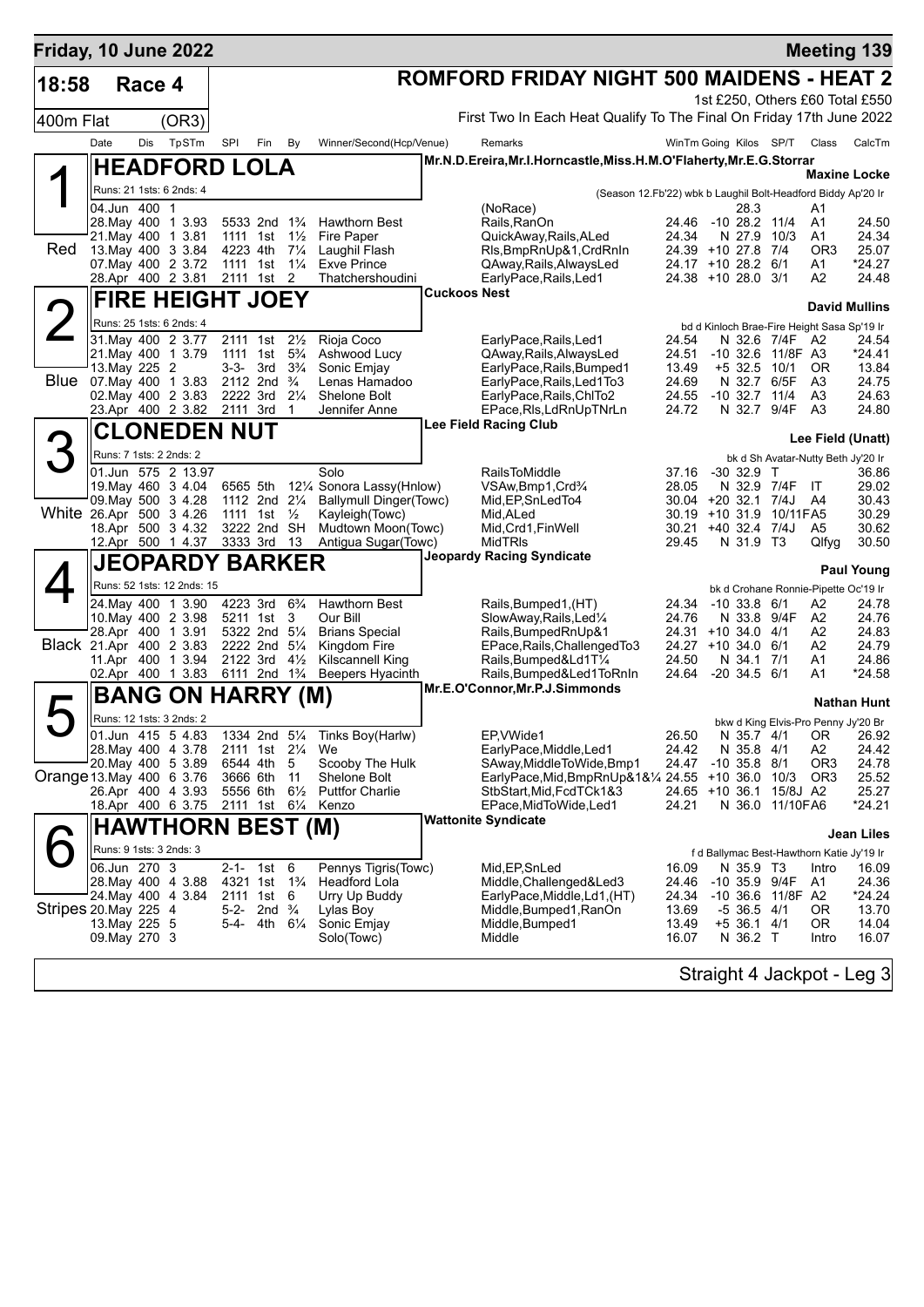| Friday, 10 June 2022      |                                                          |                            |              |                                        |                                         |                              |                                                                                                              |                                                                       |                                                                                    |                                      |                          |                      | <b>Meeting 139</b>                       |
|---------------------------|----------------------------------------------------------|----------------------------|--------------|----------------------------------------|-----------------------------------------|------------------------------|--------------------------------------------------------------------------------------------------------------|-----------------------------------------------------------------------|------------------------------------------------------------------------------------|--------------------------------------|--------------------------|----------------------|------------------------------------------|
| 19:18                     |                                                          | Race 5                     |              |                                        |                                         |                              |                                                                                                              | <b>ROMFORD FRIDAY NIGHT 500 MAIDENS - HEAT 3</b>                      |                                                                                    |                                      |                          |                      |                                          |
|                           |                                                          |                            |              |                                        |                                         |                              |                                                                                                              |                                                                       |                                                                                    |                                      |                          |                      | 1st £250, Others £60 Total £550          |
| 400m Flat                 |                                                          |                            | (OR3)        |                                        |                                         |                              |                                                                                                              |                                                                       |                                                                                    |                                      |                          |                      |                                          |
|                           | Date                                                     | Dis                        | TpSTm        | SPI                                    | Fin                                     | By                           | Winner/Second(Hcp/Venue)                                                                                     | Remarks                                                               | WinTm Going Kilos SP/T                                                             |                                      |                          | Class                | CalcTm                                   |
|                           |                                                          | <b>AIRTECH FRANKIE</b>     |              |                                        |                                         |                              |                                                                                                              | Mr.P.J.Abrey, Mr.G.J.Bowmer, Mr.M.Musgrove, Mr.T.L.Nichols            |                                                                                    |                                      |                          |                      | <b>Paul Young</b>                        |
|                           |                                                          | Runs: 43 1sts: 8 2nds: 5   |              |                                        |                                         |                              |                                                                                                              |                                                                       |                                                                                    |                                      |                          |                      | bk d Laughil Blake-Packa Lady Ja'19 Ir   |
|                           | 03.Jun 400 2 3.98                                        |                            |              | 6444 4th                               |                                         | $2\frac{1}{4}$               | Gone To Rome                                                                                                 | SlowAway, Rails                                                       | 24.28                                                                              | +10 33.1 25/1                        |                          | 0R                   | 24.56                                    |
|                           | 28. May 400 2<br>19 May 400 1 3.91                       |                            |              | 6555 6th<br>4334 5th                   |                                         | $6\frac{1}{4}$<br>3          | Dinnys Pet<br><b>Brians Special</b>                                                                          | SAway, Rails, Bumped1, (HT)<br>Rails, Forced To Check3                | 24.34<br>24.58                                                                     | N 33.3<br>$-10$ 33.3 8/1             | 2/1F                     | A2<br>A1             | 24.84<br>24.72                           |
| Red                       | 29.Apr 400 2 3.99                                        |                            |              |                                        | 5544 4th 8                              |                              | <b>Chelms Hamster</b>                                                                                        | SlowAway, Rails                                                       | 24.02 +10 32.5 8/1                                                                 |                                      |                          | 0R                   | 24.76                                    |
|                           | 21.Apr 400 1 3.95<br>15.Apr 400 1 3.95                   |                            |              |                                        | 5422 2nd 21/2<br>5111 1st 41/4          |                              | <b>Earls Magical</b><br>Our Bill                                                                             | SAway, Rails, RanOn<br>SwervedStart, Rails, Led1                      | 24.16 +10 32.3 5/1<br>24.69                                                        | N 32.6 9/2                           |                          | A1<br>A1             | *24.46<br>24.69                          |
|                           |                                                          | <b>SLIPPY MOLLY</b>        |              |                                        |                                         |                              |                                                                                                              | Miss.R.M.Resnick, Mr.A.W.Shaves                                       |                                                                                    |                                      |                          |                      |                                          |
|                           |                                                          | Runs: 41 1sts: 12 2nds: 4  |              |                                        |                                         |                              |                                                                                                              |                                                                       |                                                                                    |                                      |                          |                      | Jean Liles                               |
|                           | 02.Jun 400 3 3.79                                        |                            |              | 1111 1st                               |                                         | $1\frac{1}{4}$               | <b>Blackgirl Shek</b>                                                                                        | QAway, MidToRails, ALed                                               | (Ssn Suppressed) bk b Laughil Blake-Jaytee Dakota Oc'19 Ir<br>24.53                | N 26.5 9/2                           |                          | A2                   | 24.53                                    |
|                           | 27. May 400 1 3.80                                       |                            |              |                                        | 1112 2nd 5 <sup>3</sup> / <sub>4</sub>  |                              | Dukes Con                                                                                                    | QAway, Rails To Middle, Ld T <sup>1</sup> / <sub>2</sub>              | 24.66                                                                              | $-20, 26.5, 13$                      |                          | xFall                | 24.92                                    |
| Blue                      | 23. May 400 3 3.85<br>14. May 400 3 3.81                 |                            |              | 1666 6th<br>2111 3rd                   |                                         | <b>DIS</b><br>$3\frac{1}{2}$ | <b>Keeperhill Eddie</b><br><b>Bubbly Maniac</b>                                                              | QAw,Bmp&BroughtDown1<br>EP.MidToRails.Led1To4                         | 24.60<br>24.47                                                                     | $-10$ 26.7 $8/1$<br>$-10$ 26.7 $7/1$ |                          | A2<br>A1             | 0.00<br>24.65                            |
|                           | 05. May 400 3 3.80                                       |                            |              | 1136 6th                               |                                         | $8\frac{3}{4}$               | <b>Puttfor Daisy</b>                                                                                         | QAway, MidToRIs, LedT2, Blk3                                          | 24.59                                                                              | N 26.6 11/2                          |                          | A1                   | 25.28                                    |
|                           | 18.Apr 400 3 3.72 2111 1st Nk                            |                            |              |                                        |                                         |                              | <b>Troy Suzieeg</b>                                                                                          | EPace, MidTRIs, Led1<br>Mr.J.L.Horrigan                               | 24.44                                                                              | N 26.6 12/1                          |                          | A <sub>1</sub>       | $*24.44$                                 |
|                           |                                                          | <b>MADABOUT KACEY</b>      |              |                                        |                                         |                              |                                                                                                              |                                                                       |                                                                                    |                                      |                          |                      | <b>David Mullins</b>                     |
|                           |                                                          | Runs: 5 1sts: 1 2nds: 1    |              |                                        |                                         |                              |                                                                                                              | (Ssn Suppressed) bk b Droopys Sydney-Millroad Susie Fb'20 Ir          |                                                                                    |                                      |                          |                      |                                          |
|                           | 04.Jun 400 2 3.91<br>26. May 400 2 3.90                  |                            |              | 5444 5th<br>4544 4th                   |                                         | $5\frac{1}{2}$<br>2          | Roll On Bucko<br>Aero Wolves                                                                                 | SAway, Rails, FcdToCk1/4<br>Rails, Bumped1                            | 24.44<br>24.78                                                                     | N 28.1                               | 5/1<br>-10 27.9 13/8F A2 | A2                   | 24.88<br>24.82                           |
|                           | 21. May 400 2 3.89                                       |                            |              |                                        | 5336 6th 81/2                           |                              | Our Boy Walker                                                                                               | Rails, FcdToCk2, Bmp3                                                 | 24.73                                                                              | $-10276$                             | 11/8F A2                 |                      | 25.31                                    |
| White 14. May 400 3 3.80  | 07 May 400 3 3.84                                        |                            |              | 2211 1st                               | 1111 2nd $\frac{1}{2}$                  | $1\frac{1}{2}$               | Noelles Torello<br><b>Ballyard Hilary</b>                                                                    | QAway, Rails, Led To Run In<br>EPace, MiddleToRails, Led3             | 24.22 +10 27.8 9/4J<br>24.69                                                       | -10 27.1                             | 3/1                      | A2<br>A <sub>3</sub> | *24.36<br>24.59                          |
|                           | 26.Apr 400 4 3.87 3222 2nd 1 <sup>3</sup> / <sub>4</sub> |                            |              |                                        |                                         |                              | Noelles Torello                                                                                              | EPace, MidToRails, Bumped1                                            | 24.54 -10 26.3 T3                                                                  |                                      |                          |                      | 24.58                                    |
|                           |                                                          | <b>HAYLEY GIRL (M)</b>     |              |                                        |                                         |                              |                                                                                                              | Mr.C.Atherton, Mr.J.P.Edwards, Mr.C.R.Morris, Mr.T.W.Saunders         |                                                                                    |                                      |                          |                      | Irene Barnard (Yrmth)                    |
|                           |                                                          | Runs: 7 1sts: 2 2nds: 2    |              |                                        |                                         |                              |                                                                                                              | (Season 23.Ap'22) bk b Ballymac Vic-Ballydoyle Honey Mr'20 Ir         |                                                                                    |                                      |                          |                      |                                          |
|                           | 03.Jun 400 4 3.82                                        |                            |              | 4555 5th 71/4                          |                                         |                              | Gone To Rome                                                                                                 | Middle, BmpRnUp&1                                                     | $24.28 + 10.30.4$ 6/1                                                              |                                      |                          | OR.                  | 24.96                                    |
|                           | 30. May 277 3<br>25. May 277                             | 3                          |              |                                        |                                         |                              | Solo(Yrmth)<br>Solo(Yrmth)                                                                                   | Mid<br>Mid                                                            | 16.38 +15 30.4 T<br>$16.63 + 10.30.4$ T                                            |                                      |                          | xSsn<br>xSsn         | 16.53<br>16.73                           |
| Black 22.Apr 400 4 3.81   |                                                          |                            |              |                                        | 3222 2nd 21/4                           |                              | Deelish Belle                                                                                                | Middle, ClearRun                                                      | 24.17 +10 30.6 4/1                                                                 |                                      |                          | OR.                  | 24.45                                    |
|                           | 15.Apr 400 4 3.74<br>08.Apr 400 3 3.84                   |                            |              |                                        | 2222 2nd 5<br>1111 1st 21/ <sub>2</sub> |                              | Roxholme Archie<br>Roxholme Archie                                                                           | EarlyPace, Middle<br>QAway, Middle, ALed                              | 24.00<br>24.59                                                                     | N 30.2 2/1<br>N 30.3 T2              |                          | OR.                  | *24.40<br>24.59                          |
|                           | <b>SWIFT</b>                                             |                            |              |                                        |                                         |                              |                                                                                                              | Mr.T.H.Devaney                                                        |                                                                                    |                                      |                          |                      |                                          |
|                           |                                                          |                            | <b>QUAFF</b> |                                        | (M)                                     |                              |                                                                                                              |                                                                       |                                                                                    |                                      |                          |                      | Paul Burr (Yrmth)                        |
|                           |                                                          | Runs: 27 1sts: 5 2nds: 4   |              |                                        |                                         |                              | 04.Jun 462 4 5.43 2222 2nd 2 Airport Dreamer(Yrmth)                                                          | Mid                                                                   | (Ssn Suppressed) bd b Eden The Kid-Swift Paradox My'20 Ir<br>28.28 -10 27.0 8/1 A2 |                                      |                          |                      | 28.34                                    |
|                           | 27. May 400 4 3.95                                       |                            |              |                                        |                                         |                              | 4555 5th 12 <sup>3</sup> / <sub>4</sub> Arkady                                                               | Middle, Bumped Run Up                                                 | 24.05                                                                              | -10 27.2 10/1                        |                          | <b>OR</b>            | 24.97                                    |
| Orange 04. May 462 4 5.38 | 20. May 400 3 3.98                                       |                            |              |                                        |                                         |                              | 2222 2nd 2 <sup>3</sup> / <sub>4</sub> Montrose<br>3444 3rd 10 <sup>3</sup> / <sub>4</sub> Foxy Daisy(Yrmth) | EPace, MiddleToRails, EvCh                                            | 24.59<br>28.80 +30 27.2 7/1                                                        | $-10$ 27.0 T2                        |                          |                      | *24.71<br>29.96                          |
|                           | 30.Apr 462 4 5.39                                        |                            |              |                                        |                                         |                              | 3222 2nd 11/4 Swift Absolute (Yrmth)                                                                         | MidBCrd1&2<br>MidChlRnIn                                              | 28.34                                                                              | $-10$ 27.0 $7/1$                     |                          | A1<br>A1             | 28.34                                    |
|                           |                                                          |                            |              |                                        |                                         |                              | 18.Apr 462 4 5.37 2211 1st 11/4 Thymelea Boris(Yrmth)                                                        | Mid,Ld2                                                               | 28.19                                                                              | N 27.3 7/1                           |                          | A2                   | 28.19                                    |
|                           |                                                          |                            |              |                                        |                                         |                              | <b>THATCHERSHOUDINI (W)</b>                                                                                  | <b>The Thatchers Arms</b>                                             |                                                                                    |                                      |                          |                      | <b>Paul Young</b>                        |
|                           |                                                          | Runs: 64 1sts: 11 2nds: 11 |              |                                        |                                         |                              |                                                                                                              |                                                                       |                                                                                    |                                      |                          |                      | bk d Laughil Blake-Droopys Zero De'18 Ir |
|                           | 03.Jun 400 5 3.80                                        |                            |              | 2322 4th 21/2                          |                                         |                              | Keeperhill Eddie                                                                                             | EarlyPace,Wide                                                        | 24.44 -10 37.0 5/2                                                                 |                                      |                          | A2                   | 24.54                                    |
|                           | 28. May 400 6 3.77<br>23. May 400 5 3.95                 |                            |              | 6665 4th                               | 1222 3rd 3                              |                              | Bang On Harry<br>121/ <sub>2</sub> Arkady                                                                    | QuickAway, Wide<br>SAw,Wide,Bmp1,FcdTCk¾                              | 24.42<br>23.97                                                                     | N 36.6 7/1<br>N 36.8 25/1            |                          | A2<br>A1             | 24.66<br>24.97                           |
| Stripes 19 May 400 5 3.88 |                                                          |                            |              | 3566 6th                               |                                         | 5                            | <b>Brians Special</b>                                                                                        | Wide, Clear Run                                                       | 24.58                                                                              | $-10, 36.9, 9/1$                     |                          | A1                   | 24.88                                    |
|                           | 14 May 400 6 3.77<br>05 May 400 6 3.85                   |                            |              | 2111 1st 1 <sup>3</sup> / <sub>4</sub> | 1111 1st $2\frac{1}{2}$                 |                              | Grandads Gift<br>Tucos Abbey                                                                                 | QuickAway, Wide, ALed<br>EPace, Wide, Led <sup>1</sup> / <sub>4</sub> | 24.36<br>24.62                                                                     | N 36.3 3/1<br>N 36.0 3/1             |                          | A2<br>A2             | $*24.36$<br>24.62                        |
|                           |                                                          |                            |              |                                        |                                         |                              |                                                                                                              |                                                                       |                                                                                    |                                      |                          |                      |                                          |
|                           |                                                          |                            |              |                                        |                                         |                              |                                                                                                              |                                                                       |                                                                                    |                                      |                          |                      | Straight 4 Jackpot - Leg 4               |
|                           |                                                          |                            |              |                                        |                                         |                              |                                                                                                              |                                                                       |                                                                                    |                                      |                          |                      |                                          |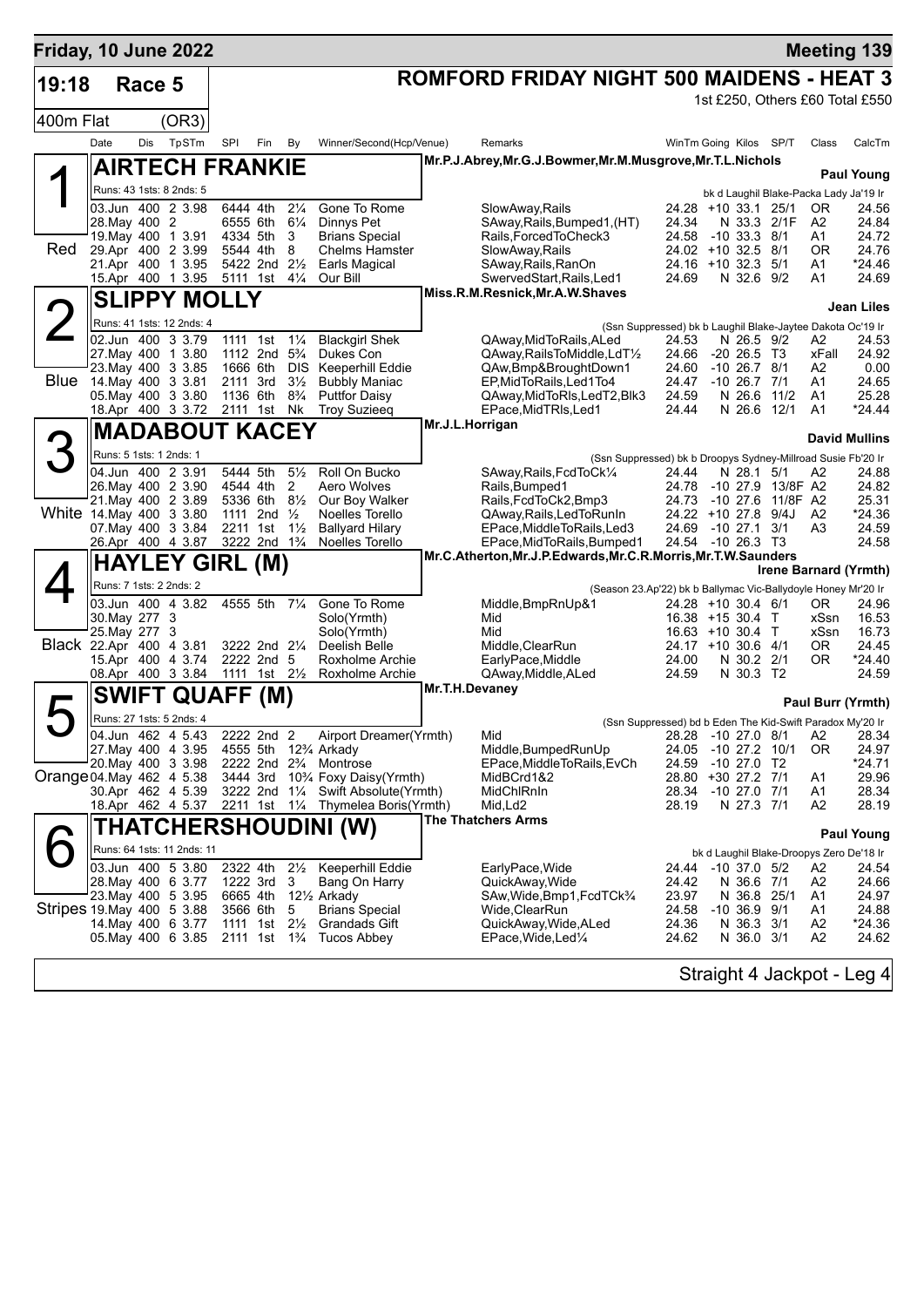| Friday, 10 June 2022                     |                         |        |                                                                 |          |                                                    |                                  |                                           |                     |                                                                                     |                                                  |               |                              |                                |                                           | <b>Meeting 139</b>              |
|------------------------------------------|-------------------------|--------|-----------------------------------------------------------------|----------|----------------------------------------------------|----------------------------------|-------------------------------------------|---------------------|-------------------------------------------------------------------------------------|--------------------------------------------------|---------------|------------------------------|--------------------------------|-------------------------------------------|---------------------------------|
| 19:36                                    |                         | Race 6 |                                                                 |          |                                                    |                                  |                                           |                     | ROMFORD FRIDAY NIGHT 500 MAIDEN STAYERS - HEAT 1                                    |                                                  |               |                              |                                |                                           |                                 |
|                                          |                         |        |                                                                 |          |                                                    |                                  |                                           |                     |                                                                                     |                                                  |               |                              |                                |                                           | 1st £300, Others £60 Total £600 |
| 575m Flat                                |                         |        | (OR3)                                                           |          |                                                    |                                  |                                           |                     | For Greyhounds That Have Not Won An Open Race Over Six Bends At The Time Of Closing |                                                  |               |                              |                                |                                           |                                 |
|                                          | Date                    | Dis    | TpSTm                                                           | SPI      | Fin                                                | By                               | Winner/Second(Hcp/Venue)                  |                     | Remarks                                                                             | WinTm Going Kilos SP/T                           |               |                              |                                | Class                                     | CalcTm                          |
|                                          |                         |        | <b>UNDERGROUND ROSE</b>                                         |          |                                                    |                                  |                                           |                     | Mr.J.M.Hansell, Mr.A.Heard, Mr.R.I. Wightman                                        |                                                  |               |                              |                                |                                           |                                 |
|                                          |                         |        | Runs: 26 1sts: 8 2nds: 4                                        |          |                                                    |                                  |                                           |                     |                                                                                     |                                                  |               |                              |                                |                                           | <b>Paul Young</b>               |
|                                          |                         |        | 03.Jun 575 2 14.18 3333 5th                                     |          |                                                    | $4\frac{3}{4}$                   | Knight Hawk                               |                     | (Ssn Suppressed) bd b Droopys Jet-Kilbarry Sharpe Oc'19 Ir<br>Rails, Bumped 1&2&6   | 36.12                                            |               |                              | $-20$ 26.0 $2/1F$              | S1                                        | 36.30                           |
|                                          |                         |        | 27. May 575 3 14.74 3466 6th                                    |          |                                                    |                                  | 17½ Ritzy Flyer                           |                     | Rails, Bumped 1, Baulked 2                                                          | 36.01                                            |               | $-20$ 25.5 $7/1$             |                                | OR <sub>2</sub>                           | 37.21                           |
| Red                                      |                         |        | 21. May 575 2 13.91 3222 2nd 3/4<br>11. May 400 1 3.85          |          |                                                    |                                  | Ramat One<br>Solo                         |                     | Rails, ChlThroughout<br>Rails                                                       | 35.91<br>24.31                                   |               | $-20$ 25.7 $4/1$<br>N 25.3 T |                                | S1<br><b>xOffC</b>                        | 35.77<br>24.31                  |
|                                          |                         |        | 21.Apr 575 2 14.17 5555 6th                                     |          |                                                    |                                  | 18 <sup>3</sup> / <sub>4</sub> Wentworth  |                     | Rails, Bumped 1&2                                                                   | 35.31 +30 26.1 5/2                               |               |                              |                                | S1                                        | 37.11                           |
|                                          |                         |        | 19. Mar 575 1 13.70 2111 1st                                    |          |                                                    | $2\frac{3}{4}$                   | Pantone Quest                             |                     | EPace, Rails, SoonLed<br>Mr.T.Lambourne                                             | 35.47                                            |               |                              | N 26.3 15/8                    | S <sub>2</sub>                            | *35.47                          |
|                                          |                         |        | <b>ARDERA SISKIN</b>                                            |          |                                                    |                                  |                                           |                     |                                                                                     |                                                  |               |                              |                                | <b>Maxine Locke</b>                       |                                 |
|                                          | Runs: 6 1sts: 2 2nds: 1 |        |                                                                 |          |                                                    |                                  |                                           |                     |                                                                                     | wbk d Skywalker Farloe-Byrneville Divas Fb'20 Ir |               |                              |                                |                                           |                                 |
|                                          |                         |        | 06.Jun 400 2 4.07<br>28. May 400 2 4.07                         |          | 6544 3rd<br>6532 1st                               | $3\frac{1}{2}$<br>$\overline{1}$ | Cong Free<br>Lisselton Jet                |                     | SlowAway, Rails<br>SAway, RIsTMid, Bmp3, LdRnIn 24.72 -10 35.2 4/1                  | 24.55                                            | -10 35.8 5/2J |                              |                                | A4<br>A5                                  | 24.73<br>24.62                  |
|                                          |                         |        | 18. May 400 1 4.04                                              |          | 2333 2nd 6 <sup>3</sup> / <sub>4</sub>             |                                  | <b>Bit View Glider</b>                    |                     | RIsToMid, BmpRnUp, Blk1                                                             | 24.52                                            |               | N 34.5 T3                    |                                | xFall                                     | 25.06                           |
| Blue                                     |                         |        | 23.Apr 400 2 4.00<br>11.Apr 400 2 4.04                          | 6666 5th | 6666 6th DIS                                       | 3                                | Classic Salah<br>Jeopardy Storm           |                     | SAway, Rails, BroughtDown <sup>1/4</sup><br>SlowAway, Rails, FcdTCk1/4              | 24.40 +10 34.6 5/2<br>24.59                      |               |                              | N 34.3 6/4F                    | A5<br>A5                                  | 0.00<br>24.83                   |
|                                          |                         |        | 31.Mar 400 2 4.01                                               |          | 6431 1st 3 <sup>3</sup> / <sub>4</sub>             |                                  | Slaneyside Nally                          |                     | SAw, Rails To Mid, Bmp&Led <sup>3</sup> /4                                          | 24.49                                            |               | N 34.2 5/2J                  |                                | A6                                        | 24.49                           |
|                                          |                         |        | <b>SHANBALLY CHRIS</b>                                          |          |                                                    |                                  |                                           | <b>Mr.D.Mullins</b> |                                                                                     |                                                  |               |                              |                                | <b>David Mullins</b>                      |                                 |
|                                          |                         |        | Runs: 16 1sts: 0 2nds: 4                                        |          |                                                    |                                  |                                           |                     |                                                                                     |                                                  |               |                              |                                | bk d Droopys Cain-Madabout Bella Ap'20 Ir |                                 |
|                                          |                         |        | 05.Jun 500 1 4.16                                               |          | 3333 3rd                                           | 4                                | Tribal Causeway(CPark)                    |                     | MidRIs, EvCh                                                                        | 30.24                                            |               | $-30$ 35.2 10/1              |                                | OR.                                       | 30.26                           |
|                                          |                         |        | 22. May 480 2 3.33<br>17 May 400 3 3.88                         | 6656 4th |                                                    | $7\frac{3}{4}$<br>3              | Coonough Bridge(CPark)                    |                     | MidRIs, FcdCkRnIn                                                                   | 29.53<br>24.41                                   |               | $-20$ 35.2 $8/1$             |                                | 0R<br>A2                                  | 29.96<br>24.64                  |
| White 11 May 400 3 3.93                  |                         |        |                                                                 |          | 5553 3rd<br>1111 1st 21/ <sub>4</sub>              |                                  | Whosquickernow<br>Newtown Freda           |                     | MiddleToRails, Bumped3<br>QuickAway, MidToRIs, ALed                                 | 24.34                                            |               | N 35.0 4/1<br>N 35.1 T2      |                                |                                           | ReQul 24.34                     |
|                                          |                         |        | 04. May 400 2 4.03                                              |          |                                                    |                                  | Solo                                      |                     | SlightlyStbStart, RIsToMid                                                          | 24.62                                            |               | $-10$ 35.1 T                 |                                |                                           | xLame 24.52                     |
|                                          |                         |        | 25. Mar 575 2 14.03 2344 4th 8                                  |          |                                                    |                                  | <b>Sandling Prince</b>                    |                     | RailsToMiddle, Bumped 3&5<br><b>Tribal Venture Syndicate</b>                        | 35.67                                            |               | N 35.1 7/1                   |                                | 0R                                        | *36.31                          |
|                                          |                         |        | TRIBAL CAUSEWAY (M)                                             |          |                                                    |                                  |                                           |                     |                                                                                     |                                                  |               |                              |                                | <b>David Mullins</b>                      |                                 |
|                                          | Runs: 9 1sts: 2 2nds: 2 |        |                                                                 |          |                                                    |                                  |                                           |                     |                                                                                     |                                                  |               |                              |                                | bk d Magical Bale-Bubbly Rose Ap'20 Ir    |                                 |
|                                          |                         |        | 05.Jun 500 3 4.10<br>31 May 400 4 3.90                          | 6666 6th | 1111 1st                                           | $2\frac{3}{4}$<br>$6\frac{1}{2}$ | Noelles Torello(CPark)<br>Mohort Bob      |                     | Mid, QAw, ALd<br>Middle, Forced To Check3                                           | 30.24<br>24.07                                   |               | N 33.6 3/1                   | -30 33.7 6/5F                  | OR.<br>Α1                                 | 29.94<br>24.57                  |
|                                          |                         |        | 22. May 480 4 3.31                                              |          | 5554 3rd                                           | $5\frac{3}{4}$                   | Bogger Duke(CPark)                        |                     | Mid, FcdCk1/4, Crd2                                                                 | 29.09                                            |               | $-20$ 33.6 $5/1$             |                                | 0R                                        | 29.35                           |
|                                          |                         |        | Black 14. May 400 4 3.83<br>10. May 400 4 3.83                  |          | 2122 1st 2 <sup>3</sup> / <sub>4</sub><br>2222 2nd | $\overline{1}$                   | Roll On Bucko<br>Jeopardy Storm           |                     | Middle, Led2To3&From4<br>EPace, Middle, Every Chance                                | 24.32<br>24.23                                   |               |                              | N 33.7 11/10FA2<br>N 33.3 6/4F | A2                                        | 24.32<br>24.31                  |
|                                          |                         |        | 05. May 400 4 3.84                                              |          | 3222 2nd 1/2                                       |                                  | Fire Paper                                |                     | Mid, FcdToCkRnIn, ChINrLn                                                           | 24.13                                            |               | N 33.0 9/2                   |                                | A2                                        | 24.17                           |
|                                          |                         |        | <b>STORYS PEEWEE (M)</b>                                        |          |                                                    |                                  |                                           |                     | Mr.G.O'Mahoney                                                                      |                                                  |               |                              |                                |                                           | <b>Nathan Hunt</b>              |
|                                          | Runs: 6 1sts: 2 2nds: 1 |        |                                                                 |          |                                                    |                                  |                                           |                     |                                                                                     |                                                  |               |                              |                                | bk d Over Limit-Kittys Box Jy'19 Ir       |                                 |
|                                          |                         |        | 03.Jun 400 4 3.97                                               |          |                                                    |                                  | Solo                                      |                     | MiddleToWide                                                                        | 24.43 -10 34.8 T                                 |               |                              |                                |                                           | 24.33                           |
|                                          |                         |        | 28. May 500 4 4.24<br>21. May 500 5 4.14                        |          | 6666 4th 10<br>2232 1st $\frac{3}{4}$              |                                  | Romeo Magico(Towc)<br>Glengar Jenny(Towc) |                     | Mid, EP, Crd1<br>Mid, EP, LedNrLine                                                 | 29.29<br>29.37                                   |               | N 34.4 12/1                  | N 34.3 10/3                    | OR1<br>OR <sub>1</sub>                    | 30.10<br>29.37                  |
| Orange 11 May 500 3 4.28                 |                         |        |                                                                 |          |                                                    |                                  | Solo(Towc)                                |                     | Middle                                                                              | 29.59                                            |               | N 34.5 T                     |                                | Intro                                     | 29.59                           |
|                                          |                         |        | 01. May 500 6 4.41                                              |          | 6544 4th                                           | 5                                | Hellofakerfuffle(Towc)                    |                     | Mid, SAw, Bmp1, Crd2&3/4                                                            | 29.44                                            |               | N 34.6 11/2                  |                                | OR1                                       | 29.84                           |
|                                          |                         |        | 24.Apr 500 5 4.32                                               |          | 4555 3rd $4\frac{1}{4}$                            |                                  | Wide Open(Towc)                           |                     | Mid, Crd1<br>Dogs For Life Syndicate                                                | 29.59                                            |               | N 34.3 5/1                   |                                | OR1                                       | 29.93                           |
|                                          |                         |        | <b>PHOENIX LOU (W)</b>                                          |          |                                                    |                                  |                                           |                     |                                                                                     |                                                  |               |                              |                                | John Simpson                              |                                 |
|                                          |                         |        | Runs: 73 1sts: 16 2nds: 14                                      |          |                                                    |                                  |                                           |                     | (Season 01.Oc'21) bk b Eden The Kid-Dream Of Mine De'18 Ir                          |                                                  |               |                              |                                |                                           |                                 |
|                                          |                         |        | 06.Jun 400 6 3.95 4555 5th<br>26. May 575 6 14.04 3111 1st 31/2 |          |                                                    | $3\frac{1}{2}$                   | Heathlawn Nora<br><b>Crickleowl Stan</b>  |                     | Wide, Bumped 1<br>Wide,MissedTrouble1st                                             | 24.84<br>36.12                                   |               | N 27.6 7/1                   | N 27.7 11/4C A7                | S2                                        | 25.10<br>*36.12                 |
|                                          |                         |        | 19. May 575 6 14.26 6666 5th                                    |          |                                                    | $5\frac{1}{4}$                   | <b>Emily Daisy</b>                        |                     | MissedBreak, Wide                                                                   | 36.15                                            |               | N 27.6 12/1                  |                                | S2                                        | 36.57                           |
| Stripes 14 May 575 6 13.81 1111 1st 31/4 |                         |        | 30.Apr 575 5 13.99 1121 1st                                     |          |                                                    | $1\frac{1}{4}$                   | Cochise Peak<br>Union Sundown             |                     | QAway, Wide, ALed<br>QAway, Led To 2& From 5                                        | 35.97 +20 27.5 7/1<br>36.42                      |               |                              | N 27.4 6/4F                    | S3<br>S4                                  | 36.17<br>36.42                  |
|                                          |                         |        | 23.Apr 400 6 3.90 2444 4th                                      |          |                                                    | $7\frac{1}{4}$                   | Kenzo                                     |                     | EP, W, Badly Bmp1, Fcd To Ck4                                                       | 24.55 +10 27.3 12/1                              |               |                              |                                | A7                                        | 25.22                           |
|                                          |                         |        |                                                                 |          |                                                    |                                  |                                           |                     |                                                                                     |                                                  |               |                              |                                |                                           |                                 |
|                                          |                         |        |                                                                 |          |                                                    |                                  |                                           |                     |                                                                                     |                                                  |               |                              |                                |                                           |                                 |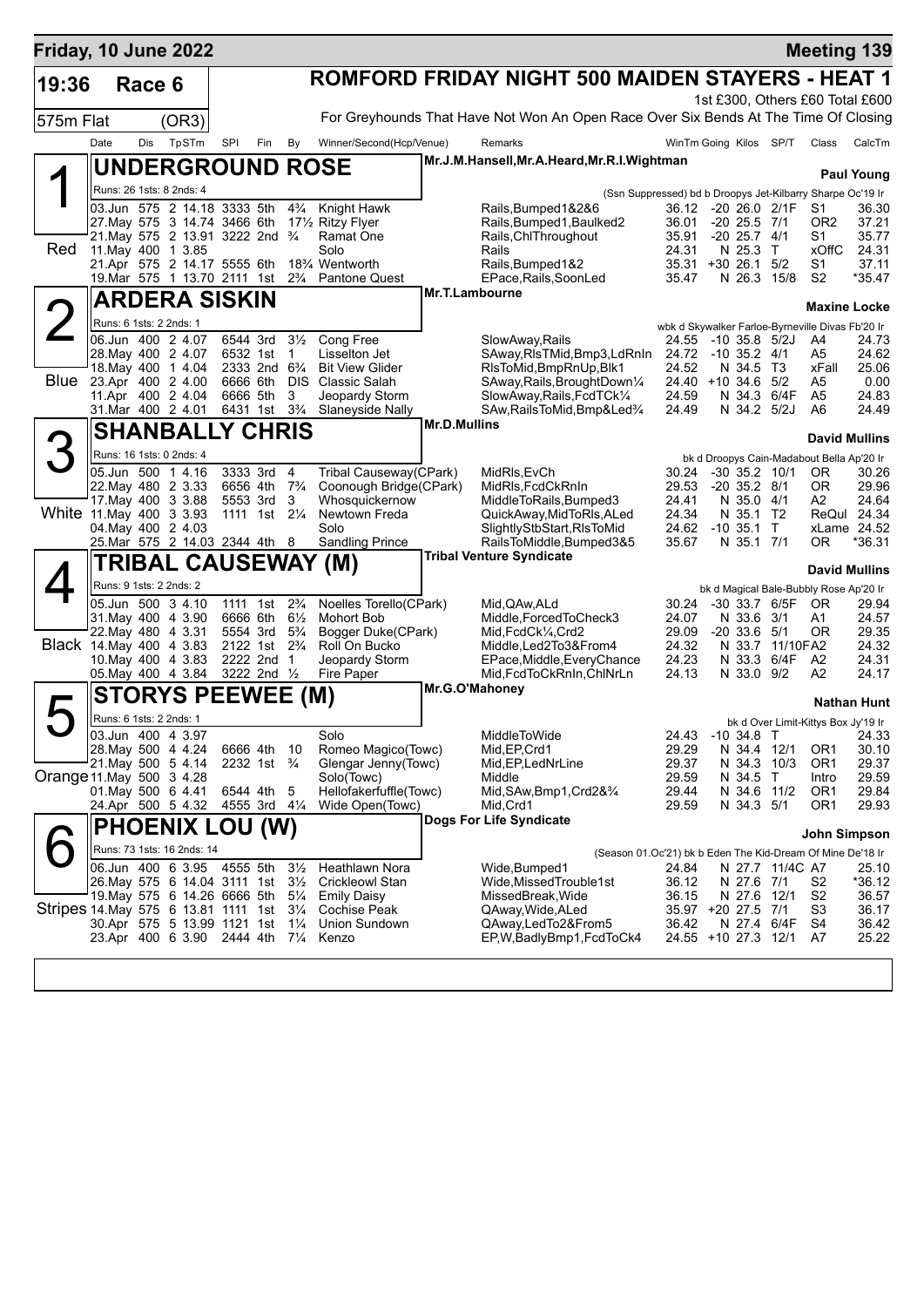| <b>ROMFORD FRIDAY NIGHT 500 MAIDEN STAYERS - HEAT 2</b><br>19:56<br>Race 7<br>1st £300, Others £60 Total £600<br>First Two In Each Heat Qualify To The Final On Friday 17th June 2022<br>(OR3)<br>575m Flat<br>TpSTm<br>Date<br>Dis<br>SPI<br>By<br>Winner/Second(Hcp/Venue)<br>Remarks<br>WinTm Going Kilos SP/T<br>Fin<br>Class<br>Westend Boys<br><b>COLD BLOW</b><br>Irene Barnard (Yrmth)<br>Runs: 27 1sts: 4 2nds: 2<br>be d Scolari Me Daddy-Expert Honey Jy'19 Ir<br>25. May 462 2 5.59<br>5555 5th<br>$9\frac{1}{4}$<br>Deadly Tornado(Yrmth)<br>RIs-Mid, Crd3<br>28.09<br>N 31.0 4/1<br>A1<br>28.83<br>18. May 462 1 5.43<br>6434 4th<br>$\overline{7}$<br>Supa Nova(Yrmth)<br>RIsCrd <sup>1</sup> / <sub>4</sub><br>27.70 +10 31.0 9/1<br>A1<br>07. May 462 1 5.34<br>4111 1st 21/ <sub>2</sub><br>Moors Asha(Yrmth)<br>MidTRIs, SnLd<br>28.03<br>N 31.0 9/2<br>A1<br>Red<br>25.Apr 462 1 5.42<br>6433 4th<br>$3\frac{1}{4}$<br>Overnight Hit(Yrmth)<br>RIsCrd-1&RnIn<br>28.09 +10 31.5 7/2<br>A1<br>28.44<br>11.Apr 462 1 5.42<br>6222 2nd 21/2<br>Drumdoit Lucy(Yrmth)<br>RIs<br>27.72<br>N 31.5 3/1<br>A1<br>27.93<br>04.Feb 575 3 14.08 5444 5th 73/4<br>Rails, Bumped1<br><b>Maple Patsy</b><br>35.61<br>N 31.0 7/1<br><b>OR</b><br><b>Awaywiththemixer Syndicate</b><br><b>RESTLESS LASS</b><br>George Murphy (Hnlow)<br>Runs: 47 1sts: 11 2nds: 13<br>(Ssn Suppressed) wbk b Ballymac Matt-Pennylane Lace Ap'18 Ir<br>29. May 460 2 3.99<br>5553 2nd 3<br>Peles Jet(Hnlow)<br>SAw, Crd2, FinStr<br>27.93 +10 28.5 9/4F A2<br>28.27<br>14.04<br>25. May 225 1<br>Rails<br>$-528.4$ T<br>Solo<br>18. May 592 2 15.68 3444 3rd 4<br>Sparta Master(Harlw)<br>Bmp1<br>38.57<br>N 28.4 8/1<br>0R<br>Blue<br>14. May 460 2 3.99<br>27.96<br>6554 3rd<br>Les Of Rhyl(Hnlow)<br>VSAw, RanOnStr<br>$-2028.82/1J$<br>A2<br>27.93<br>- 2<br>07 May 460 2 3.89<br>5442 2nd Nk<br>Up Rising(Hnlow)<br>Crd <sup>3</sup> / <sub>4</sub> , FinStr<br>27.82<br>N 28.9 9/4<br>A2<br>27.85<br>09.Apr 460 2 3.99<br>6666 3rd<br>27.84<br>$3\frac{1}{4}$<br>Savana Lilypop(Hnlow)<br>SAw, Crd2<br>N 29.0 15/8J A2<br>Mr.D.A.Birch<br><b>LULU YOU GO</b><br><b>Nathan Hunt</b><br>Runs: 26 1sts: 3 2nds: 6<br>(Ssn Suppressed) bd b No Joke Rebel-Rossinarna Biddy Nv'19 Ir<br>06.Jun 575 3 13.96 5331 1st<br>$3\frac{3}{4}$<br>To Tone Grace<br>Middle, Bumped 3, Led 5<br>35.82<br>S1<br>-30 26.9<br>9/4<br>35.52<br>27. May 575 1 14.14 3554 3rd<br>$3\frac{3}{4}$<br>Young Burke<br>Rails, Bumped5<br>35.81<br>$-20, 26.9$<br>15/8<br>OR <sub>3</sub><br>20. May 575 2 13.96 6654 3rd 63/4<br>Young Burke<br>SAway, RIs, FcdToCk4, BRnIn<br>35.44<br>N 26.8<br>OR <sub>3</sub><br>10/3<br>White 13. May 575 1 13.70 1111 1st 2<br>Loaded Judy<br>QuickAway, Rails, ALed<br>35.39 +10 26.9 6/1<br>S1<br>*35.49<br>06. May 750 4 24.60 3333 4th 51/2<br><b>Slippy Mick</b><br>47.86<br>N 26.7 4/1<br>OR.<br>48.30<br>Rails,ClearRun<br>ReQul 35.74<br>27.Apr 575 2 13.80<br>Solo<br>Rails<br>35.74<br>N 27.0 T<br>Mr.J.Gaskin,Mrs.D.Gaskin,Mr.D.A.Norton,Mrs.K.L.Norton<br><b>URRY UP PEEJAY (M)</b><br><b>Paul Young</b><br>Runs: 12 1sts: 1 2nds: 1<br>(Season Unknown) bk b Droopys Noah-Droopys Coast My'20 Ir<br>03.Jun 575 4 14.35 5554 4th<br>Knight Hawk<br>$3\frac{3}{4}$<br>Middle, Bumped 1&6<br>36.12 -20 25.6 10/3<br>-S1<br>36.22<br>28. May 575 4 14.41 3224 4th<br>$7\frac{1}{2}$<br>To Tone Grace<br>Middle, Bumped 1, Baulked 2<br>35.81<br>N 25.3 7/4F S1<br>36.41<br>19 May 400 4 3.97<br>2555 4th<br>5<br>Newtown Freda<br>Middle, Bumped1<br>24.72<br>-10 25.0 10/11FA3<br>Black 11. May 400 4 3.87 1211 1st 51/2<br>QuickAway, Middle, Ld <sup>1/4</sup><br>24.52 -10 25.5 T2<br>24.42<br>Droopys Manor<br>xFall<br>22.Apr 575 2 16.17 6666 6th DIS<br>Montrose<br>Middle, Blk&BrtDwn1<br>$35.37 + 2025.6$<br>10/1<br>OR.<br>0.00<br>15.Apr 575 4 13.77 1333 2nd SH<br>Come Asyouare<br>QAway, Mid, ChlRunIn<br>35.42 +20 25.3 16/1<br><b>OR</b><br><b>Jeopardy Racing Syndicate</b><br><b>JEOPARDY STORM</b><br>(M)<br><b>Paul Young</b><br>Runs: 18 1sts: 7 2nds: 2<br>(Ssn Suppressed) be b Droopys Buick-Pipette Au'20 Ir<br>05.Jun 500 4 4.30<br>1222 2nd 5<br>Droopys Chaser(Towc)<br>29.89 +10 27.5 T3 Intro 30.40<br>Mid, Crd1<br>30 May 400 4 3.86<br>2332 1st 21/ <sub>2</sub><br><b>Brians Special</b><br>Middle,Led <sup>3</sup> /4<br>-10 27.8 7/1<br>24.55<br>A1<br>24. May 400 4 3.88<br>3665 5th 7 <sup>3</sup> / <sub>4</sub><br>Theresas Pet<br>Middle, Bumped 1&2<br>24.39<br>N 27.7<br>16/1<br>25.00<br>A1<br>Orange 20. May 400 4 3.82<br>4666 6th<br>$-10$ 28.0 $4/1$<br>OR <sub>3</sub><br>24.94<br>$\overline{7}$<br>Scooby The Hulk<br>Middle, Bumped1<br>24.47<br>10. May 400 3 3.81<br><b>Tribal Causeway</b><br>24.23<br>A2<br>24.23<br>1111 1st<br>$\overline{1}$<br>QuickAway, Middle, ALed<br>N 27.3 5/1<br>05. May 400 4 3.79<br><b>Cooladerry Storm</b><br>QAway, Middle, ALed<br>24.12 +10 27.3 9/2<br>1111 1st 4½<br>A4<br>Mr.T.Dee, Mr.J.Parker<br>(W)<br><b>NOELLES TORELLO</b><br><b>David Mullins</b><br>Runs: 24 1sts: 4 2nds: 6<br>bd d Pat C Sabbath-Allowdale Nokia Nv'19 Ir<br>05.Jun 500 6 4.13<br>2222 2nd 2 <sup>3</sup> / <sub>4</sub><br>Tribal Causeway(CPark)<br>Wide, EP, Always 2nd<br>$-30$ 35.0 $7/4$<br>OR.<br>30.24<br>30.16<br>29. May 480 6 3.17<br>Solo(CPark)<br>QAw,Wide<br>29.29<br>-10 34.4 T<br>Intro<br>24 May 400 6 3.88<br><b>Puttfor Daisy</b><br>Wide, Bumped 1&1/4<br>6444 3rd 31/4<br>24.70<br>-10 34.3 15/8F A1<br>Stripes 20 May 575 5 13.74 3345 5th 7 <sup>3</sup> / <sub>4</sub><br>35.44<br>N 34.5 7/2<br>OR <sub>3</sub><br>$*36.06$<br>Young Burke<br>EarlyPace,Wide<br>24.22 +10 34.0 9/4J<br>A2<br>14 May 400 5 3.78<br>2222 1st $\frac{1}{2}$<br>Madabout Kacey<br>EPace, Wide, Led Run In<br>24.32<br>24.23<br>N 34.0 5/2<br>10. May 400 6 3.88<br>3666 5th 6<br>Jeopardy Storm<br>Wide, Bumped Run Up<br>A2<br>Pick Six Jackpot - Leg 1 | Friday, 10 June 2022 |  |  |  |  |  |  |  | <b>Meeting 139</b> |
|--------------------------------------------------------------------------------------------------------------------------------------------------------------------------------------------------------------------------------------------------------------------------------------------------------------------------------------------------------------------------------------------------------------------------------------------------------------------------------------------------------------------------------------------------------------------------------------------------------------------------------------------------------------------------------------------------------------------------------------------------------------------------------------------------------------------------------------------------------------------------------------------------------------------------------------------------------------------------------------------------------------------------------------------------------------------------------------------------------------------------------------------------------------------------------------------------------------------------------------------------------------------------------------------------------------------------------------------------------------------------------------------------------------------------------------------------------------------------------------------------------------------------------------------------------------------------------------------------------------------------------------------------------------------------------------------------------------------------------------------------------------------------------------------------------------------------------------------------------------------------------------------------------------------------------------------------------------------------------------------------------------------------------------------------------------------------------------------------------------------------------------------------------------------------------------------------------------------------------------------------------------------------------------------------------------------------------------------------------------------------------------------------------------------------------------------------------------------------------------------------------------------------------------------------------------------------------------------------------------------------------------------------------------------------------------------------------------------------------------------------------------------------------------------------------------------------------------------------------------------------------------------------------------------------------------------------------------------------------------------------------------------------------------------------------------------------------------------------------------------------------------------------------------------------------------------------------------------------------------------------------------------------------------------------------------------------------------------------------------------------------------------------------------------------------------------------------------------------------------------------------------------------------------------------------------------------------------------------------------------------------------------------------------------------------------------------------------------------------------------------------------------------------------------------------------------------------------------------------------------------------------------------------------------------------------------------------------------------------------------------------------------------------------------------------------------------------------------------------------------------------------------------------------------------------------------------------------------------------------------------------------------------------------------------------------------------------------------------------------------------------------------------------------------------------------------------------------------------------------------------------------------------------------------------------------------------------------------------------------------------------------------------------------------------------------------------------------------------------------------------------------------------------------------------------------------------------------------------------------------------------------------------------------------------------------------------------------------------------------------------------------------------------------------------------------------------------------------------------------------------------------------------------------------------------------------------------------------------------------------------------------------------------------------------------------------------------------------------------------------------------------------------------------------------------------------------------------------------------------------------------------------------------------------------------------------------------------------------------------------------------------------------------------------------------------------------------------------------------------------------------------------------------------------------------------------------------------------------------------------------------------------------------------------------------------------------|----------------------|--|--|--|--|--|--|--|--------------------|
|                                                                                                                                                                                                                                                                                                                                                                                                                                                                                                                                                                                                                                                                                                                                                                                                                                                                                                                                                                                                                                                                                                                                                                                                                                                                                                                                                                                                                                                                                                                                                                                                                                                                                                                                                                                                                                                                                                                                                                                                                                                                                                                                                                                                                                                                                                                                                                                                                                                                                                                                                                                                                                                                                                                                                                                                                                                                                                                                                                                                                                                                                                                                                                                                                                                                                                                                                                                                                                                                                                                                                                                                                                                                                                                                                                                                                                                                                                                                                                                                                                                                                                                                                                                                                                                                                                                                                                                                                                                                                                                                                                                                                                                                                                                                                                                                                                                                                                                                                                                                                                                                                                                                                                                                                                                                                                                                                                                                                                                                                                                                                                                                                                                                                                                                                                                                                                                                                                                                                  |                      |  |  |  |  |  |  |  |                    |
|                                                                                                                                                                                                                                                                                                                                                                                                                                                                                                                                                                                                                                                                                                                                                                                                                                                                                                                                                                                                                                                                                                                                                                                                                                                                                                                                                                                                                                                                                                                                                                                                                                                                                                                                                                                                                                                                                                                                                                                                                                                                                                                                                                                                                                                                                                                                                                                                                                                                                                                                                                                                                                                                                                                                                                                                                                                                                                                                                                                                                                                                                                                                                                                                                                                                                                                                                                                                                                                                                                                                                                                                                                                                                                                                                                                                                                                                                                                                                                                                                                                                                                                                                                                                                                                                                                                                                                                                                                                                                                                                                                                                                                                                                                                                                                                                                                                                                                                                                                                                                                                                                                                                                                                                                                                                                                                                                                                                                                                                                                                                                                                                                                                                                                                                                                                                                                                                                                                                                  |                      |  |  |  |  |  |  |  |                    |
|                                                                                                                                                                                                                                                                                                                                                                                                                                                                                                                                                                                                                                                                                                                                                                                                                                                                                                                                                                                                                                                                                                                                                                                                                                                                                                                                                                                                                                                                                                                                                                                                                                                                                                                                                                                                                                                                                                                                                                                                                                                                                                                                                                                                                                                                                                                                                                                                                                                                                                                                                                                                                                                                                                                                                                                                                                                                                                                                                                                                                                                                                                                                                                                                                                                                                                                                                                                                                                                                                                                                                                                                                                                                                                                                                                                                                                                                                                                                                                                                                                                                                                                                                                                                                                                                                                                                                                                                                                                                                                                                                                                                                                                                                                                                                                                                                                                                                                                                                                                                                                                                                                                                                                                                                                                                                                                                                                                                                                                                                                                                                                                                                                                                                                                                                                                                                                                                                                                                                  |                      |  |  |  |  |  |  |  |                    |
|                                                                                                                                                                                                                                                                                                                                                                                                                                                                                                                                                                                                                                                                                                                                                                                                                                                                                                                                                                                                                                                                                                                                                                                                                                                                                                                                                                                                                                                                                                                                                                                                                                                                                                                                                                                                                                                                                                                                                                                                                                                                                                                                                                                                                                                                                                                                                                                                                                                                                                                                                                                                                                                                                                                                                                                                                                                                                                                                                                                                                                                                                                                                                                                                                                                                                                                                                                                                                                                                                                                                                                                                                                                                                                                                                                                                                                                                                                                                                                                                                                                                                                                                                                                                                                                                                                                                                                                                                                                                                                                                                                                                                                                                                                                                                                                                                                                                                                                                                                                                                                                                                                                                                                                                                                                                                                                                                                                                                                                                                                                                                                                                                                                                                                                                                                                                                                                                                                                                                  |                      |  |  |  |  |  |  |  | CalcTm             |
|                                                                                                                                                                                                                                                                                                                                                                                                                                                                                                                                                                                                                                                                                                                                                                                                                                                                                                                                                                                                                                                                                                                                                                                                                                                                                                                                                                                                                                                                                                                                                                                                                                                                                                                                                                                                                                                                                                                                                                                                                                                                                                                                                                                                                                                                                                                                                                                                                                                                                                                                                                                                                                                                                                                                                                                                                                                                                                                                                                                                                                                                                                                                                                                                                                                                                                                                                                                                                                                                                                                                                                                                                                                                                                                                                                                                                                                                                                                                                                                                                                                                                                                                                                                                                                                                                                                                                                                                                                                                                                                                                                                                                                                                                                                                                                                                                                                                                                                                                                                                                                                                                                                                                                                                                                                                                                                                                                                                                                                                                                                                                                                                                                                                                                                                                                                                                                                                                                                                                  |                      |  |  |  |  |  |  |  |                    |
|                                                                                                                                                                                                                                                                                                                                                                                                                                                                                                                                                                                                                                                                                                                                                                                                                                                                                                                                                                                                                                                                                                                                                                                                                                                                                                                                                                                                                                                                                                                                                                                                                                                                                                                                                                                                                                                                                                                                                                                                                                                                                                                                                                                                                                                                                                                                                                                                                                                                                                                                                                                                                                                                                                                                                                                                                                                                                                                                                                                                                                                                                                                                                                                                                                                                                                                                                                                                                                                                                                                                                                                                                                                                                                                                                                                                                                                                                                                                                                                                                                                                                                                                                                                                                                                                                                                                                                                                                                                                                                                                                                                                                                                                                                                                                                                                                                                                                                                                                                                                                                                                                                                                                                                                                                                                                                                                                                                                                                                                                                                                                                                                                                                                                                                                                                                                                                                                                                                                                  |                      |  |  |  |  |  |  |  |                    |
|                                                                                                                                                                                                                                                                                                                                                                                                                                                                                                                                                                                                                                                                                                                                                                                                                                                                                                                                                                                                                                                                                                                                                                                                                                                                                                                                                                                                                                                                                                                                                                                                                                                                                                                                                                                                                                                                                                                                                                                                                                                                                                                                                                                                                                                                                                                                                                                                                                                                                                                                                                                                                                                                                                                                                                                                                                                                                                                                                                                                                                                                                                                                                                                                                                                                                                                                                                                                                                                                                                                                                                                                                                                                                                                                                                                                                                                                                                                                                                                                                                                                                                                                                                                                                                                                                                                                                                                                                                                                                                                                                                                                                                                                                                                                                                                                                                                                                                                                                                                                                                                                                                                                                                                                                                                                                                                                                                                                                                                                                                                                                                                                                                                                                                                                                                                                                                                                                                                                                  |                      |  |  |  |  |  |  |  |                    |
|                                                                                                                                                                                                                                                                                                                                                                                                                                                                                                                                                                                                                                                                                                                                                                                                                                                                                                                                                                                                                                                                                                                                                                                                                                                                                                                                                                                                                                                                                                                                                                                                                                                                                                                                                                                                                                                                                                                                                                                                                                                                                                                                                                                                                                                                                                                                                                                                                                                                                                                                                                                                                                                                                                                                                                                                                                                                                                                                                                                                                                                                                                                                                                                                                                                                                                                                                                                                                                                                                                                                                                                                                                                                                                                                                                                                                                                                                                                                                                                                                                                                                                                                                                                                                                                                                                                                                                                                                                                                                                                                                                                                                                                                                                                                                                                                                                                                                                                                                                                                                                                                                                                                                                                                                                                                                                                                                                                                                                                                                                                                                                                                                                                                                                                                                                                                                                                                                                                                                  |                      |  |  |  |  |  |  |  | 28.36              |
|                                                                                                                                                                                                                                                                                                                                                                                                                                                                                                                                                                                                                                                                                                                                                                                                                                                                                                                                                                                                                                                                                                                                                                                                                                                                                                                                                                                                                                                                                                                                                                                                                                                                                                                                                                                                                                                                                                                                                                                                                                                                                                                                                                                                                                                                                                                                                                                                                                                                                                                                                                                                                                                                                                                                                                                                                                                                                                                                                                                                                                                                                                                                                                                                                                                                                                                                                                                                                                                                                                                                                                                                                                                                                                                                                                                                                                                                                                                                                                                                                                                                                                                                                                                                                                                                                                                                                                                                                                                                                                                                                                                                                                                                                                                                                                                                                                                                                                                                                                                                                                                                                                                                                                                                                                                                                                                                                                                                                                                                                                                                                                                                                                                                                                                                                                                                                                                                                                                                                  |                      |  |  |  |  |  |  |  | 28.03              |
|                                                                                                                                                                                                                                                                                                                                                                                                                                                                                                                                                                                                                                                                                                                                                                                                                                                                                                                                                                                                                                                                                                                                                                                                                                                                                                                                                                                                                                                                                                                                                                                                                                                                                                                                                                                                                                                                                                                                                                                                                                                                                                                                                                                                                                                                                                                                                                                                                                                                                                                                                                                                                                                                                                                                                                                                                                                                                                                                                                                                                                                                                                                                                                                                                                                                                                                                                                                                                                                                                                                                                                                                                                                                                                                                                                                                                                                                                                                                                                                                                                                                                                                                                                                                                                                                                                                                                                                                                                                                                                                                                                                                                                                                                                                                                                                                                                                                                                                                                                                                                                                                                                                                                                                                                                                                                                                                                                                                                                                                                                                                                                                                                                                                                                                                                                                                                                                                                                                                                  |                      |  |  |  |  |  |  |  |                    |
|                                                                                                                                                                                                                                                                                                                                                                                                                                                                                                                                                                                                                                                                                                                                                                                                                                                                                                                                                                                                                                                                                                                                                                                                                                                                                                                                                                                                                                                                                                                                                                                                                                                                                                                                                                                                                                                                                                                                                                                                                                                                                                                                                                                                                                                                                                                                                                                                                                                                                                                                                                                                                                                                                                                                                                                                                                                                                                                                                                                                                                                                                                                                                                                                                                                                                                                                                                                                                                                                                                                                                                                                                                                                                                                                                                                                                                                                                                                                                                                                                                                                                                                                                                                                                                                                                                                                                                                                                                                                                                                                                                                                                                                                                                                                                                                                                                                                                                                                                                                                                                                                                                                                                                                                                                                                                                                                                                                                                                                                                                                                                                                                                                                                                                                                                                                                                                                                                                                                                  |                      |  |  |  |  |  |  |  | 36.23              |
|                                                                                                                                                                                                                                                                                                                                                                                                                                                                                                                                                                                                                                                                                                                                                                                                                                                                                                                                                                                                                                                                                                                                                                                                                                                                                                                                                                                                                                                                                                                                                                                                                                                                                                                                                                                                                                                                                                                                                                                                                                                                                                                                                                                                                                                                                                                                                                                                                                                                                                                                                                                                                                                                                                                                                                                                                                                                                                                                                                                                                                                                                                                                                                                                                                                                                                                                                                                                                                                                                                                                                                                                                                                                                                                                                                                                                                                                                                                                                                                                                                                                                                                                                                                                                                                                                                                                                                                                                                                                                                                                                                                                                                                                                                                                                                                                                                                                                                                                                                                                                                                                                                                                                                                                                                                                                                                                                                                                                                                                                                                                                                                                                                                                                                                                                                                                                                                                                                                                                  |                      |  |  |  |  |  |  |  |                    |
|                                                                                                                                                                                                                                                                                                                                                                                                                                                                                                                                                                                                                                                                                                                                                                                                                                                                                                                                                                                                                                                                                                                                                                                                                                                                                                                                                                                                                                                                                                                                                                                                                                                                                                                                                                                                                                                                                                                                                                                                                                                                                                                                                                                                                                                                                                                                                                                                                                                                                                                                                                                                                                                                                                                                                                                                                                                                                                                                                                                                                                                                                                                                                                                                                                                                                                                                                                                                                                                                                                                                                                                                                                                                                                                                                                                                                                                                                                                                                                                                                                                                                                                                                                                                                                                                                                                                                                                                                                                                                                                                                                                                                                                                                                                                                                                                                                                                                                                                                                                                                                                                                                                                                                                                                                                                                                                                                                                                                                                                                                                                                                                                                                                                                                                                                                                                                                                                                                                                                  |                      |  |  |  |  |  |  |  |                    |
|                                                                                                                                                                                                                                                                                                                                                                                                                                                                                                                                                                                                                                                                                                                                                                                                                                                                                                                                                                                                                                                                                                                                                                                                                                                                                                                                                                                                                                                                                                                                                                                                                                                                                                                                                                                                                                                                                                                                                                                                                                                                                                                                                                                                                                                                                                                                                                                                                                                                                                                                                                                                                                                                                                                                                                                                                                                                                                                                                                                                                                                                                                                                                                                                                                                                                                                                                                                                                                                                                                                                                                                                                                                                                                                                                                                                                                                                                                                                                                                                                                                                                                                                                                                                                                                                                                                                                                                                                                                                                                                                                                                                                                                                                                                                                                                                                                                                                                                                                                                                                                                                                                                                                                                                                                                                                                                                                                                                                                                                                                                                                                                                                                                                                                                                                                                                                                                                                                                                                  |                      |  |  |  |  |  |  |  |                    |
|                                                                                                                                                                                                                                                                                                                                                                                                                                                                                                                                                                                                                                                                                                                                                                                                                                                                                                                                                                                                                                                                                                                                                                                                                                                                                                                                                                                                                                                                                                                                                                                                                                                                                                                                                                                                                                                                                                                                                                                                                                                                                                                                                                                                                                                                                                                                                                                                                                                                                                                                                                                                                                                                                                                                                                                                                                                                                                                                                                                                                                                                                                                                                                                                                                                                                                                                                                                                                                                                                                                                                                                                                                                                                                                                                                                                                                                                                                                                                                                                                                                                                                                                                                                                                                                                                                                                                                                                                                                                                                                                                                                                                                                                                                                                                                                                                                                                                                                                                                                                                                                                                                                                                                                                                                                                                                                                                                                                                                                                                                                                                                                                                                                                                                                                                                                                                                                                                                                                                  |                      |  |  |  |  |  |  |  | 13.99              |
|                                                                                                                                                                                                                                                                                                                                                                                                                                                                                                                                                                                                                                                                                                                                                                                                                                                                                                                                                                                                                                                                                                                                                                                                                                                                                                                                                                                                                                                                                                                                                                                                                                                                                                                                                                                                                                                                                                                                                                                                                                                                                                                                                                                                                                                                                                                                                                                                                                                                                                                                                                                                                                                                                                                                                                                                                                                                                                                                                                                                                                                                                                                                                                                                                                                                                                                                                                                                                                                                                                                                                                                                                                                                                                                                                                                                                                                                                                                                                                                                                                                                                                                                                                                                                                                                                                                                                                                                                                                                                                                                                                                                                                                                                                                                                                                                                                                                                                                                                                                                                                                                                                                                                                                                                                                                                                                                                                                                                                                                                                                                                                                                                                                                                                                                                                                                                                                                                                                                                  |                      |  |  |  |  |  |  |  | 38.89              |
|                                                                                                                                                                                                                                                                                                                                                                                                                                                                                                                                                                                                                                                                                                                                                                                                                                                                                                                                                                                                                                                                                                                                                                                                                                                                                                                                                                                                                                                                                                                                                                                                                                                                                                                                                                                                                                                                                                                                                                                                                                                                                                                                                                                                                                                                                                                                                                                                                                                                                                                                                                                                                                                                                                                                                                                                                                                                                                                                                                                                                                                                                                                                                                                                                                                                                                                                                                                                                                                                                                                                                                                                                                                                                                                                                                                                                                                                                                                                                                                                                                                                                                                                                                                                                                                                                                                                                                                                                                                                                                                                                                                                                                                                                                                                                                                                                                                                                                                                                                                                                                                                                                                                                                                                                                                                                                                                                                                                                                                                                                                                                                                                                                                                                                                                                                                                                                                                                                                                                  |                      |  |  |  |  |  |  |  |                    |
|                                                                                                                                                                                                                                                                                                                                                                                                                                                                                                                                                                                                                                                                                                                                                                                                                                                                                                                                                                                                                                                                                                                                                                                                                                                                                                                                                                                                                                                                                                                                                                                                                                                                                                                                                                                                                                                                                                                                                                                                                                                                                                                                                                                                                                                                                                                                                                                                                                                                                                                                                                                                                                                                                                                                                                                                                                                                                                                                                                                                                                                                                                                                                                                                                                                                                                                                                                                                                                                                                                                                                                                                                                                                                                                                                                                                                                                                                                                                                                                                                                                                                                                                                                                                                                                                                                                                                                                                                                                                                                                                                                                                                                                                                                                                                                                                                                                                                                                                                                                                                                                                                                                                                                                                                                                                                                                                                                                                                                                                                                                                                                                                                                                                                                                                                                                                                                                                                                                                                  |                      |  |  |  |  |  |  |  | 28.10              |
|                                                                                                                                                                                                                                                                                                                                                                                                                                                                                                                                                                                                                                                                                                                                                                                                                                                                                                                                                                                                                                                                                                                                                                                                                                                                                                                                                                                                                                                                                                                                                                                                                                                                                                                                                                                                                                                                                                                                                                                                                                                                                                                                                                                                                                                                                                                                                                                                                                                                                                                                                                                                                                                                                                                                                                                                                                                                                                                                                                                                                                                                                                                                                                                                                                                                                                                                                                                                                                                                                                                                                                                                                                                                                                                                                                                                                                                                                                                                                                                                                                                                                                                                                                                                                                                                                                                                                                                                                                                                                                                                                                                                                                                                                                                                                                                                                                                                                                                                                                                                                                                                                                                                                                                                                                                                                                                                                                                                                                                                                                                                                                                                                                                                                                                                                                                                                                                                                                                                                  |                      |  |  |  |  |  |  |  |                    |
|                                                                                                                                                                                                                                                                                                                                                                                                                                                                                                                                                                                                                                                                                                                                                                                                                                                                                                                                                                                                                                                                                                                                                                                                                                                                                                                                                                                                                                                                                                                                                                                                                                                                                                                                                                                                                                                                                                                                                                                                                                                                                                                                                                                                                                                                                                                                                                                                                                                                                                                                                                                                                                                                                                                                                                                                                                                                                                                                                                                                                                                                                                                                                                                                                                                                                                                                                                                                                                                                                                                                                                                                                                                                                                                                                                                                                                                                                                                                                                                                                                                                                                                                                                                                                                                                                                                                                                                                                                                                                                                                                                                                                                                                                                                                                                                                                                                                                                                                                                                                                                                                                                                                                                                                                                                                                                                                                                                                                                                                                                                                                                                                                                                                                                                                                                                                                                                                                                                                                  |                      |  |  |  |  |  |  |  |                    |
|                                                                                                                                                                                                                                                                                                                                                                                                                                                                                                                                                                                                                                                                                                                                                                                                                                                                                                                                                                                                                                                                                                                                                                                                                                                                                                                                                                                                                                                                                                                                                                                                                                                                                                                                                                                                                                                                                                                                                                                                                                                                                                                                                                                                                                                                                                                                                                                                                                                                                                                                                                                                                                                                                                                                                                                                                                                                                                                                                                                                                                                                                                                                                                                                                                                                                                                                                                                                                                                                                                                                                                                                                                                                                                                                                                                                                                                                                                                                                                                                                                                                                                                                                                                                                                                                                                                                                                                                                                                                                                                                                                                                                                                                                                                                                                                                                                                                                                                                                                                                                                                                                                                                                                                                                                                                                                                                                                                                                                                                                                                                                                                                                                                                                                                                                                                                                                                                                                                                                  |                      |  |  |  |  |  |  |  |                    |
|                                                                                                                                                                                                                                                                                                                                                                                                                                                                                                                                                                                                                                                                                                                                                                                                                                                                                                                                                                                                                                                                                                                                                                                                                                                                                                                                                                                                                                                                                                                                                                                                                                                                                                                                                                                                                                                                                                                                                                                                                                                                                                                                                                                                                                                                                                                                                                                                                                                                                                                                                                                                                                                                                                                                                                                                                                                                                                                                                                                                                                                                                                                                                                                                                                                                                                                                                                                                                                                                                                                                                                                                                                                                                                                                                                                                                                                                                                                                                                                                                                                                                                                                                                                                                                                                                                                                                                                                                                                                                                                                                                                                                                                                                                                                                                                                                                                                                                                                                                                                                                                                                                                                                                                                                                                                                                                                                                                                                                                                                                                                                                                                                                                                                                                                                                                                                                                                                                                                                  |                      |  |  |  |  |  |  |  | 35.91              |
|                                                                                                                                                                                                                                                                                                                                                                                                                                                                                                                                                                                                                                                                                                                                                                                                                                                                                                                                                                                                                                                                                                                                                                                                                                                                                                                                                                                                                                                                                                                                                                                                                                                                                                                                                                                                                                                                                                                                                                                                                                                                                                                                                                                                                                                                                                                                                                                                                                                                                                                                                                                                                                                                                                                                                                                                                                                                                                                                                                                                                                                                                                                                                                                                                                                                                                                                                                                                                                                                                                                                                                                                                                                                                                                                                                                                                                                                                                                                                                                                                                                                                                                                                                                                                                                                                                                                                                                                                                                                                                                                                                                                                                                                                                                                                                                                                                                                                                                                                                                                                                                                                                                                                                                                                                                                                                                                                                                                                                                                                                                                                                                                                                                                                                                                                                                                                                                                                                                                                  |                      |  |  |  |  |  |  |  | 35.99              |
|                                                                                                                                                                                                                                                                                                                                                                                                                                                                                                                                                                                                                                                                                                                                                                                                                                                                                                                                                                                                                                                                                                                                                                                                                                                                                                                                                                                                                                                                                                                                                                                                                                                                                                                                                                                                                                                                                                                                                                                                                                                                                                                                                                                                                                                                                                                                                                                                                                                                                                                                                                                                                                                                                                                                                                                                                                                                                                                                                                                                                                                                                                                                                                                                                                                                                                                                                                                                                                                                                                                                                                                                                                                                                                                                                                                                                                                                                                                                                                                                                                                                                                                                                                                                                                                                                                                                                                                                                                                                                                                                                                                                                                                                                                                                                                                                                                                                                                                                                                                                                                                                                                                                                                                                                                                                                                                                                                                                                                                                                                                                                                                                                                                                                                                                                                                                                                                                                                                                                  |                      |  |  |  |  |  |  |  |                    |
|                                                                                                                                                                                                                                                                                                                                                                                                                                                                                                                                                                                                                                                                                                                                                                                                                                                                                                                                                                                                                                                                                                                                                                                                                                                                                                                                                                                                                                                                                                                                                                                                                                                                                                                                                                                                                                                                                                                                                                                                                                                                                                                                                                                                                                                                                                                                                                                                                                                                                                                                                                                                                                                                                                                                                                                                                                                                                                                                                                                                                                                                                                                                                                                                                                                                                                                                                                                                                                                                                                                                                                                                                                                                                                                                                                                                                                                                                                                                                                                                                                                                                                                                                                                                                                                                                                                                                                                                                                                                                                                                                                                                                                                                                                                                                                                                                                                                                                                                                                                                                                                                                                                                                                                                                                                                                                                                                                                                                                                                                                                                                                                                                                                                                                                                                                                                                                                                                                                                                  |                      |  |  |  |  |  |  |  |                    |
|                                                                                                                                                                                                                                                                                                                                                                                                                                                                                                                                                                                                                                                                                                                                                                                                                                                                                                                                                                                                                                                                                                                                                                                                                                                                                                                                                                                                                                                                                                                                                                                                                                                                                                                                                                                                                                                                                                                                                                                                                                                                                                                                                                                                                                                                                                                                                                                                                                                                                                                                                                                                                                                                                                                                                                                                                                                                                                                                                                                                                                                                                                                                                                                                                                                                                                                                                                                                                                                                                                                                                                                                                                                                                                                                                                                                                                                                                                                                                                                                                                                                                                                                                                                                                                                                                                                                                                                                                                                                                                                                                                                                                                                                                                                                                                                                                                                                                                                                                                                                                                                                                                                                                                                                                                                                                                                                                                                                                                                                                                                                                                                                                                                                                                                                                                                                                                                                                                                                                  |                      |  |  |  |  |  |  |  |                    |
|                                                                                                                                                                                                                                                                                                                                                                                                                                                                                                                                                                                                                                                                                                                                                                                                                                                                                                                                                                                                                                                                                                                                                                                                                                                                                                                                                                                                                                                                                                                                                                                                                                                                                                                                                                                                                                                                                                                                                                                                                                                                                                                                                                                                                                                                                                                                                                                                                                                                                                                                                                                                                                                                                                                                                                                                                                                                                                                                                                                                                                                                                                                                                                                                                                                                                                                                                                                                                                                                                                                                                                                                                                                                                                                                                                                                                                                                                                                                                                                                                                                                                                                                                                                                                                                                                                                                                                                                                                                                                                                                                                                                                                                                                                                                                                                                                                                                                                                                                                                                                                                                                                                                                                                                                                                                                                                                                                                                                                                                                                                                                                                                                                                                                                                                                                                                                                                                                                                                                  |                      |  |  |  |  |  |  |  |                    |
|                                                                                                                                                                                                                                                                                                                                                                                                                                                                                                                                                                                                                                                                                                                                                                                                                                                                                                                                                                                                                                                                                                                                                                                                                                                                                                                                                                                                                                                                                                                                                                                                                                                                                                                                                                                                                                                                                                                                                                                                                                                                                                                                                                                                                                                                                                                                                                                                                                                                                                                                                                                                                                                                                                                                                                                                                                                                                                                                                                                                                                                                                                                                                                                                                                                                                                                                                                                                                                                                                                                                                                                                                                                                                                                                                                                                                                                                                                                                                                                                                                                                                                                                                                                                                                                                                                                                                                                                                                                                                                                                                                                                                                                                                                                                                                                                                                                                                                                                                                                                                                                                                                                                                                                                                                                                                                                                                                                                                                                                                                                                                                                                                                                                                                                                                                                                                                                                                                                                                  |                      |  |  |  |  |  |  |  |                    |
|                                                                                                                                                                                                                                                                                                                                                                                                                                                                                                                                                                                                                                                                                                                                                                                                                                                                                                                                                                                                                                                                                                                                                                                                                                                                                                                                                                                                                                                                                                                                                                                                                                                                                                                                                                                                                                                                                                                                                                                                                                                                                                                                                                                                                                                                                                                                                                                                                                                                                                                                                                                                                                                                                                                                                                                                                                                                                                                                                                                                                                                                                                                                                                                                                                                                                                                                                                                                                                                                                                                                                                                                                                                                                                                                                                                                                                                                                                                                                                                                                                                                                                                                                                                                                                                                                                                                                                                                                                                                                                                                                                                                                                                                                                                                                                                                                                                                                                                                                                                                                                                                                                                                                                                                                                                                                                                                                                                                                                                                                                                                                                                                                                                                                                                                                                                                                                                                                                                                                  |                      |  |  |  |  |  |  |  |                    |
|                                                                                                                                                                                                                                                                                                                                                                                                                                                                                                                                                                                                                                                                                                                                                                                                                                                                                                                                                                                                                                                                                                                                                                                                                                                                                                                                                                                                                                                                                                                                                                                                                                                                                                                                                                                                                                                                                                                                                                                                                                                                                                                                                                                                                                                                                                                                                                                                                                                                                                                                                                                                                                                                                                                                                                                                                                                                                                                                                                                                                                                                                                                                                                                                                                                                                                                                                                                                                                                                                                                                                                                                                                                                                                                                                                                                                                                                                                                                                                                                                                                                                                                                                                                                                                                                                                                                                                                                                                                                                                                                                                                                                                                                                                                                                                                                                                                                                                                                                                                                                                                                                                                                                                                                                                                                                                                                                                                                                                                                                                                                                                                                                                                                                                                                                                                                                                                                                                                                                  |                      |  |  |  |  |  |  |  | 25.02              |
|                                                                                                                                                                                                                                                                                                                                                                                                                                                                                                                                                                                                                                                                                                                                                                                                                                                                                                                                                                                                                                                                                                                                                                                                                                                                                                                                                                                                                                                                                                                                                                                                                                                                                                                                                                                                                                                                                                                                                                                                                                                                                                                                                                                                                                                                                                                                                                                                                                                                                                                                                                                                                                                                                                                                                                                                                                                                                                                                                                                                                                                                                                                                                                                                                                                                                                                                                                                                                                                                                                                                                                                                                                                                                                                                                                                                                                                                                                                                                                                                                                                                                                                                                                                                                                                                                                                                                                                                                                                                                                                                                                                                                                                                                                                                                                                                                                                                                                                                                                                                                                                                                                                                                                                                                                                                                                                                                                                                                                                                                                                                                                                                                                                                                                                                                                                                                                                                                                                                                  |                      |  |  |  |  |  |  |  |                    |
|                                                                                                                                                                                                                                                                                                                                                                                                                                                                                                                                                                                                                                                                                                                                                                                                                                                                                                                                                                                                                                                                                                                                                                                                                                                                                                                                                                                                                                                                                                                                                                                                                                                                                                                                                                                                                                                                                                                                                                                                                                                                                                                                                                                                                                                                                                                                                                                                                                                                                                                                                                                                                                                                                                                                                                                                                                                                                                                                                                                                                                                                                                                                                                                                                                                                                                                                                                                                                                                                                                                                                                                                                                                                                                                                                                                                                                                                                                                                                                                                                                                                                                                                                                                                                                                                                                                                                                                                                                                                                                                                                                                                                                                                                                                                                                                                                                                                                                                                                                                                                                                                                                                                                                                                                                                                                                                                                                                                                                                                                                                                                                                                                                                                                                                                                                                                                                                                                                                                                  |                      |  |  |  |  |  |  |  | *35.63             |
|                                                                                                                                                                                                                                                                                                                                                                                                                                                                                                                                                                                                                                                                                                                                                                                                                                                                                                                                                                                                                                                                                                                                                                                                                                                                                                                                                                                                                                                                                                                                                                                                                                                                                                                                                                                                                                                                                                                                                                                                                                                                                                                                                                                                                                                                                                                                                                                                                                                                                                                                                                                                                                                                                                                                                                                                                                                                                                                                                                                                                                                                                                                                                                                                                                                                                                                                                                                                                                                                                                                                                                                                                                                                                                                                                                                                                                                                                                                                                                                                                                                                                                                                                                                                                                                                                                                                                                                                                                                                                                                                                                                                                                                                                                                                                                                                                                                                                                                                                                                                                                                                                                                                                                                                                                                                                                                                                                                                                                                                                                                                                                                                                                                                                                                                                                                                                                                                                                                                                  |                      |  |  |  |  |  |  |  |                    |
|                                                                                                                                                                                                                                                                                                                                                                                                                                                                                                                                                                                                                                                                                                                                                                                                                                                                                                                                                                                                                                                                                                                                                                                                                                                                                                                                                                                                                                                                                                                                                                                                                                                                                                                                                                                                                                                                                                                                                                                                                                                                                                                                                                                                                                                                                                                                                                                                                                                                                                                                                                                                                                                                                                                                                                                                                                                                                                                                                                                                                                                                                                                                                                                                                                                                                                                                                                                                                                                                                                                                                                                                                                                                                                                                                                                                                                                                                                                                                                                                                                                                                                                                                                                                                                                                                                                                                                                                                                                                                                                                                                                                                                                                                                                                                                                                                                                                                                                                                                                                                                                                                                                                                                                                                                                                                                                                                                                                                                                                                                                                                                                                                                                                                                                                                                                                                                                                                                                                                  |                      |  |  |  |  |  |  |  |                    |
|                                                                                                                                                                                                                                                                                                                                                                                                                                                                                                                                                                                                                                                                                                                                                                                                                                                                                                                                                                                                                                                                                                                                                                                                                                                                                                                                                                                                                                                                                                                                                                                                                                                                                                                                                                                                                                                                                                                                                                                                                                                                                                                                                                                                                                                                                                                                                                                                                                                                                                                                                                                                                                                                                                                                                                                                                                                                                                                                                                                                                                                                                                                                                                                                                                                                                                                                                                                                                                                                                                                                                                                                                                                                                                                                                                                                                                                                                                                                                                                                                                                                                                                                                                                                                                                                                                                                                                                                                                                                                                                                                                                                                                                                                                                                                                                                                                                                                                                                                                                                                                                                                                                                                                                                                                                                                                                                                                                                                                                                                                                                                                                                                                                                                                                                                                                                                                                                                                                                                  |                      |  |  |  |  |  |  |  |                    |
|                                                                                                                                                                                                                                                                                                                                                                                                                                                                                                                                                                                                                                                                                                                                                                                                                                                                                                                                                                                                                                                                                                                                                                                                                                                                                                                                                                                                                                                                                                                                                                                                                                                                                                                                                                                                                                                                                                                                                                                                                                                                                                                                                                                                                                                                                                                                                                                                                                                                                                                                                                                                                                                                                                                                                                                                                                                                                                                                                                                                                                                                                                                                                                                                                                                                                                                                                                                                                                                                                                                                                                                                                                                                                                                                                                                                                                                                                                                                                                                                                                                                                                                                                                                                                                                                                                                                                                                                                                                                                                                                                                                                                                                                                                                                                                                                                                                                                                                                                                                                                                                                                                                                                                                                                                                                                                                                                                                                                                                                                                                                                                                                                                                                                                                                                                                                                                                                                                                                                  |                      |  |  |  |  |  |  |  | 24.45              |
|                                                                                                                                                                                                                                                                                                                                                                                                                                                                                                                                                                                                                                                                                                                                                                                                                                                                                                                                                                                                                                                                                                                                                                                                                                                                                                                                                                                                                                                                                                                                                                                                                                                                                                                                                                                                                                                                                                                                                                                                                                                                                                                                                                                                                                                                                                                                                                                                                                                                                                                                                                                                                                                                                                                                                                                                                                                                                                                                                                                                                                                                                                                                                                                                                                                                                                                                                                                                                                                                                                                                                                                                                                                                                                                                                                                                                                                                                                                                                                                                                                                                                                                                                                                                                                                                                                                                                                                                                                                                                                                                                                                                                                                                                                                                                                                                                                                                                                                                                                                                                                                                                                                                                                                                                                                                                                                                                                                                                                                                                                                                                                                                                                                                                                                                                                                                                                                                                                                                                  |                      |  |  |  |  |  |  |  |                    |
|                                                                                                                                                                                                                                                                                                                                                                                                                                                                                                                                                                                                                                                                                                                                                                                                                                                                                                                                                                                                                                                                                                                                                                                                                                                                                                                                                                                                                                                                                                                                                                                                                                                                                                                                                                                                                                                                                                                                                                                                                                                                                                                                                                                                                                                                                                                                                                                                                                                                                                                                                                                                                                                                                                                                                                                                                                                                                                                                                                                                                                                                                                                                                                                                                                                                                                                                                                                                                                                                                                                                                                                                                                                                                                                                                                                                                                                                                                                                                                                                                                                                                                                                                                                                                                                                                                                                                                                                                                                                                                                                                                                                                                                                                                                                                                                                                                                                                                                                                                                                                                                                                                                                                                                                                                                                                                                                                                                                                                                                                                                                                                                                                                                                                                                                                                                                                                                                                                                                                  |                      |  |  |  |  |  |  |  |                    |
|                                                                                                                                                                                                                                                                                                                                                                                                                                                                                                                                                                                                                                                                                                                                                                                                                                                                                                                                                                                                                                                                                                                                                                                                                                                                                                                                                                                                                                                                                                                                                                                                                                                                                                                                                                                                                                                                                                                                                                                                                                                                                                                                                                                                                                                                                                                                                                                                                                                                                                                                                                                                                                                                                                                                                                                                                                                                                                                                                                                                                                                                                                                                                                                                                                                                                                                                                                                                                                                                                                                                                                                                                                                                                                                                                                                                                                                                                                                                                                                                                                                                                                                                                                                                                                                                                                                                                                                                                                                                                                                                                                                                                                                                                                                                                                                                                                                                                                                                                                                                                                                                                                                                                                                                                                                                                                                                                                                                                                                                                                                                                                                                                                                                                                                                                                                                                                                                                                                                                  |                      |  |  |  |  |  |  |  | 24.22              |
|                                                                                                                                                                                                                                                                                                                                                                                                                                                                                                                                                                                                                                                                                                                                                                                                                                                                                                                                                                                                                                                                                                                                                                                                                                                                                                                                                                                                                                                                                                                                                                                                                                                                                                                                                                                                                                                                                                                                                                                                                                                                                                                                                                                                                                                                                                                                                                                                                                                                                                                                                                                                                                                                                                                                                                                                                                                                                                                                                                                                                                                                                                                                                                                                                                                                                                                                                                                                                                                                                                                                                                                                                                                                                                                                                                                                                                                                                                                                                                                                                                                                                                                                                                                                                                                                                                                                                                                                                                                                                                                                                                                                                                                                                                                                                                                                                                                                                                                                                                                                                                                                                                                                                                                                                                                                                                                                                                                                                                                                                                                                                                                                                                                                                                                                                                                                                                                                                                                                                  |                      |  |  |  |  |  |  |  |                    |
|                                                                                                                                                                                                                                                                                                                                                                                                                                                                                                                                                                                                                                                                                                                                                                                                                                                                                                                                                                                                                                                                                                                                                                                                                                                                                                                                                                                                                                                                                                                                                                                                                                                                                                                                                                                                                                                                                                                                                                                                                                                                                                                                                                                                                                                                                                                                                                                                                                                                                                                                                                                                                                                                                                                                                                                                                                                                                                                                                                                                                                                                                                                                                                                                                                                                                                                                                                                                                                                                                                                                                                                                                                                                                                                                                                                                                                                                                                                                                                                                                                                                                                                                                                                                                                                                                                                                                                                                                                                                                                                                                                                                                                                                                                                                                                                                                                                                                                                                                                                                                                                                                                                                                                                                                                                                                                                                                                                                                                                                                                                                                                                                                                                                                                                                                                                                                                                                                                                                                  |                      |  |  |  |  |  |  |  |                    |
|                                                                                                                                                                                                                                                                                                                                                                                                                                                                                                                                                                                                                                                                                                                                                                                                                                                                                                                                                                                                                                                                                                                                                                                                                                                                                                                                                                                                                                                                                                                                                                                                                                                                                                                                                                                                                                                                                                                                                                                                                                                                                                                                                                                                                                                                                                                                                                                                                                                                                                                                                                                                                                                                                                                                                                                                                                                                                                                                                                                                                                                                                                                                                                                                                                                                                                                                                                                                                                                                                                                                                                                                                                                                                                                                                                                                                                                                                                                                                                                                                                                                                                                                                                                                                                                                                                                                                                                                                                                                                                                                                                                                                                                                                                                                                                                                                                                                                                                                                                                                                                                                                                                                                                                                                                                                                                                                                                                                                                                                                                                                                                                                                                                                                                                                                                                                                                                                                                                                                  |                      |  |  |  |  |  |  |  |                    |
|                                                                                                                                                                                                                                                                                                                                                                                                                                                                                                                                                                                                                                                                                                                                                                                                                                                                                                                                                                                                                                                                                                                                                                                                                                                                                                                                                                                                                                                                                                                                                                                                                                                                                                                                                                                                                                                                                                                                                                                                                                                                                                                                                                                                                                                                                                                                                                                                                                                                                                                                                                                                                                                                                                                                                                                                                                                                                                                                                                                                                                                                                                                                                                                                                                                                                                                                                                                                                                                                                                                                                                                                                                                                                                                                                                                                                                                                                                                                                                                                                                                                                                                                                                                                                                                                                                                                                                                                                                                                                                                                                                                                                                                                                                                                                                                                                                                                                                                                                                                                                                                                                                                                                                                                                                                                                                                                                                                                                                                                                                                                                                                                                                                                                                                                                                                                                                                                                                                                                  |                      |  |  |  |  |  |  |  | 29.19              |
|                                                                                                                                                                                                                                                                                                                                                                                                                                                                                                                                                                                                                                                                                                                                                                                                                                                                                                                                                                                                                                                                                                                                                                                                                                                                                                                                                                                                                                                                                                                                                                                                                                                                                                                                                                                                                                                                                                                                                                                                                                                                                                                                                                                                                                                                                                                                                                                                                                                                                                                                                                                                                                                                                                                                                                                                                                                                                                                                                                                                                                                                                                                                                                                                                                                                                                                                                                                                                                                                                                                                                                                                                                                                                                                                                                                                                                                                                                                                                                                                                                                                                                                                                                                                                                                                                                                                                                                                                                                                                                                                                                                                                                                                                                                                                                                                                                                                                                                                                                                                                                                                                                                                                                                                                                                                                                                                                                                                                                                                                                                                                                                                                                                                                                                                                                                                                                                                                                                                                  |                      |  |  |  |  |  |  |  | 24.85              |
|                                                                                                                                                                                                                                                                                                                                                                                                                                                                                                                                                                                                                                                                                                                                                                                                                                                                                                                                                                                                                                                                                                                                                                                                                                                                                                                                                                                                                                                                                                                                                                                                                                                                                                                                                                                                                                                                                                                                                                                                                                                                                                                                                                                                                                                                                                                                                                                                                                                                                                                                                                                                                                                                                                                                                                                                                                                                                                                                                                                                                                                                                                                                                                                                                                                                                                                                                                                                                                                                                                                                                                                                                                                                                                                                                                                                                                                                                                                                                                                                                                                                                                                                                                                                                                                                                                                                                                                                                                                                                                                                                                                                                                                                                                                                                                                                                                                                                                                                                                                                                                                                                                                                                                                                                                                                                                                                                                                                                                                                                                                                                                                                                                                                                                                                                                                                                                                                                                                                                  |                      |  |  |  |  |  |  |  |                    |
|                                                                                                                                                                                                                                                                                                                                                                                                                                                                                                                                                                                                                                                                                                                                                                                                                                                                                                                                                                                                                                                                                                                                                                                                                                                                                                                                                                                                                                                                                                                                                                                                                                                                                                                                                                                                                                                                                                                                                                                                                                                                                                                                                                                                                                                                                                                                                                                                                                                                                                                                                                                                                                                                                                                                                                                                                                                                                                                                                                                                                                                                                                                                                                                                                                                                                                                                                                                                                                                                                                                                                                                                                                                                                                                                                                                                                                                                                                                                                                                                                                                                                                                                                                                                                                                                                                                                                                                                                                                                                                                                                                                                                                                                                                                                                                                                                                                                                                                                                                                                                                                                                                                                                                                                                                                                                                                                                                                                                                                                                                                                                                                                                                                                                                                                                                                                                                                                                                                                                  |                      |  |  |  |  |  |  |  | 24.70              |
|                                                                                                                                                                                                                                                                                                                                                                                                                                                                                                                                                                                                                                                                                                                                                                                                                                                                                                                                                                                                                                                                                                                                                                                                                                                                                                                                                                                                                                                                                                                                                                                                                                                                                                                                                                                                                                                                                                                                                                                                                                                                                                                                                                                                                                                                                                                                                                                                                                                                                                                                                                                                                                                                                                                                                                                                                                                                                                                                                                                                                                                                                                                                                                                                                                                                                                                                                                                                                                                                                                                                                                                                                                                                                                                                                                                                                                                                                                                                                                                                                                                                                                                                                                                                                                                                                                                                                                                                                                                                                                                                                                                                                                                                                                                                                                                                                                                                                                                                                                                                                                                                                                                                                                                                                                                                                                                                                                                                                                                                                                                                                                                                                                                                                                                                                                                                                                                                                                                                                  |                      |  |  |  |  |  |  |  |                    |
|                                                                                                                                                                                                                                                                                                                                                                                                                                                                                                                                                                                                                                                                                                                                                                                                                                                                                                                                                                                                                                                                                                                                                                                                                                                                                                                                                                                                                                                                                                                                                                                                                                                                                                                                                                                                                                                                                                                                                                                                                                                                                                                                                                                                                                                                                                                                                                                                                                                                                                                                                                                                                                                                                                                                                                                                                                                                                                                                                                                                                                                                                                                                                                                                                                                                                                                                                                                                                                                                                                                                                                                                                                                                                                                                                                                                                                                                                                                                                                                                                                                                                                                                                                                                                                                                                                                                                                                                                                                                                                                                                                                                                                                                                                                                                                                                                                                                                                                                                                                                                                                                                                                                                                                                                                                                                                                                                                                                                                                                                                                                                                                                                                                                                                                                                                                                                                                                                                                                                  |                      |  |  |  |  |  |  |  |                    |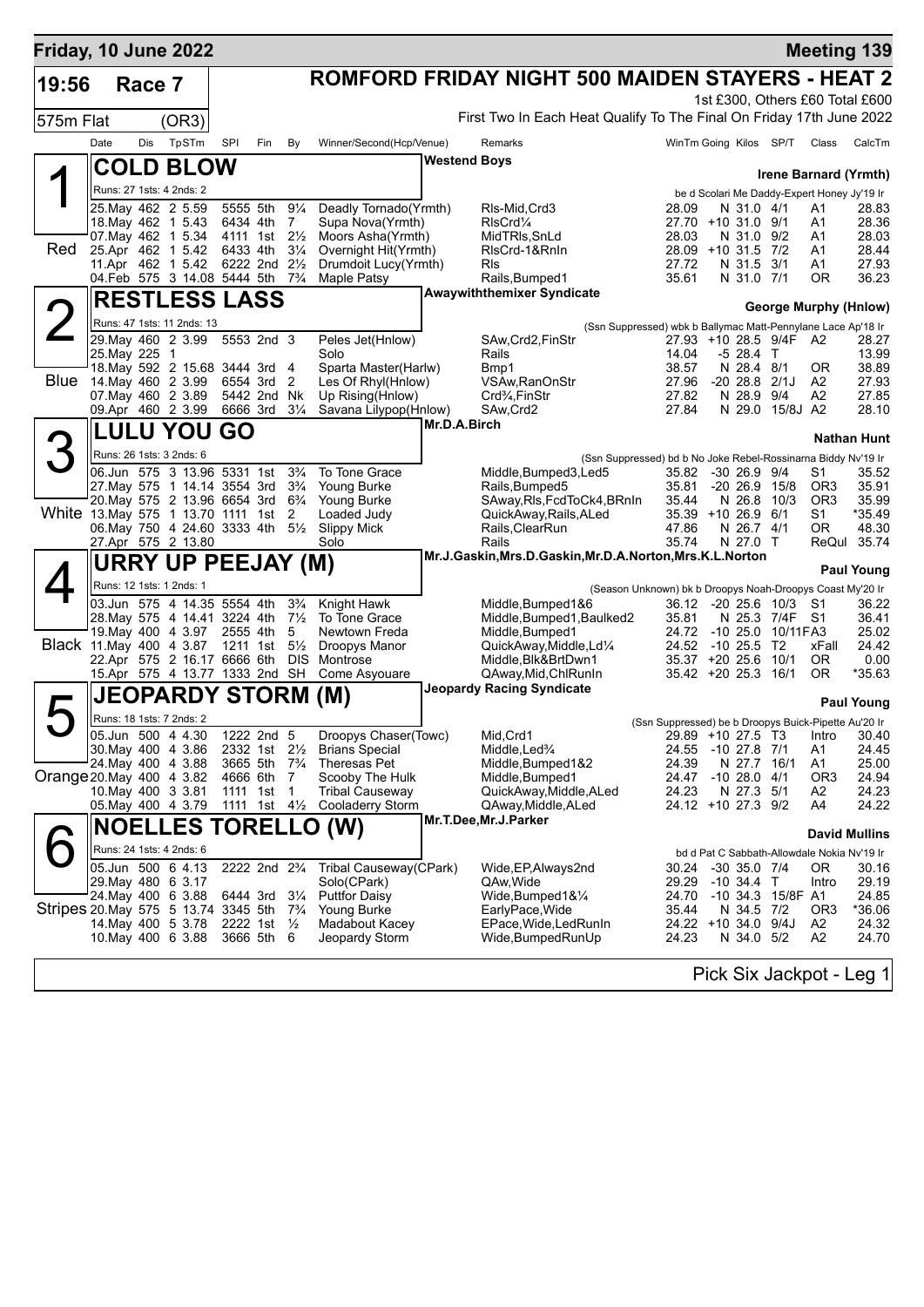| Friday, 10 June 2022               |      |                                                                                          |       |                                        |     |                                  |                                                                                                |                     |                                                                              |                                                         |                                |                                           |                                                      | <b>Meeting 139</b>              |
|------------------------------------|------|------------------------------------------------------------------------------------------|-------|----------------------------------------|-----|----------------------------------|------------------------------------------------------------------------------------------------|---------------------|------------------------------------------------------------------------------|---------------------------------------------------------|--------------------------------|-------------------------------------------|------------------------------------------------------|---------------------------------|
| 20:17                              |      | Race 8                                                                                   |       |                                        |     |                                  |                                                                                                |                     | ROMFORD FRIDAY NIGHT 500 MAIDEN STAYERS - HEAT 3                             |                                                         |                                |                                           |                                                      |                                 |
| 575m Flat                          |      |                                                                                          | (OR3) |                                        |     |                                  |                                                                                                |                     |                                                                              |                                                         |                                |                                           |                                                      | 1st £300, Others £60 Total £540 |
|                                    | Date | Dis                                                                                      | TpSTm | SPI                                    | Fin | By                               | Winner/Second(Hcp/Venue)                                                                       |                     | Remarks                                                                      | WinTm Going Kilos                                       |                                | SP/T                                      | Class                                                | CalcTm                          |
|                                    |      | <b>MONBEG BOSCO</b>                                                                      |       |                                        |     |                                  |                                                                                                |                     | Mrs.S.J.Cooper, Mr.J.H.Deacon, Ms.R.Preston, Mr.P.Wing                       |                                                         |                                |                                           |                                                      |                                 |
|                                    |      | Runs: 37 1sts: 6 2nds: 7                                                                 |       |                                        |     |                                  |                                                                                                |                     |                                                                              |                                                         |                                |                                           | wbk d Skywalker Farloe-Seagrave Nina Au'19 Ir        | <b>Jean Liles</b>               |
|                                    |      | 28. May 575 2 14.24 5443 3rd 63/4                                                        |       |                                        |     |                                  | To Tone Grace                                                                                  |                     | SlowAway, Rails                                                              | 35.81                                                   | N 31.8 7/1                     |                                           | S1                                                   | 36.35                           |
|                                    |      | 19. May 575 2 13.80 1111 1st                                                             |       |                                        |     | $\overline{1}$                   | One For Andy                                                                                   |                     | QAway, Rails, AlwaysLed                                                      | 36.03                                                   | $-20$ 32.0 $5/1$               |                                           | S <sub>1</sub>                                       | *35.83                          |
| Red                                |      | 28.Apr 575 2 14.29 4445 5th<br>15.Apr 575 4 13.96 4455 5th                               |       |                                        |     |                                  | 10 <sup>1</sup> / <sub>2</sub> Lisnakill Laurie<br>11 <sup>3</sup> / <sub>4</sub> Yellow Brick |                     | Rails, Baulked 1&4<br>SAway, Rails, Bumped3                                  | 35.58 +15 32.3 11/4<br>$35.31 + 20.31.8$                |                                | 16/1                                      | S1<br><b>OR</b>                                      | 36.57<br>36.45                  |
|                                    |      | 11.Apr 540 2 13.61                                                                       |       |                                        |     |                                  | Solo(Cryfd)                                                                                    |                     | MidToRIs                                                                     | 34.74                                                   | N 32.0 T                       |                                           |                                                      | 34.74                           |
|                                    |      | 08.Apr 575 1 14.07 6543 4th 3                                                            |       |                                        |     |                                  | Maple Patsy                                                                                    |                     | Rails, Bumped1<br>Mr.B.R.Moss, Mr.R.J.Tunnicliffe                            | 35.75                                                   | N 32.0 10/1                    |                                           | S <sub>1</sub>                                       | 35.99                           |
|                                    |      | <b>BLING BLING TIM</b>                                                                   |       |                                        |     |                                  |                                                                                                |                     |                                                                              |                                                         |                                |                                           |                                                      | Lee Field (Unatt)               |
|                                    |      | Runs: 17 1sts: 0 2nds: 3                                                                 |       |                                        |     |                                  |                                                                                                |                     |                                                                              |                                                         |                                |                                           | bk d Kinloch Brae-Bling Bling Lola Mr'20 Ir          |                                 |
|                                    |      |                                                                                          |       |                                        |     |                                  | 01.Jun 575 2 14.13 1122 2nd 21/2 Snooty George                                                 |                     | QAway, RIsToMid, LedTo2                                                      | 36.27                                                   | $-30, 30.9$ T <sub>2</sub>     |                                           |                                                      | *36.17                          |
|                                    |      | 18. May 415 1 5.04 4455 5th<br>11. May 769 4 26.85 1223 4th                              |       |                                        |     | $6\frac{1}{2}$                   | Swift Raffi(Harlw)<br>121/2 Eagle Ridge(Harlw)                                                 |                     | CrdRunUp, Bmp1&3<br>EP,Led-2                                                 | 27.07<br>51.07                                          | N 30.1 8/1<br>$-30$ 30.0 10/1  |                                           | 0R<br><b>OR</b>                                      | 27.58<br>51.77                  |
| Blue                               |      | 04. May 592 2 15.70                                                                      |       |                                        |     |                                  | Solo(Harlw)                                                                                    |                     | Rls                                                                          | 39.46                                                   | $-6029.9$ T                    |                                           |                                                      | 38.86                           |
|                                    |      | 01.Apr 712 3 16.59 4566 6th<br>25.Mar 712 3 16.42 2233 3rd 2 <sup>3</sup> / <sub>4</sub> |       |                                        |     |                                  | 111⁄4 Masons Pal(Towc)<br>Romeo Jet Pilot(Towc)                                                |                     | MidTRIs, Crd3<br>MidTRIs, Crd1                                               | 43.91<br>44.14                                          | $-10$ 29.9 $7/1$<br>N 29.7 5/1 |                                           | S <sub>2</sub><br>S <sub>2</sub>                     | 44.71<br>44.37                  |
|                                    |      |                                                                                          |       |                                        |     |                                  |                                                                                                | Mr.A.Sowerby        |                                                                              |                                                         |                                |                                           |                                                      |                                 |
|                                    |      | <b>NOLAS WHISKEY</b>                                                                     |       |                                        |     |                                  |                                                                                                |                     |                                                                              |                                                         |                                |                                           |                                                      | <b>Michelle Brown</b>           |
|                                    |      | Runs: 24 1sts: 7 2nds: 5                                                                 |       |                                        |     |                                  |                                                                                                |                     |                                                                              | (Ssn Suppressed) bk b Droopys Sydney-Nolas Meg Ap'20 Br |                                |                                           |                                                      |                                 |
|                                    |      | 04.Jun 400 3 3.90<br>30. May 400 3 3.95                                                  |       | 4333 1st<br>6654 4th                   |     | $1\frac{1}{2}$<br>$2\frac{3}{4}$ | <b>Bit View Lassy</b><br>Ashwood Lucy                                                          |                     | MidToRIs, Crd3, LedRnIn<br>MidTRIs,Crd1&2,FcdTCk3                            | 24.58<br>24.83                                          | N 26.7 9/4                     | $-10, 26.5, 10/3$                         | A3<br>A3                                             | 24.58<br>24.94                  |
|                                    |      | 24. May 400 3 3.84                                                                       |       | 2222 2nd 11/4                          |     |                                  | Pro Zac                                                                                        |                     | MidTRIs,FcdTCk¼,RanOn                                                        | 24.82 -20 26.3                                          |                                | - ТЗ                                      |                                                      | xLame 24.72                     |
|                                    |      | White 11.Apr 400 3 3.92<br>02.Apr 400 3 3.96                                             |       | 3555 5th<br>5421 1st                   |     | $4\frac{1}{4}$<br>$1\frac{1}{4}$ | Chopchop Latte<br>Bevs Daisy Mae                                                               |                     | MiddleToRails, Bumped1<br>SAway, MidToRails, Led <sup>3</sup> / <sub>4</sub> | 24.55<br>24.68                                          | N 26.1 7/4F<br>N 26.3 3/1J     |                                           | A3<br>A3                                             | 24.88<br>24.68                  |
|                                    |      | 24. Mar 400 3 3.84 2222 2nd 31/2                                                         |       |                                        |     |                                  | Kilara Sapphire                                                                                |                     | EPace,MidToRIs,EvCh                                                          | 24.26                                                   | N 26.8 4/1                     |                                           | A3                                                   | 24.54                           |
|                                    |      | BLACKBOY LUCKY (M)                                                                       |       |                                        |     |                                  |                                                                                                | <b>Westend Boys</b> |                                                                              |                                                         |                                |                                           |                                                      |                                 |
|                                    |      | Runs: 21 1sts: 3 2nds: 8                                                                 |       |                                        |     |                                  |                                                                                                |                     |                                                                              |                                                         |                                |                                           |                                                      | <b>Irene Barnard (Yrmth)</b>    |
|                                    |      | 01.Jun 462 4 5.50                                                                        |       | 4433 2nd 1 <sup>3</sup> / <sub>4</sub> |     |                                  | Ballymac Wiseguy (Yrmth)                                                                       |                     | Mid, BmpStt, Crd1                                                            | 27.99                                                   | N 34.3 9/4                     |                                           | bk d Confident Rankin-Blackboy Nellie Mr'19 Ir<br>A1 | 28.13                           |
|                                    |      | 23. May 462 3 5.42                                                                       |       | 3332 1st 1                             |     |                                  | Coolavanny Arnie(Yrmth)                                                                        |                     | Mid, Crd1, RanOn                                                             |                                                         |                                | 28.22 -10 34.0 6/4F A2                    |                                                      | 28.12                           |
|                                    |      | 14. May 462 3 5.34<br>Black 23.Apr 462 4 5.51                                            |       | 4333 2nd Nk<br>2444 2nd 31/4           |     |                                  | Swift Absolute(Yrmth)<br>Young Burke(Yrmth)                                                    |                     | MidChINrLn<br>MidBCrd1                                                       | 28.39<br>28.21                                          |                                | -20 34.0 15/8F A1<br>$-10$ 34.5 $10/3$ A1 |                                                      | 28.22<br>28.37                  |
|                                    |      | 16.Apr 462 5 5.49                                                                        |       | 4433 2nd 2                             |     |                                  | Bakers Baby(Yrmth)                                                                             |                     | MidCrdStt                                                                    | 28.35                                                   | -20 34.4 4/1                   |                                           | A1                                                   | 28.31                           |
|                                    |      | 06.Apr 462 4 5.31                                                                        |       | 4454 4th 4                             |     |                                  | Swift Lacerate(Yrmth)                                                                          |                     | Mid, Crd-1, Blk1, Crd2                                                       |                                                         |                                | 28.34 +10 34.2 7/4F A1                    |                                                      | 28.76                           |
|                                    |      |                                                                                          |       |                                        |     |                                  | <b>DROOPYS GOOD ONE (M)</b>                                                                    |                     | Miss.R.M.Resnick, Mr.A.W.Shaves                                              |                                                         |                                |                                           |                                                      | <b>Jean Liles</b>               |
|                                    |      | Runs: 35 1sts: 3 2nds: 6                                                                 |       |                                        |     |                                  |                                                                                                |                     |                                                                              | (Ssn Suppressed) bk b Cable Bay-Droopys Aurora My'20 Ir |                                |                                           |                                                      |                                 |
|                                    |      |                                                                                          |       |                                        |     |                                  | 04.Jun 575 4 14.07 6221 2nd SH One For Andy                                                    |                     | Middle, Bmp1, Led To NrLn 36.08 + 15 23.3 4/1 S2 36.24                       |                                                         |                                |                                           |                                                      |                                 |
|                                    |      | 28. May 575 3 13.99 3333 2nd 1/2<br>23. May 500 5 4.36 2211 1st 3                        |       |                                        |     |                                  | Coolavanny Maxy<br>Trapstyle Domino(Towc)                                                      |                     | Middle, Bumped1, RanOn<br>Mid, Led3                                          | 35.81<br>30.56 +10 23.2 T3                              | N 23.3 7/4F                    |                                           | S <sub>2</sub><br>Intro                              | 35.85<br>30.66                  |
| Orange 19 May 575 3 14.08 5543 4th |      |                                                                                          |       |                                        |     | $2\frac{3}{4}$                   | <b>Emily Daisy</b>                                                                             |                     | Middle, Bumped6                                                              | 36.15                                                   | N 23.5 5/2F                    |                                           | S <sub>2</sub>                                       | 36.37                           |
|                                    |      | 14. May 575 3 14.39 3244 4th<br>19. Mar 575 3 13.83 1222 2nd Nk                          |       |                                        |     | $7\frac{1}{4}$                   | Sugar Ray Boy<br>Puttfor Juney                                                                 |                     | Middle, Bumped 1&6<br>QAway, Bmp2, Challenged6                               | 35.66 +20 23.6 9/4                                      | N 23.8 6/1                     |                                           | S <sub>2</sub><br>S <sub>1</sub>                     | 36.43<br>*35.67                 |
|                                    |      |                                                                                          |       |                                        |     |                                  |                                                                                                |                     |                                                                              | 35.64                                                   |                                |                                           |                                                      |                                 |
| $\Box$                             |      | <b>VACANT</b>                                                                            |       |                                        |     |                                  |                                                                                                |                     |                                                                              |                                                         |                                |                                           |                                                      |                                 |
|                                    |      |                                                                                          |       |                                        |     |                                  |                                                                                                |                     |                                                                              |                                                         |                                |                                           |                                                      |                                 |
| <b>Stripes</b>                     |      |                                                                                          |       |                                        |     |                                  |                                                                                                |                     |                                                                              |                                                         |                                |                                           |                                                      |                                 |

Pick Six Jackpot - Leg 2 - Trap 6 - Loaded Judy - W/D In Season - 09/06 - Trap Vacant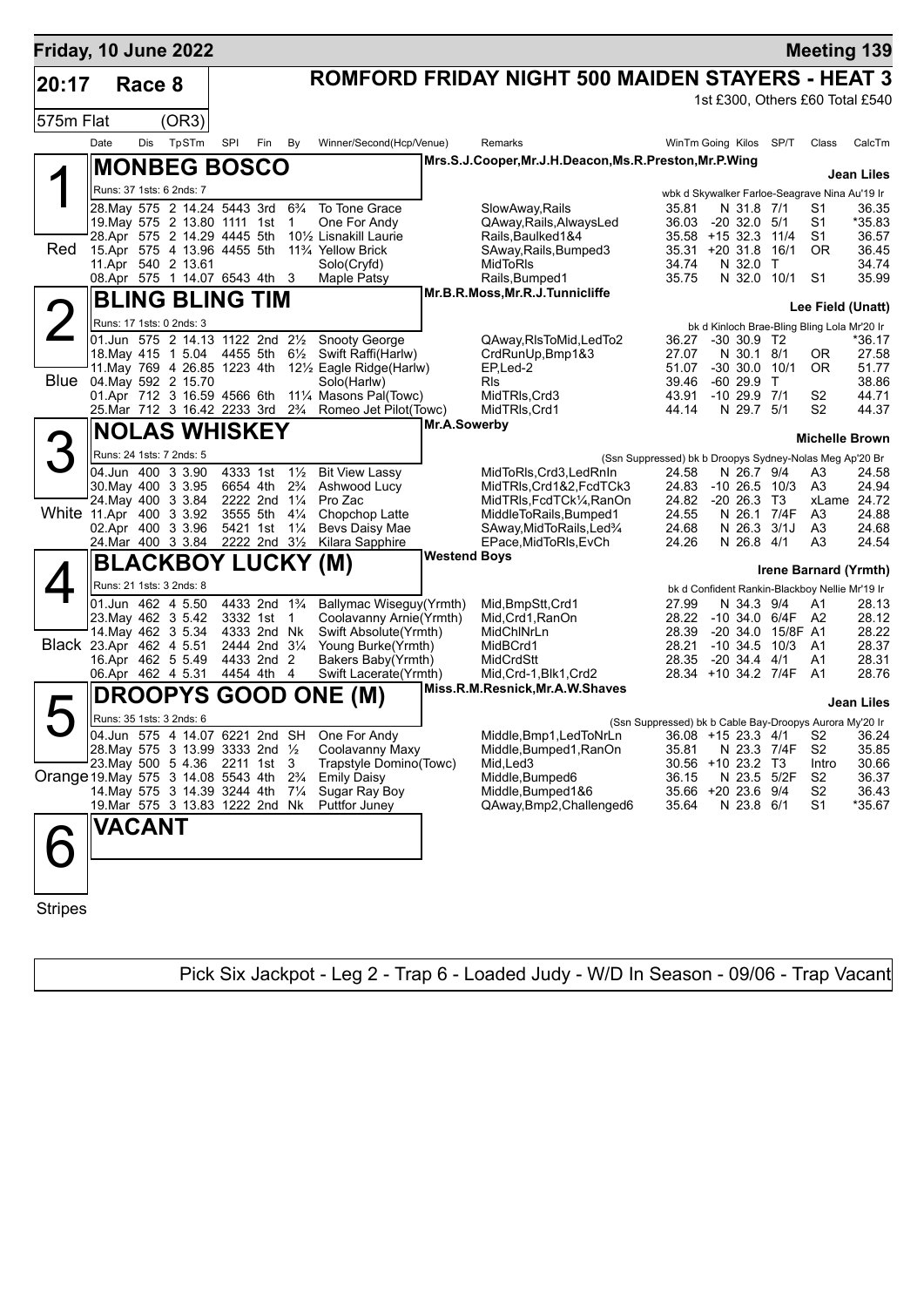| Friday, 10 June 2022      |               |        |                                                 |          |                                                                     |                |                                                |            |                                                                                                                     |                                          |           |                                 |                     |                                                 | <b>Meeting 139</b>   |
|---------------------------|---------------|--------|-------------------------------------------------|----------|---------------------------------------------------------------------|----------------|------------------------------------------------|------------|---------------------------------------------------------------------------------------------------------------------|------------------------------------------|-----------|---------------------------------|---------------------|-------------------------------------------------|----------------------|
| 20:38                     |               | Race 9 |                                                 |          |                                                                     |                |                                                |            | ROMFORD FRIDAY NIGHT 500 STANDARD FINAL                                                                             |                                          |           |                                 |                     |                                                 |                      |
|                           |               |        |                                                 |          |                                                                     |                |                                                |            | 1st £500 + Trophy, 2nd £100, Others £60 Total £840                                                                  |                                          |           |                                 |                     |                                                 |                      |
| 400m Flat                 |               |        | (OR3)                                           |          |                                                                     |                |                                                |            |                                                                                                                     |                                          |           |                                 |                     |                                                 |                      |
|                           | Date          | Dis    | TpSTm                                           | SPI      | Fin                                                                 | By             | Winner/Second(Hcp/Venue)                       |            | Remarks                                                                                                             | WinTm Going Kilos SP/T                   |           |                                 |                     | Class                                           | CalcTm               |
|                           |               |        | <b>BONVILLE JACK</b>                            |          |                                                                     |                |                                                | Mr.S.Locke |                                                                                                                     |                                          |           |                                 |                     |                                                 |                      |
|                           |               |        | Runs: 19 1sts: 10 2nds: 2                       |          |                                                                     |                |                                                |            |                                                                                                                     |                                          |           |                                 |                     | <b>Maxine Locke</b>                             |                      |
|                           |               |        | 03.Jun 400 4 3.78                               |          | 2111 1st 11/4                                                       |                | Aero Squeak                                    |            | EPace, Rails, Led Run Up                                                                                            | 24.06                                    |           | N 31.5 9/4                      |                     | bk d Laughil Blake-Quare Dame Sp'19 Ir<br>OR3   | *24.06               |
|                           |               |        | 24. May 400 2 3.90                              |          | 4322 2nd 21/2                                                       |                | Theresas Pet                                   |            | Rails, FcdTCk1, Challenged3                                                                                         | 24.39                                    |           |                                 | N 31.6 8/11F A1     |                                                 | 24.59                |
|                           |               |        | 14. May 400 2 3.77                              |          | 2111 1st 2                                                          |                | Kuda Calvin                                    |            | EPace, Rails, Bumped&Led1                                                                                           | 24.36                                    |           |                                 | N 31.8 5/4F A1      |                                                 | 24.36                |
| Red                       |               |        | 28.Apr 400 2 3.83<br>20.Apr 400 2 3.83          |          | 4111 1st 1 <sup>1</sup> / <sub>2</sub><br>2111 1st 21/ <sub>2</sub> |                | Huwearsdtrousers<br>Bonville Jet               |            | Rails, Bumped&Led1<br>EPace, RIs TMid, Ld RnUp                                                                      | $24.21 + 10.31.4$<br>24.39               |           | $-10.31.5$                      | 15/8F A1<br>Т3      |                                                 | 24.31<br>ReQul 24.29 |
|                           | 13.Apr 225 2  |        |                                                 | 2-1-     | $1st$ 5                                                             |                | <b>Killians Glory</b>                          |            | EPace, Rails, Led Run Up                                                                                            | 13.65                                    |           | $-5,31.6$                       | T2                  |                                                 | xLame 13.60          |
|                           |               |        | <b>SWIFT COPE</b>                               |          |                                                                     |                |                                                |            | Mr.S.Chinman, Mr.A.L.Craske, Mr.G.D.J.Linder, Mr.P.Riley                                                            |                                          |           |                                 |                     |                                                 |                      |
|                           |               |        | Runs: 89 1sts: 20 2nds: 24                      |          |                                                                     |                |                                                |            |                                                                                                                     |                                          |           |                                 |                     | Paul Burr (Yrmth)                               |                      |
|                           |               |        | 03.Jun 400 3 4.00                               |          | 6545 2nd 21/4                                                       |                | <b>Russian Dancer</b>                          |            | SAway, Rails, Crd3, RanOn                                                                                           | 24.33                                    |           | N 32.8 6/1                      |                     | bk d Eden The Kid-Zaras Fantasy Jn'18 Ir<br>OR3 | 24.51                |
|                           |               |        | 27. May 575 2 13.88 4433 5th                    |          |                                                                     | $3\frac{3}{4}$ | Duggee Dodo                                    |            | Rails, Bumped1                                                                                                      | 35.76                                    |           | $-20, 33.0, 8/1$                |                     | OR2                                             | 35.86                |
|                           |               |        | 20. May 400 4 3.96                              |          | 6666 6th                                                            | $5\frac{1}{4}$ | Antigua Socks etc                              |            | SlowAway, MiddleToRails                                                                                             | 23.93                                    |           | N 32.9 8/1                      |                     | 0R                                              | *24.34               |
| <b>Blue</b>               |               |        | 12. May 480 2 3.57<br>28.Apr 480 3 3.54         |          | 3322 2nd SH<br>3445 5th                                             |                | Joes Jet(PBarr)<br>101/2 Romeo De Niro(PBarr)  |            | RIsMid.ChINrLine<br>MidRIs, FcdCk1&2, Blk4                                                                          | 28.33 +10 32.7 5/1<br>28.25 +10 32.4 7/1 |           |                                 |                     | 0R<br>0R                                        | 28.44<br>29.17       |
|                           |               |        | 11. Mar 400 5 3.95                              | 6321 1st |                                                                     | $3\frac{3}{4}$ | Icaals Rocco                                   |            | SAway, Middle, Led <sup>3</sup> / <sub>4</sub>                                                                      | 24.28                                    |           | -10 32.9 7/1                    |                     | 0R                                              | 24.18                |
|                           |               |        | <b>ICAALS ROCCO</b>                             |          |                                                                     |                |                                                |            | <b>ICAAL Syndicate</b>                                                                                              |                                          |           |                                 |                     |                                                 |                      |
|                           |               |        |                                                 |          |                                                                     |                |                                                |            |                                                                                                                     |                                          |           |                                 |                     | John Mullins (Towc)                             |                      |
|                           |               |        | Runs: 53 1sts: 20 2nds: 11<br>03.Jun 400 3 3.70 |          | 1111 1st                                                            | $2\frac{1}{2}$ | Crohane Ollie                                  |            | QAway, MidToRIs, ALed                                                                                               | 24.08                                    |           |                                 | N 36.4 11/10FOR3    | f d Pat C Sabbath-Quivers Duchess Jy'19 Ir      | 24.08                |
|                           |               |        | 27. May 400 3 3.75                              |          | 1111 1st 21/ <sub>4</sub>                                           |                | Aero Activate                                  |            | QAway, Middle To Rails, ALed                                                                                        | 24.15                                    |           |                                 | -10 36.3 11/8F OR   |                                                 | *24.05               |
|                           |               |        | 21. May 380 3 3.47                              |          | 1111 1st 61/4                                                       |                | Milton Rio(Cryfd)                              |            | EP, SnLd, MidToRIs                                                                                                  | $23.16 + 2036.9$                         |           |                                 | 3/1                 | OR <sub>2</sub>                                 | 23.36                |
| White 14 May 380 4 3.51   |               |        |                                                 |          | 2223 3rd 21/2<br>3333 3rd 9                                         |                | Knockard Rory(Cryfd)                           |            | EP,2ndFrom1-Crd3,Bmp1/4                                                                                             | 23.23                                    |           | N 36.8<br>N 37.4 10/3           | 12/1                | OR <sub>2</sub><br>OR <sub>2</sub>              | 23.43<br>23.78       |
|                           |               |        | 07. May 380 2 3.55<br>03. May 380 3 3.46        |          |                                                                     |                | Havana Class(Cryfd)<br>Solo(Cryfd)             |            | BmpRnUp, Crd1, MidToRIs<br><b>MidToRIs</b>                                                                          | 23.06<br>23.28 +10 36.8 T                |           |                                 |                     |                                                 | 23.38                |
|                           |               |        | <b>CROHANE OLLIE</b>                            |          |                                                                     |                |                                                |            | Mrs.A.F.M.Brown, Mrs.J.A.Chalmers, Mr.M.Noller, Mr.K.Thurtle                                                        |                                          |           |                                 |                     |                                                 |                      |
|                           |               |        |                                                 |          |                                                                     |                |                                                |            |                                                                                                                     |                                          |           |                                 |                     |                                                 | <b>Paul Young</b>    |
|                           |               |        | Runs: 46 1sts: 11 2nds: 10<br>03.Jun 400 2 3.83 |          | 4233 2nd 21/2                                                       |                | Icaals Rocco                                   |            | RIsToMid, Bumped3                                                                                                   | 24.08                                    |           | N 33.0 25/1                     |                     | bk d Crohane Ronnie-Mothers Jam Jn'19 Ir<br>OR3 | 24.28                |
|                           |               |        | 27. May 400 2 3.95                              |          | 3333 3rd $4\frac{1}{4}$                                             |                | Icaals Rocco                                   |            | RailsToMiddle, BmpRnUp                                                                                              | 24.15                                    |           | $-10$ 33.0 $16/1$               |                     | 0R                                              | 24.39                |
|                           |               |        | 20. May 400 1 3.96                              |          | 5444 4th 41/4                                                       |                | Aero Activate                                  |            | RailsToMiddle, CrdRnUp                                                                                              | 24.25                                    |           | N 33.1                          | 10/3                | OR.                                             | 24.59                |
|                           |               |        | Black 13. May 400 4 3.94<br>06. May 400 1 3.91  |          | 456 4th<br>6566 6th                                                 | $7\frac{3}{4}$ | <b>Mallogs Stormzy</b><br>101⁄4 Antigua Socks  |            | MiddleToRails, BumpedRunUp<br>RailsToMiddle, BmpRnUp                                                                | 24.15 +10 32.7 6/1<br>24.00              |           | N 32.7 9/1                      |                     | 0R<br>0R                                        | 24.87<br>24.82       |
|                           |               |        | 22.Apr 400 1 3.71                               |          | 1111 1st                                                            | 3              | Icaals Rocco                                   |            | QAway, Rails To Middle, ALed                                                                                        | 24.09 +10 33.0 7/1                       |           |                                 |                     | 0R                                              | *24.19               |
|                           |               |        | <b>RUSSIAN DANCER (M)</b>                       |          |                                                                     |                |                                                |            | <b>English Garden Tea Syndicate</b>                                                                                 |                                          |           |                                 |                     |                                                 |                      |
|                           |               |        |                                                 |          |                                                                     |                |                                                |            |                                                                                                                     |                                          |           |                                 |                     |                                                 | <b>Nathan Hunt</b>   |
|                           |               |        | Runs: 48 1sts: 12 2nds: 7<br>03.Jun 400 5 3.76  |          |                                                                     |                | 1111 1st 21/4 Swift Cope                       |            | (Ssn Suppressed) bk b Droopys Sydney-Newinn Boodles De'19 Ir<br>QuickAway, Middle, ALed 24.33 N 30.7 25/1 OR3 24.33 |                                          |           |                                 |                     |                                                 |                      |
|                           |               |        | 28. May 400 3 3.84                              |          | 2244 5th 4                                                          |                | Hawthorn Best                                  |            | EarlyPace,Middle                                                                                                    | 24.46                                    |           | $-10$ 30.4 $5/1$                |                     | A1                                              | 24.68                |
|                           |               |        | 23. May 400 4 3.78                              |          | 2222 2nd 7                                                          |                | Arkady                                         |            | EarlyPace, Middle                                                                                                   | 23.97                                    |           | N 30.8 9/2                      |                     | Α1                                              | 24.53                |
| Orange 19 May 400 3 3 83  |               |        | 14 May 400 5 3.79                               |          | 2222 2nd 1/2<br>4444 4th 4 <sup>3</sup> / <sub>4</sub>              |                | <b>Brians Special</b><br>Bonville Jack         |            | EarlyPace, Middle, EvCh<br>Middle, Bumped $\frac{1}{2}$                                                             | 24.58<br>24.36                           |           | $-10, 30.6, 5/2$<br>N 30.5 12/1 |                     | Α1<br>A1                                        | 24.52<br>24.74       |
|                           |               |        | 07 May 400 3 3.83                               |          | 2111 1st 2                                                          |                | Stradeen Azzurro                               |            | EarlyPace, Middle, Led1                                                                                             | 24.41                                    |           | $-10$ 30.2 $6/1$                |                     | A1                                              | *24.31               |
|                           |               |        | <b>AERO SQUEAK (W)</b>                          |          |                                                                     |                |                                                |            | <b>Aero Racing Syndicate</b>                                                                                        |                                          |           |                                 |                     |                                                 |                      |
|                           |               |        |                                                 |          |                                                                     |                |                                                |            |                                                                                                                     |                                          |           |                                 |                     | Arran Dunn (Monm)                               |                      |
|                           |               |        | Runs: 30 1sts: 6 2nds: 8                        |          |                                                                     |                |                                                |            |                                                                                                                     |                                          |           |                                 |                     | bk d Dorotas Wildcat-Crossfield Dolly Fb'20 Ir  |                      |
|                           |               |        | 03.Jun 400 6 3.73<br>28. May 480 6 4.36         |          | 1223 2nd 11/4<br>4444 3rd 6                                         |                | <b>Bonville Jack</b><br>Winterfield Duke(Monm) |            | QAway, Wide, Every Chance<br>EP, Wide, EvCh                                                                         | 24.06<br>28.27                           |           | N 31.8 11/4<br>N 31.5 7/1       |                     | OR <sub>3</sub><br>OR3                          | *24.16<br>28.76      |
|                           | 20. May 264 6 |        |                                                 |          | 1-1- 2nd $\frac{3}{4}$                                              |                | Elite Dan(Monm)                                |            | QAw, Wide, Every Chance                                                                                             | 15.39                                    |           | $-15$ 31.3 11/2                 |                     | D1                                              | 15.31                |
| Stripes 14 May 480 6 4.42 |               |        |                                                 |          | 3454 5th                                                            | $5\frac{1}{4}$ | Antigua Woofwoof(Monm)                         |            | Wide, EvCh                                                                                                          | 28.42                                    |           | $-30$ 31.5                      | 16/1                | OR.                                             | 28.53                |
|                           |               |        | 07 May 480 6 4.44<br>20.Jan 400 6 3.98          |          | 3333 4th<br>5332 1st Hd                                             | $5\frac{1}{2}$ | Lemming Fizz(Monm)<br>Kuda Calvin              |            | EP, Wide, EvCh<br>SlowAway,Wide,LedNearLn                                                                           | 28.62                                    |           | $-30$ 31.3 $9/1$                | 24.75 -30 29.8 6/4F | OR <sub>3</sub><br>A1                           | 28.77<br>24.45       |
|                           |               |        |                                                 |          |                                                                     |                |                                                |            |                                                                                                                     |                                          |           |                                 |                     |                                                 |                      |
|                           |               |        |                                                 |          |                                                                     |                |                                                |            |                                                                                                                     |                                          | n: -1, n: |                                 |                     |                                                 |                      |

Pick Six Jackpot - Leg 3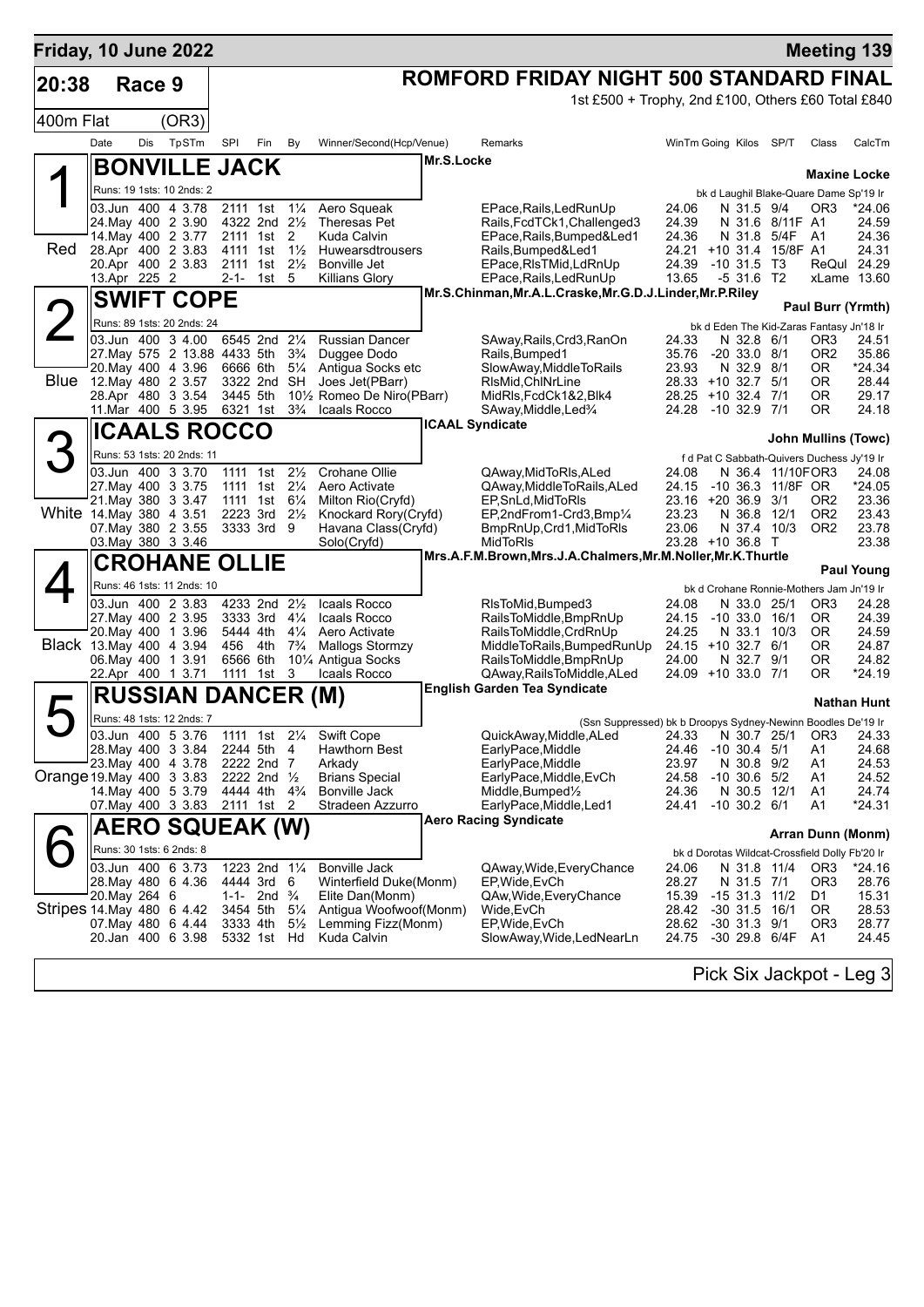| Friday, 10 June 2022                  |                         |     |                                                                              |     |            |                |                                                  |                  |                                                                |                                                                         |                                    |                                  |                                    | <b>Meeting 139</b>                                    |
|---------------------------------------|-------------------------|-----|------------------------------------------------------------------------------|-----|------------|----------------|--------------------------------------------------|------------------|----------------------------------------------------------------|-------------------------------------------------------------------------|------------------------------------|----------------------------------|------------------------------------|-------------------------------------------------------|
| 20:54 Race 10                         |                         |     |                                                                              |     |            |                |                                                  |                  | <b>CORAL CORONATION CUP FINAL</b>                              |                                                                         |                                    |                                  |                                    |                                                       |
|                                       |                         |     |                                                                              |     |            |                |                                                  |                  | 1st £5000 + Trophy, 2nd £500, Others £250 Total £6500          |                                                                         |                                    |                                  |                                    |                                                       |
| 575m Flat                             |                         |     | (OR2)                                                                        |     |            |                |                                                  |                  |                                                                |                                                                         |                                    |                                  |                                    |                                                       |
|                                       | Date                    | Dis | TpSTm                                                                        | SPI | Fin        | By             | Winner/Second(Hcp/Venue)                         |                  | Remarks                                                        | WinTm Going Kilos SP/T                                                  |                                    |                                  | Class                              | CalcTm                                                |
|                                       |                         |     | <b>BABY BULLET</b>                                                           |     |            |                |                                                  | Mr.R.L.D.Flitney |                                                                |                                                                         |                                    |                                  |                                    | Jason Gornall (Hnlow)                                 |
|                                       |                         |     | Runs: 50 1sts: 13 2nds: 14                                                   |     |            |                |                                                  |                  | (Season Unknown) bk b Jaytee Jet-Highview Picture Ap'19 Ir     |                                                                         |                                    |                                  |                                    |                                                       |
|                                       |                         |     | 03.Jun 575 3 13.75 1222 1st 3                                                |     |            |                | Wentworth                                        |                  | QAway, Rails, Led5                                             |                                                                         |                                    | 35.35 +20 27.2 8/11F OR2         |                                    | 35.55                                                 |
|                                       |                         |     | 27.May 575 3 13.57 1111 1st<br>20. May 575 3 13.84 3222 1st SH               |     |            | -5             | <b>Bubbly Bollinger</b><br>Miss Dior             |                  | QuickAway, Rails, ALed<br>Rails, Crowded1, LedNrLn             | 35.42 -20 27.5 7/2<br>35.44                                             | N 27.5 5/1                         |                                  | OR <sub>2</sub><br>OR.             | *35.22<br>35.44                                       |
| Red                                   |                         |     | 11. May 592 4 15.63 3333 2nd 21/2                                            |     |            |                | Jewel Of Madonna(Harlw)                          |                  | Crd1&2, RanOn                                                  | 38.46                                                                   | $-20$ 28.0 $7/4$                   |                                  | OR <sub>3</sub>                    | 38.46                                                 |
|                                       |                         |     | 04. May 592 3 15.31 2111 1st 21/2<br>27.Apr 592 1 15.58 6432 2nd 11/4        |     |            |                | Jewel Of Madonna(Harlw)<br>Congress Flash(Harlw) |                  | EP.Crd&Led1<br>VSAw, Crd2&5, RanOn                             | 38.71<br>38.42                                                          |                                    | -60 28.0 5/6F<br>N 28.0 4/11F OR | 0 <sub>R</sub>                     | 38.11<br>38.52                                        |
|                                       |                         |     | <b>WENTWORTH</b>                                                             |     |            |                |                                                  | Mr.E.M.Drake     |                                                                |                                                                         |                                    |                                  |                                    |                                                       |
|                                       |                         |     | Runs: 50 1sts: 12 2nds: 12                                                   |     |            |                |                                                  |                  |                                                                |                                                                         |                                    |                                  |                                    | <b>David Mullins</b>                                  |
|                                       |                         |     | 03.Jun 575 1 13.69 2111 2nd 3                                                |     |            |                | <b>Baby Bullet</b>                               |                  | EPace, Rails, Led 1 To 5                                       | bkw d Droopys Sydney-Droopys Greatest Oc'19 Ir<br>$35.35 + 20.30.0$ 9/2 |                                    |                                  | OR <sub>2</sub>                    | 35.79                                                 |
|                                       |                         |     | 27. May 575 3 13.62 1111 2nd 11/4                                            |     |            |                | Duggee Dodo                                      |                  | QAway, RIs, Led To6                                            | 35.76                                                                   | -20 29.6 12/1                      |                                  | OR <sub>2</sub>                    | 35.66                                                 |
| Blue                                  |                         |     | 22. May 480 2 3.26 4444 5th<br>13. May 575 2 13.93 2234 4th 71/2             |     |            | $5\frac{1}{2}$ | Emers Romeo(CPark)<br>Antigua Bluey              |                  | RIsMid, EvCh<br>EP, RIsTMid, Bmp1, Crd4                        | 29.01<br>35.42 +20 29.5 6/1                                             | $-20$ 29.3 $14/1$                  |                                  | OR.<br>OR <sub>3</sub>             | 29.26<br>36.22                                        |
|                                       |                         |     | 29.Apr 575 2 13.63 3112 2nd 41/4                                             |     |            |                | Droopys Garden                                   |                  | EPace, Rails, Led1To5                                          | 35.00 +20 29.3 7/1                                                      |                                    |                                  | 0R                                 | *35.54                                                |
|                                       |                         |     | 21.Apr 575 1 13.48 1111 1st 11/2                                             |     |            |                | <b>Lightfoot Styles</b>                          |                  | EarlyPace, LedRunUp<br><b>Badabing Syndicate</b>               | 35.31                                                                   | +30 29.3 7/4F                      |                                  | S <sub>1</sub>                     | 35.61                                                 |
|                                       |                         |     | <b>BURGESS ELITE (M)</b>                                                     |     |            |                |                                                  |                  |                                                                |                                                                         |                                    |                                  |                                    | <b>John Mullins (Towc)</b>                            |
|                                       |                         |     | Runs: 31 1sts: 7 2nds: 9                                                     |     |            |                |                                                  |                  |                                                                |                                                                         |                                    |                                  |                                    | bk d Kinloch Brae-Borna Elite Mr'19 Ir                |
|                                       |                         |     | 03.Jun 575 4 14.00 5443 2nd 1/2<br>27. May 575 5 14.33 6655 3rd 2            |     |            |                | Anastasia<br>Duggee Dodo                         |                  | SAway, Mid, Blk1, RnOn<br>Middle, B1, Badly Blk2, RnOn         | 35.31<br>35.76                                                          | $+20$ 35.1 5/2<br>$-20, 34.9, 4/1$ |                                  | OR <sub>2</sub><br>OR <sub>2</sub> | $*35.55$<br>35.72                                     |
|                                       |                         |     | 21. May 714 5 23.60 2222 5th 71/2                                            |     |            |                | Rising Coco(Cryfd)                               |                  | EP, Chl1, 2nd From 2-Crd7                                      | 45.44 +30 34.9 8/1                                                      |                                    |                                  | OR <sub>1</sub>                    | 46.34                                                 |
|                                       |                         |     | White 14. May 714 6 23.86 3654 2nd 23/4<br>07. May 714 6 23.32 1111 2nd 21/4 |     |            |                | Bombardier(Cryfd)<br>Burgess Hannah (Cryfd)      |                  | Crd1, RanOn, Mid<br>EP,SnLdTo8,MidToWide                       | 45.74<br>45.61                                                          | N 34.6 7/2<br>N 34.8 4/1           |                                  | OR <sub>1</sub><br>OR <sub>1</sub> | 45.96<br>45.79                                        |
|                                       |                         |     | 28.Jan 750 4 24.18 2111 1st 33/4                                             |     |            |                | <b>Crystal Emblem</b>                            |                  | EarlyPace, Middle, Led1                                        | 47.28                                                                   |                                    | N 34.5 1/5F                      | <b>OR</b>                          | 47.28                                                 |
|                                       |                         |     | <b>DUGGEE DODO (M)</b>                                                       |     |            |                |                                                  | Mrs.A.J.Jeal     |                                                                |                                                                         |                                    |                                  |                                    | <b>Mark Wallis (SuffD)</b>                            |
|                                       | Runs: 9 1sts: 4 2nds: 1 |     |                                                                              |     |            |                |                                                  |                  |                                                                |                                                                         |                                    |                                  |                                    | bk d Top Honcho-Jumeirah Lolls Oc'19 Ir               |
|                                       |                         |     | 03.Jun 575 4 13.79 6332 1st                                                  |     |            | Nk             | Come Asyouare                                    |                  | SAway,Middle,LedNrLn                                           | $35.15 + 20.32.1$ 2/1J                                                  |                                    |                                  | OR <sub>2</sub>                    | $*35.35$                                              |
|                                       |                         |     | 27. May 575 4 13.76 5222 1st<br>20. May 575 4 13.85 2254 3rd                 |     |            | $1\frac{1}{4}$ | Wentworth<br>111⁄4 Slapdash Tommy                |                  | Middle, Crowded4, Led6<br>EPace, Bmp1, FcdTCk&Bmp3             | 35.76<br>35.67                                                          | $-20$ 32.2 $7/2$<br>N 32.6         | 2/1                              | OR <sub>2</sub><br>OR <sub>3</sub> | 35.56<br>36.57                                        |
|                                       |                         |     | Black 13. May 575 3 13.87 4322 1st                                           |     |            | $\mathbf 1$    | Lisnakill Laurie                                 |                  | Middle, Bumped 1&2&3, LdRnIn                                   | 35.44 +20 32.7 9/4                                                      |                                    |                                  | OR <sub>3</sub>                    | 35.64                                                 |
|                                       |                         |     | 06. May 575 5 13.70 3222 2nd 11/2<br>29.Apr 575 5 13.81 3322 1st 11/4        |     |            |                | <b>Farneys Calipso</b><br><b>Puttfor Juney</b>   |                  | Middle, Stumbled6<br>Middle, Bmp1, Led RunIn                   | 35.26<br>35.71 +15 33.4 10/11FOR3                                       | +20 32.9                           | 3/1                              | OR <sub>3</sub>                    | 35.58<br>35.86                                        |
|                                       |                         |     | <b>COME ASYOUARE (W)</b>                                                     |     |            |                |                                                  |                  | Mrs.I.J.Barnard, Mr.J.Fisher, Mr.B.L.Hughes                    |                                                                         |                                    |                                  |                                    |                                                       |
|                                       | Runs: 8 1sts: 3 2nds: 4 |     |                                                                              |     |            |                |                                                  |                  |                                                                |                                                                         |                                    |                                  |                                    | Irene Barnard (Yrmth)                                 |
|                                       |                         |     | 03.Jun 575 6 13.49 1111 2nd Nk                                               |     |            |                | Duggee Dodo                                      |                  | QAway, Wide, Led To Near Line                                  | 35.15 +20 32.0 2/1J                                                     |                                    |                                  | OR <sub>2</sub>                    | bk d Droopys Roddick-Leezie Lindsay Sp'19 Ir<br>35.38 |
|                                       |                         |     | 27. May 575 6 13.58 2111 1st 21/2                                            |     |            |                | <b>Bubbly Cristal</b>                            |                  | EPace, Wide, Ld1, MovedOff3                                    | 35.78                                                                   | -20 32.0 5/6F                      |                                  | OR <sub>2</sub>                    | 35.58                                                 |
| Orange 10 May 500 5 4.17              |                         |     | 21.May 500 6 4.30                                                            |     | 6555 5th 7 |                | <b>Bockos Vieira(Towc)</b><br>Solo(Towc)         |                  | Wide, SAw<br>MidTW                                             | 29.08<br>29.34                                                          | N 32.0 5/1<br>N 31.8 T             |                                  | OR <sub>1</sub><br>Intro           | 29.65<br>29.34                                        |
|                                       |                         |     | 03. May 500 6 4.24                                                           |     |            |                | 2211 1st 141/4 Serene Magical(Towc)              |                  | Wide,Led2                                                      | 29.51 +10 31.8 T3                                                       |                                    |                                  | Intro                              | 29.61                                                 |
|                                       |                         |     | 22.Apr 575 6 13.63 3222 2nd 21/4                                             |     |            |                | Montrose                                         |                  | Wide, Bumped5, RanOn<br>Mr.M.K.Gollogly, Miss.K.Searle         | 35.37 +20 31.6 15/8J OR                                                 |                                    |                                  |                                    | 35.75                                                 |
|                                       |                         |     | ANASTASIA (W)                                                                |     |            |                |                                                  |                  |                                                                |                                                                         |                                    |                                  |                                    | <b>David Mullins</b>                                  |
|                                       |                         |     | Runs: 37 1sts: 9 2nds: 9                                                     |     |            |                |                                                  |                  | (Ssn Suppressed) bk b Droopys Sydney-Droopys Greatest Oc'19 Ir |                                                                         |                                    |                                  |                                    |                                                       |
|                                       |                         |     | 03.Jun 575 6 13.54 1111 1st 1/2<br>27. May 575 6 13.75 1233 2nd 61/4         |     |            |                | <b>Burgess Elite</b><br>Doghouse Dazzler         |                  | QuickAway, Wide, ALed<br>QuickAway, Wide, ClearRun             | 35.31 +20 28.3 20/1<br>35.49                                            | $-20$ 28.3 12/1                    |                                  | OR <sub>2</sub><br>OR <sub>2</sub> | *35.51<br>35.79                                       |
|                                       |                         |     | 20. May 575 6 13.98 4355 5th 61/4                                            |     |            |                | <b>Baby Bullet</b>                               |                  | MiddleToWide,ClearRun                                          | 35.44                                                                   | N 28.5 11/2                        |                                  | OR.                                | 35.95                                                 |
| Stripes 07 May 714 6 23.95 4366 5th 7 |                         |     | 30.Apr 630 6 12.73 1112 2nd 31/4                                             |     |            |                | Navy Blue(Cryfd)<br>Swanley Alexis(Monm)         |                  | Crd3, Blk4, RIsRnIn<br>QAw, Wide, Led To 5                     | 45.80<br>38.82                                                          | N 28.3 9/2<br>-40 28.3 20/1        |                                  | OR <sub>1</sub><br>OR <sub>3</sub> | 46.35<br>38.68                                        |
|                                       |                         |     | 23.Apr 630 6 12.95 5666 6th 91/4                                             |     |            |                | Bombardier(Monm)                                 |                  | Wide, Crd1&3                                                   | 38.20                                                                   | $-15$ 28.2 $12/1$                  |                                  | OR.                                | 38.79                                                 |
|                                       |                         |     |                                                                              |     |            |                |                                                  |                  |                                                                |                                                                         |                                    |                                  |                                    |                                                       |
|                                       |                         |     |                                                                              |     |            |                |                                                  |                  |                                                                |                                                                         |                                    |                                  |                                    | Pick Six Jackpot - Leg 4                              |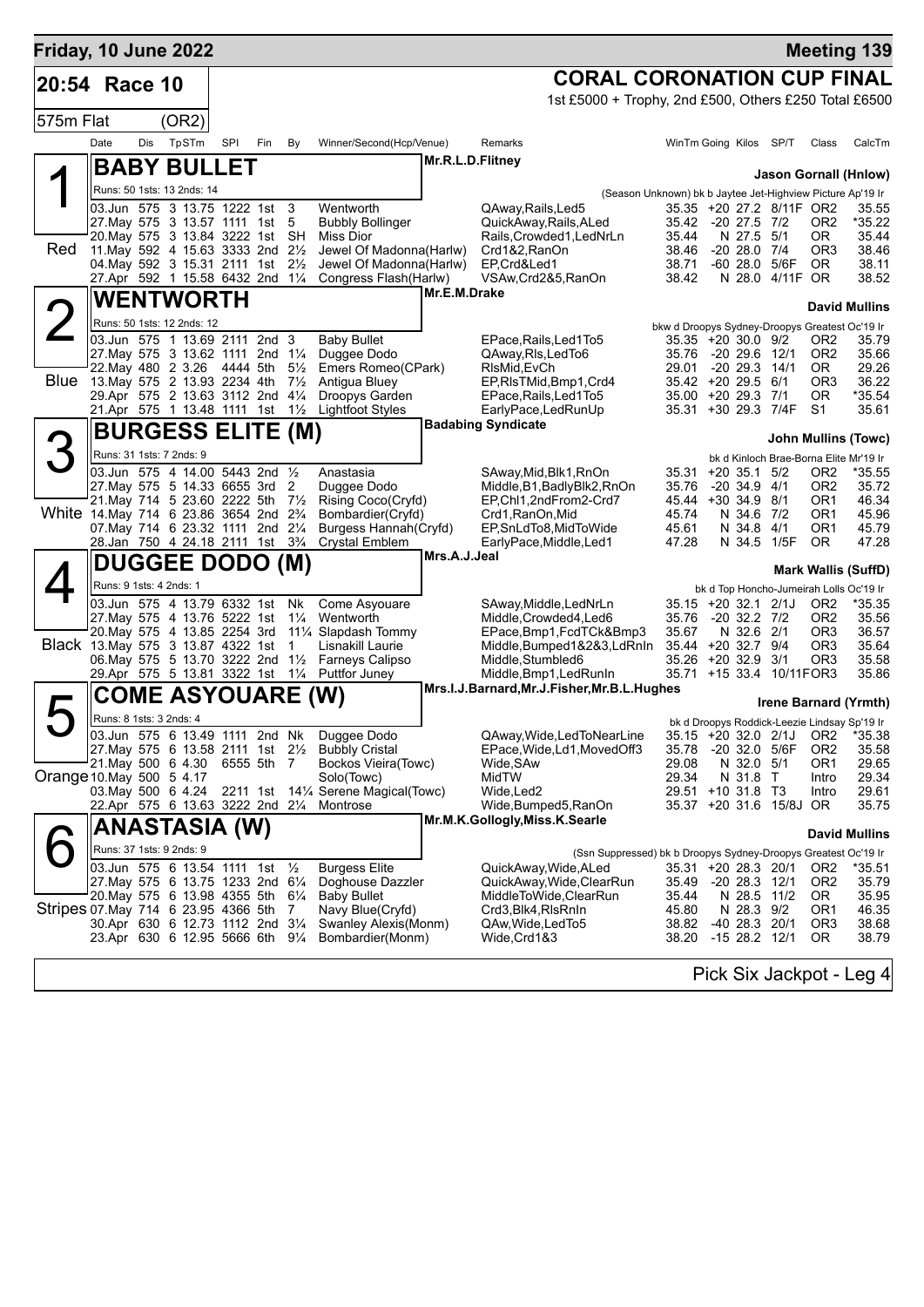| Friday, 10 June 2022     |               |            |                                                                  |                                      |                                        |                                  |                                                                |             |                                                                                |                |                                             |                     |                        | <b>Meeting 139</b>                       |
|--------------------------|---------------|------------|------------------------------------------------------------------|--------------------------------------|----------------------------------------|----------------------------------|----------------------------------------------------------------|-------------|--------------------------------------------------------------------------------|----------------|---------------------------------------------|---------------------|------------------------|------------------------------------------|
| 21:12 Race 11            |               |            |                                                                  |                                      |                                        |                                  |                                                                |             | <b>GREYHOUNDS MAKE GREAT PETS STANDARD</b>                                     |                |                                             |                     |                        |                                          |
|                          |               |            |                                                                  |                                      |                                        |                                  |                                                                |             |                                                                                |                |                                             |                     |                        | 1st £300 + Trophy, Others £60 Total £600 |
| 400m Flat                |               | <b>Dis</b> | (OR)                                                             |                                      |                                        |                                  |                                                                |             |                                                                                |                |                                             |                     |                        |                                          |
|                          | Date          |            | TpSTm                                                            | SPI                                  | Fin                                    | By                               | Winner/Second(Hcp/Venue)                                       |             | Remarks<br>The Imperial Race Club Syndicate UK                                 |                | WinTm Going Kilos SP/T                      |                     | Class                  | CalcTm                                   |
|                          |               |            | <b>GREENSIDE SYDNEY</b>                                          |                                      |                                        |                                  |                                                                |             |                                                                                |                |                                             |                     |                        | <b>David Mullins</b>                     |
|                          |               |            | Runs: 33 1sts: 9 2nds: 3                                         |                                      |                                        |                                  |                                                                |             |                                                                                |                | bkw d Droopys Sydney-Canyar Ja'20 Ir        |                     |                        |                                          |
|                          |               |            | 03.Jun 400 1 3.82<br>27. May 400 4 3.78                          | 2222 3rd<br>1445 6th                 |                                        | $3\frac{3}{4}$                   | <b>Russian Dancer</b><br>141/ <sub>2</sub> Antigua Socks       |             | EarlyPace,Rails<br>QAway, Middle To Rails, Bmp1                                | 24.33<br>24.19 | N 32.4 7/1<br>$-20$ 32.4 12/1               |                     | OR3<br>OR.             | 24.63<br>25.15                           |
|                          |               |            | 13. May 400 2 3.88                                               | 3223 3rd                             |                                        | - 10                             | <b>Burgess Glengar</b>                                         |             | RailsToMid, Bmp&FcdTCkRnUp 23.95 +10 32.4 6/1                                  |                |                                             |                     | OR3                    | 24.85                                    |
| Red                      | 06. May 400 2 |            | 29.Apr 400 1 3.81                                                | 1111 1st                             |                                        | $1\frac{1}{4}$                   | Mohort Bob                                                     |             | (NoRace)<br>QAw, RIsTMid, BmpRnUp, ALed 24.11 +10 31.6 10/3                    |                | N 31.6                                      |                     | OR3<br>OR <sub>3</sub> | $*24.21$                                 |
|                          |               |            | 22.Apr 400 3 3.77                                                | 1111 1st <sup>3</sup> / <sub>4</sub> |                                        |                                  | <b>Itsur Best Mate</b>                                         |             | QAway, Rails To Middle, ALed                                                   |                | 24.24 +10 31.7 15/8J OR                     |                     |                        | 24.34                                    |
|                          |               |            | <b>AERO ACTIVATE</b>                                             |                                      |                                        |                                  |                                                                |             | <b>Aero Racing Syndicate</b>                                                   |                |                                             |                     |                        | <b>Mark Wallis (SuffD)</b>               |
|                          |               |            | Runs: 21 1sts: 4 2nds: 7                                         |                                      |                                        |                                  |                                                                |             |                                                                                |                | be d Droopys Jet-Trumpers Mochara Nv'19 Ir  |                     |                        |                                          |
|                          |               |            | 03.Jun 400 4 3.86<br>27. May 400 1 3.91                          | 4433 6th                             | 2222 2nd 21/4                          | $6\frac{1}{4}$                   | <b>Russian Dancer</b><br>Icaals Rocco                          |             | Rails, Bumped 2, Crowded 3/4<br>Rails, Bumped Run Up                           | 24.33<br>24.15 | $-10$ 30.3 $5/2$                            | N 30.3 11/4         | OR3<br>0R              | 24.83<br>$*24.23$                        |
|                          |               |            | 20. May 400 4 3.82                                               |                                      | 2221 1st                               | 3                                | Kuda Calvin                                                    |             | MiddleToRails, Bmp1, Led <sup>3</sup> /4                                       | 24.25          |                                             | N 30.4 2/1F         | <b>OR</b>              | 24.25                                    |
|                          |               |            | Blue 13 May 400 2 3.84<br>09. May 388 4 4.48                     |                                      | 3322 2nd 1/2<br>3222 2nd $\frac{3}{4}$ |                                  | Mallogs Stormzy<br>Olivetree Deano(SuffD)                      |             | Rails, BmpRnUp, Crd3, RnOn<br>Mid,EP                                           | 24.22          | 24.15 +10 30.2 15/8<br>-30 31.2 5/2         |                     | <b>OR</b><br>A1        | 24.29<br>23.99                           |
|                          |               |            | 29.Apr 400 2 3.87                                                |                                      | 2111 1st 2 <sup>3</sup> / <sub>4</sub> |                                  | <b>Exve Prince</b>                                             |             | EP, MidToRails, Bmp&Led1                                                       |                | 24.29 +10 31.0 2/1                          |                     | ΟR                     | 24.39                                    |
|                          |               |            | <b>SOME PEPPERONI</b>                                            |                                      |                                        |                                  |                                                                |             | <b>Ryder Racing Club</b>                                                       |                |                                             |                     |                        | Jason Gornall (Hnlow)                    |
| З                        |               |            | Runs: 51 1sts: 8 2nds: 10                                        |                                      |                                        |                                  |                                                                |             | (Ssn Suppressed) bk b Droopys Sydney-Laughil Irene Jn'19 Ir                    |                |                                             |                     |                        |                                          |
|                          |               |            | 03.Jun 400 2 3.92                                                | 6555 5th                             |                                        | $7\frac{1}{4}$                   | <b>Bonville Jack</b>                                           |             | Rails, Crowded RunUp                                                           | 24.06          |                                             | N 27.5 10/1         | OR <sub>3</sub>        | *24.64                                   |
|                          |               |            | 28. May 460 3 3.74<br>19. May 460 3 3.90                         | 1222 3rd<br>4565 6th                 |                                        | $2\frac{1}{2}$<br>$4\frac{1}{2}$ | Tymekangaroodown(Hnlow) VQAw,LedTo1<br>Savana Ria(Hnlow)       |             | Crd1&4                                                                         | 27.88<br>28.04 | N 27.7 3/1<br>$-20$ 27.7 $5/1$              |                     | A1<br>ΙT               | 28.08<br>28.20                           |
| White 14. May 460 3      |               |            |                                                                  | 5533 3rd                             |                                        | $8\frac{1}{2}$                   | The Grafter(Hnlow)                                             |             | Crd1, Styd, (HT)                                                               | 27.40          | $-20$ 27.7 12/1                             |                     | A1                     | 27.88                                    |
|                          |               |            | 08. May 460 1 3.79 2466 5th<br>01. May 460 3 303.832222 2nd 11/2 |                                      |                                        | $7\frac{1}{4}$                   | Savana Lilypop(Hnlow)<br>Savana Ria(Hnlow)                     |             | QAw,Chl1<br>EP, Always Handy                                                   | 27.97<br>27.85 | N 27.3                                      | N 27.8 7/4F<br>11/4 | A1<br>A <sub>1</sub>   | 28.55<br>27.98                           |
|                          |               |            | <b>PENNYS OXO (M)</b>                                            |                                      |                                        |                                  |                                                                |             | <b>Sopranos Syndicate</b>                                                      |                |                                             |                     |                        |                                          |
|                          |               |            | Runs: 31 1sts: 2 2nds: 3                                         |                                      |                                        |                                  |                                                                |             |                                                                                |                | bebd d Ballymac Best-Pennys Pan Sp'19 Ir    |                     |                        | <b>John Mullins (Towc)</b>               |
|                          | 25.May 277 4  |            |                                                                  | 5-5-                                 | 5th                                    |                                  | 13 <sup>3</sup> / <sub>4</sub> Chelms Tornado(Yrmth)           |             | Mid, VBCrd1                                                                    | 16.23          |                                             | N 34.8 9/4F D1      |                        | 17.34                                    |
|                          |               |            | 18. May 462 3 5.31<br>11 May 462 3 5.31                          | 1111 3rd<br>1123 6th                 |                                        | $4\frac{1}{4}$                   | Jumeirah Carmen(Yrmth)<br>Swift Elixir(Yrmth)                  |             | Mid, Ld-RnIn<br>Mid, Ld- $\frac{1}{2}$                                         | 28.61          | 28.17 +20 34.9 7/4J                         | N 34.9 4/7F A3      | A3                     | 28.71<br>29.07                           |
| Black 04. May 462 3 5.29 |               |            |                                                                  |                                      | 3111 2nd 1/2                           | 6                                | <b>Brickhill Arnold(Yrmth)</b>                                 |             | Mid, SnLd-NrLn                                                                 |                | 28.27 +20 35.0 10/11FA3                     |                     |                        | 28.51                                    |
|                          |               |            | 27.Apr 462 4 5.28<br>01.Apr 400 4 3.85                           | 4555 6th 61/2                        | 1111 3rd 2                             |                                  | All About Bling(Yrmth)<br><b>Binksy Stevie</b>                 |             | Mid, Ld-NrLine<br>RailsToMiddle, Bumped1&2                                     | 28.56<br>24.24 | N 35.0 7/4<br>N 35.4 5/1                    |                     | A3<br>ΟR               | 28.72<br>*24.76                          |
|                          |               |            | <b>JURA GO MAX (M)</b>                                           |                                      |                                        |                                  |                                                                | Mr.M.J.Rice |                                                                                |                |                                             |                     |                        |                                          |
|                          |               |            | Runs: 33 1sts: 12 2nds: 4                                        |                                      |                                        |                                  |                                                                |             |                                                                                |                |                                             |                     |                        | <b>Maurice Rice (Yrmth)</b>              |
|                          |               |            | 05.Jun 415 4 4.90                                                |                                      |                                        |                                  | 1111 1st 11 <sup>3</sup> / <sub>4</sub> Jura Go Walpole(Harlw) |             | ALd, Middle                                                                    |                | bk d Pat C Sabbath-Fantasy Caoimhe Ja'19 Ir |                     |                        | 26.56 -10 35.8 T3 Qlfyg 26.46            |
|                          |               |            | 18 May 415 4 4.85                                                |                                      |                                        |                                  | 2666 6th DIS Suzie Jezabelle (Harlw)                           |             | EP, Ck1                                                                        | 26.77          |                                             | N 35.1 5/2F OR      |                        | 0.00                                     |
| Orange 27.Apr 415 5 4.90 |               |            | 04. May 415 3 4.87                                               | 1122 1st<br>5655 3rd                 |                                        | $\mathbf{1}$                     | Tullycanna Boss(Harlw)<br>41/4 Tullycanna Boss(Harlw)          |             | Led1-Bmp2,Bmp3,LdRnIn<br>CrdRunUp, Bmp2, RanOn                                 | 26.96<br>26.35 | -30 35.9 11/8F OR<br>N 35.1                 | 11/10FOR            |                        | 26.66<br>26.69                           |
|                          |               |            | 20.Apr 415 6 4.80                                                | 3443 5th                             |                                        |                                  | 11% Bockos Boss(Harlw)                                         |             | BBmp1&3                                                                        | 26.59          | -20 35.5 13/8                               |                     | OR.                    | 27.33                                    |
|                          |               |            | 17.Dec 400 4 3.92                                                |                                      |                                        |                                  | 3333 3rd 3 <sup>3</sup> / <sub>4</sub> Rough Rubi              |             | Middle, Crowded <sup>1</sup> / <sub>2</sub><br>Miss.R.M.Resnick, Mr.A.W.Shaves | 24.44          | $-20$ 33.9 $4/1$                            |                     | 0R                     | 24.54                                    |
|                          |               |            |                                                                  |                                      |                                        |                                  | <b>PORTUGUESE HERO (W)</b>                                     |             |                                                                                |                |                                             |                     |                        | <b>Paul Young</b>                        |
|                          |               |            | Runs: 27 1sts: 3 2nds: 4                                         |                                      |                                        |                                  |                                                                |             | Wide, ClearRun                                                                 |                | f d Pat C Sabbath-Fire Height Dora Jy'19 Ir |                     |                        |                                          |
|                          |               |            | 03.Jun 400 6 3.86<br>27. May 400 6 3.94                          | 3654 5th                             | 6666 6th 9 <sup>3</sup> / <sub>4</sub> | 6                                | Russian Dancer<br><b>Chelms Hamster</b>                        |             | SlowAway, Wide, Bumped1                                                        | 24.33<br>24.29 | N 32.8 14/1<br>$-20$ 32.5 $6/1$             |                     | OR <sub>3</sub><br>OR. | 24.81<br>24.87                           |
|                          |               |            | 20. May 400 6 3.69                                               | 1222 1st                             |                                        | $\mathbf{1}$                     | Kildallon Prince                                               |             | QAway,Wide,LedTo¼&FrRnIn                                                       | 24.38          | N 32.2 5/1                                  |                     | 0R                     | 24.38                                    |
| Stripes 13 May 225 6     | 06. May 225 5 |            |                                                                  | 6-6- 6th                             | 4-2- 2nd $2\frac{1}{2}$                |                                  | 10 <sup>1</sup> / <sub>2</sub> Sonic Emjay<br>Kincora Beauty   |             | MiddleToWide,Bumped1<br>Wide, Bumped 1                                         | 13.49<br>13.52 | +5 32.0 7/1<br>+5 31.9 9/2                  |                     | 0R<br>0R               | 14.38<br>13.77                           |
|                          |               |            | 08.Apr 400 5 3.71                                                |                                      | 2222 2nd Nk                            |                                  | <b>Bodell Frankie</b>                                          |             | MiddleToWide,ChlRunIn                                                          | 24.30          |                                             | N 32.7 1/1F         | A1                     | $*24.33$                                 |
|                          |               |            |                                                                  |                                      |                                        |                                  |                                                                |             |                                                                                |                |                                             |                     |                        |                                          |
|                          |               |            |                                                                  |                                      |                                        |                                  |                                                                |             |                                                                                |                |                                             |                     |                        | Pick Six Jackpot - Leg 5                 |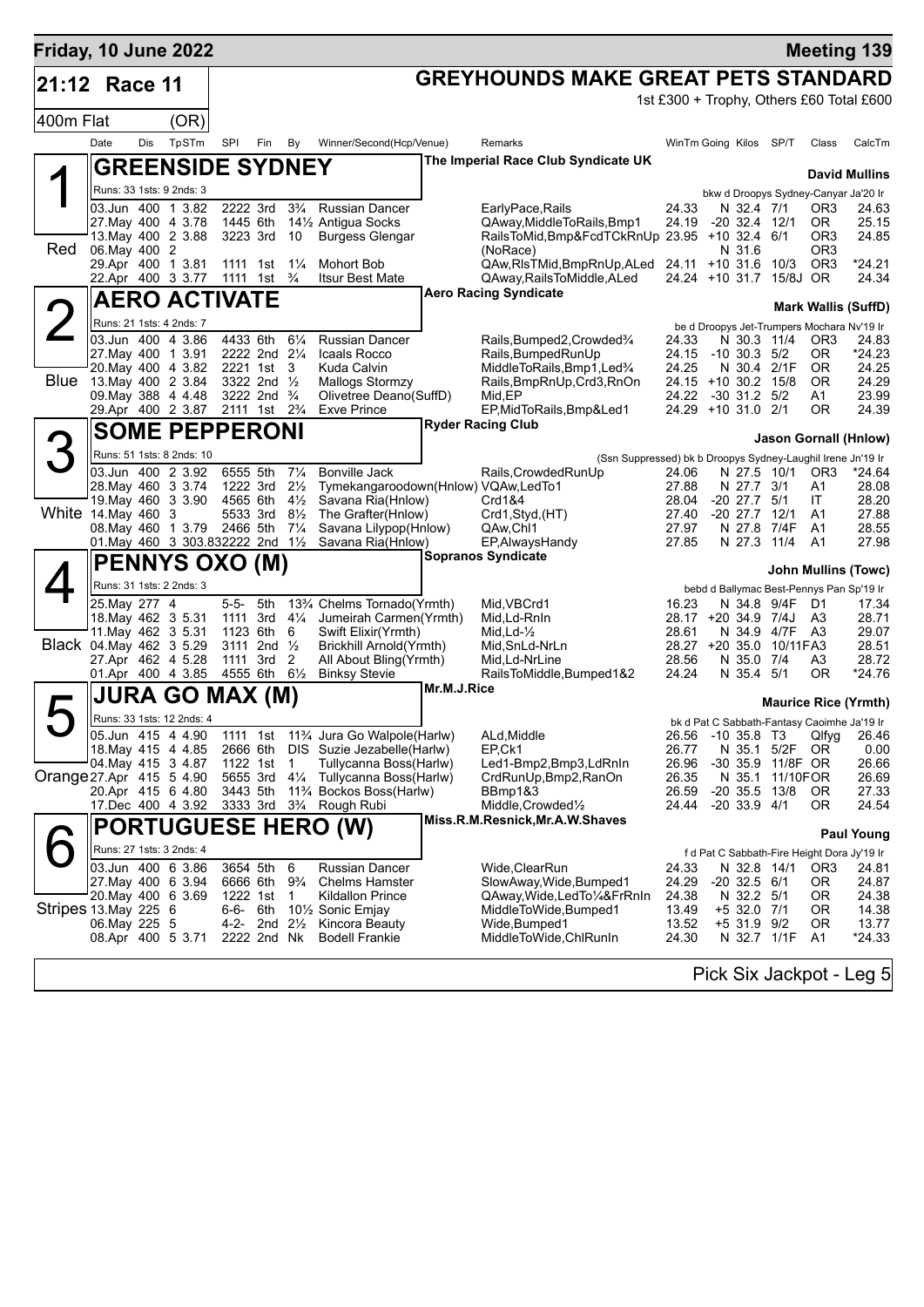| Friday, 10 June 2022      |                                              |     |                                  |                       |                                                    |                                  |                                              |               |                                                                          |                |                                                         |          |                            | <b>Meeting 139</b>         |
|---------------------------|----------------------------------------------|-----|----------------------------------|-----------------------|----------------------------------------------------|----------------------------------|----------------------------------------------|---------------|--------------------------------------------------------------------------|----------------|---------------------------------------------------------|----------|----------------------------|----------------------------|
| 21:28                     | Race 12                                      |     |                                  |                       |                                                    |                                  |                                              |               | REHOME A RETIRED GREYHOUND STANDARD                                      |                |                                                         |          |                            |                            |
|                           |                                              |     |                                  |                       |                                                    |                                  |                                              |               |                                                                          |                | 1st £300 + Trophy, Others £60 Total £600                |          |                            |                            |
| 400m Flat                 |                                              |     | (OR)                             |                       |                                                    |                                  |                                              |               |                                                                          |                |                                                         |          |                            |                            |
|                           | Date                                         | Dis | TpSTm                            | SPI                   | Fin                                                | By                               | Winner/Second(Hcp/Venue)                     |               | Remarks                                                                  |                | WinTm Going Kilos SP/T                                  |          | Class                      | CalcTm                     |
|                           |                                              |     | <b>SHELONE MILO</b>              |                       |                                                    |                                  |                                              |               | Mr.S.Chinman,Mr.A.L.Craske,Mr.G.D.J.Linder,Mr.P.Riley                    |                |                                                         |          |                            | Paul Burr (Yrmth)          |
|                           |                                              |     | Runs: 48 1sts: 13 2nds: 11       |                       |                                                    |                                  |                                              |               |                                                                          |                | bk d Droopys Jet-Shelone Gem Ap'19 Ir                   |          |                            |                            |
|                           | 03.Jun 400 4 3.83                            |     |                                  | 3555 5th              |                                                    | 6                                | Icaals Rocco                                 |               | MidToRIs, FcdToCk&Bmp1                                                   | 24.08          | N 29.4 4/1                                              |          | OR3                        | $*24.55$                   |
|                           | 23. May 462 3 5.23                           |     | 18. May 462 2 5.21               |                       | 1111 1st<br>4543 3rd                               | $3\frac{1}{4}$<br>$\overline{4}$ | Gracias Lorenzo(Yrmth)<br>Supa Nova(Yrmth)   |               | MidTRIs.ALd<br>RIs-MidCrd1, Imp1/4                                       | 27.68          | N 29.2 15/8<br>27.70 +10 28.9 11/4                      |          | A1<br>A1                   | 27.68<br>28.12             |
| Red                       | 11. May 462 2 5.26                           |     |                                  |                       | 1111 1st                                           | 3                                | Olive Blossom(Yrmth)                         |               | MidTRIs, ALd                                                             |                | 27.80 +10 28.9 9/4F                                     |          | A1                         | 27.90                      |
|                           | 07 May 462 2 5.56                            |     |                                  |                       |                                                    |                                  | Solo(Yrmth)                                  |               | <b>MidTRIs</b>                                                           | 28.32          | N 29.2                                                  | $\top$   |                            | xLame 28.32                |
|                           | 11. Mar 400 1 3.84                           |     |                                  |                       | 1111 1st 61/4                                      |                                  | Loveisintheair                               |               | QuickAway, RIsTMid, ALd<br>Mr.A.A.Chalmers, Miss.Y.E.Smith, Mr.P.R.Smith | 24.48          | N 29.7 T2                                               |          |                            | 24.48                      |
|                           |                                              |     |                                  |                       |                                                    |                                  | <b>HUWEARSDTROUSERS</b>                      |               |                                                                          |                |                                                         |          |                            | <b>Paul Young</b>          |
|                           | 24. May 400 3 3.85                           |     | Runs: 56 1sts: 10 2nds: 6        | 2555 5th              |                                                    |                                  |                                              |               |                                                                          |                | wbk d Bubbly Bluebird-Bubbly Rose Sp'18 Br              |          |                            |                            |
|                           | 10 May 400 3 3.89                            |     |                                  | 5644 4th              |                                                    | $8\frac{3}{4}$<br>$3\frac{3}{4}$ | <b>Puttfor Daisy</b><br>Kuda Calvin          |               | MidToRIs, VeryBadlyBlk1<br>MiddleToRails.Crowded1                        | 24.70<br>24.31 | $-10$ 32.5 $11/4$<br>N 32.6 6/1                         |          | A1<br>A1                   | 25.29<br>24.60             |
|                           | 06. May 400 4 3.78                           |     |                                  | 1111 1st              |                                                    | $1\frac{1}{4}$                   | <b>Storys Direct</b>                         |               | QAway, MidToRIs, Bmp1, ALed                                              |                | 24.13 +10 32.6                                          | 10/1     | ΟR                         | 24.23                      |
| Blue 28.Apr 400 3 3.87    | 22.Apr 400 2 3.86                            |     |                                  | 5434 5th              | 6222 2nd                                           | $1\frac{1}{2}$                   | <b>Bonville Jack</b><br>12% One For Gold     |               | RailsToMiddle,ClearRun<br>RIsTMid, BadlyBmp1, Crd3&4                     | 24.21<br>24.15 | $+10$ 32.3 7/1<br>$+10$ 32.2 $5/1$                      |          | Α1<br>A1                   | 24.43<br>25.27             |
|                           | 28. Mar 400 2 3.74                           |     |                                  | 1111                  | 1st                                                | $2\frac{3}{4}$                   | Pennys Toran                                 |               | QuickAway, RailsToMid, ALed                                              | 24.20          | N 32.5 11/4                                             |          | A2                         | $*24.20$                   |
|                           |                                              |     | <b>LYLAS BOY</b>                 |                       |                                                    |                                  |                                              | Mr.R.J.Howe   |                                                                          |                |                                                         |          |                            |                            |
|                           |                                              |     | Runs: 49 1sts: 11 2nds: 9        |                       |                                                    |                                  |                                              |               |                                                                          |                | bk d Ballymac Eske-Lemon Isabella Fb'19 Ir              |          |                            | <b>Nathan Hunt</b>         |
|                           | 05.Jun 270 3                                 |     |                                  |                       | 2-2- 2nd $4\frac{1}{4}$                            |                                  | Elite Dan(Towc)                              |               | <b>MidToRIs</b>                                                          | 15.85          | N 33.1 T2                                               |          | Intro                      | 16.19                      |
|                           | 27. May 225 2                                |     |                                  |                       | 1-1- 1st $1\frac{1}{4}$                            |                                  | Sonic Emjay                                  |               | QAway, Rails To Mid, ALd                                                 | 13.55          | -5 33.0 7/4F                                            |          | 0R                         | 13.50                      |
| White 14 May 380 2 3.63   | 20. May 225 1                                |     |                                  | $1 - 1 -$<br>3644 4th | 1st                                                | $\frac{3}{4}$<br>$3\frac{1}{2}$  | <b>Hawthorn Best</b><br>Knockard Rory(Cryfd) |               | QAway, Rails To Middle, ALed<br>CrdRnUp&1,RIs                            | 13.69<br>23.23 | -5 32.9<br>N 32.9 33/1                                  | 5/4F     | 0R<br>OR <sub>2</sub>      | 13.64<br>23.51             |
|                           | 15.Apr 400 2 3.78                            |     |                                  |                       | 1233 3rd                                           | $4\frac{3}{4}$                   | Antigua Socks                                |               | QAway, RIsToMid, Bumped1                                                 | 24.17          | N 33.4                                                  | 8/1      | 0R                         | *24.55                     |
|                           |                                              |     | 18. Mar 225 3 13.57 1-1- 1st 1/2 |                       |                                                    |                                  | Portuguese Hero                              | Mrs.A.J.Jeal  | QAw, Rails, Always Led                                                   | 13.57          | $+5$ 33.1 10/3                                          |          | <b>OR</b>                  | 13.62                      |
|                           |                                              |     | <b>ANTIGUA SOCKS</b>             |                       |                                                    |                                  |                                              |               |                                                                          |                |                                                         |          | <b>Mark Wallis (SuffD)</b> |                            |
|                           |                                              |     | Runs: 45 1sts: 19 2nds: 8        |                       |                                                    |                                  |                                              |               |                                                                          |                | bkw d Droopys Jet-Zari Class My'19 Ir                   |          |                            |                            |
|                           | 03.Jun 400 2 3.88                            |     |                                  | 5366 4th              |                                                    | $\overline{4}$                   | <b>Russian Dancer</b>                        |               | Rails, Bumped 2, Crowded 3                                               | 24.33          | N 33.3 8/13F OR3                                        |          |                            | 24.65                      |
|                           | 27. May 400 3 3.79<br>20. May 400 1 3.79     |     |                                  | 3322 1st              | 2111 1st 2                                         | DH                               | <b>Moorstown Victor</b><br>Carter Bar        |               | EPace, Rails, Bumped&Ld1<br>Rails, LedNearLine                           | 24.19<br>23.93 | $-20$ 33.6 $7/4$<br>N 33.7 6/5F                         |          | ΟR<br>0R                   | 23.99<br>*23.93            |
| Black 13. May 400 2 3.90  |                                              |     |                                  | 6666 4th              |                                                    | $6\frac{3}{4}$                   | Carter Bar                                   |               | SAway, RIs, Bmp2, Crd3                                                   |                | 23.89 +10 34.1 9/4                                      |          | 0R                         | 24.53                      |
|                           | 06. May 400 4 3.75<br>01. May 270 1          |     |                                  | 1111                  | 1st<br>2-2- 2nd 21/4                               | $2\frac{3}{4}$                   | Carter Bar<br>Knocknaseed Gem(Towc)          |               | QAway, Rails, ALed<br>Rails, EPace                                       | 24.00<br>15.64 | N 33.6 5/2<br>$+5$ 34.0 4/1                             |          | 0R<br>ΟR                   | 24.00<br>15.87             |
|                           |                                              |     |                                  |                       |                                                    |                                  |                                              | Mr.L.M.Harris |                                                                          |                |                                                         |          |                            |                            |
|                           |                                              |     | CHELMS HAMSTER (M)               |                       |                                                    |                                  |                                              |               |                                                                          |                |                                                         |          |                            | <b>John Mullins (Towc)</b> |
|                           | Runs: 7 1sts: 2 2nds: 0<br>03.Jun 400 5 3.76 |     |                                  | 2322 4th              |                                                    | $3\frac{1}{2}$                   | Icaals Rocco                                 |               | Middle, Bumped3                                                          | 24.08          | bk b Skywalker Puma-Orange Maeve Ap'20 Ir<br>N 26.1 3/1 |          | OR <sub>3</sub>            | 24.35                      |
|                           | 27. May 400 4 3.80                           |     |                                  |                       | 5111 1st                                           | 4                                | Mohort Bob                                   |               | Middle, Bumped&Led1                                                      | 24.29          | $-2026.1$                                               | 5/4F     | 0R                         | $*24.09$                   |
|                           | 13. May 400 5 3.75                           |     |                                  | 4433 3rd              |                                                    | $4\frac{3}{4}$                   | Carter Bar                                   |               | Middle, Bumped <sup>3</sup> /4                                           |                | 23.89 +10 25.8 8/1                                      |          | 0R                         | 24.37                      |
| Orange 08. May 500 5 4.22 | 29.Apr 400 4 3.70                            |     |                                  | 1245 5th<br>2111 1st  |                                                    | $7\frac{1}{4}$<br>$1\frac{1}{2}$ | Farneys Buster(Towc)<br>Gone To Rome         |               | Mid, SnLed To 2<br>EPace, Middle, Led1                                   |                | 29.56 +15 25.8 11/2<br>24.02 +10 25.8 2/1               |          | 0R<br>ΟR                   | 30.30<br>24.12             |
|                           |                                              |     | 15.Apr 400 5 3.84                | 3433 3rd              |                                                    | - 6                              | Roxholme Archie                              |               | Middle, ClearRun                                                         | 24.00          | N 26.1 7/4F                                             |          | OR.                        | 24.48                      |
|                           |                                              |     | <b>ONE FOR GOLD (W)</b>          |                       |                                                    |                                  |                                              |               | Mrs.C.D.Albiston, Mrs.H.P.J.Kemp                                         |                |                                                         |          |                            | <b>Michelle Brown</b>      |
|                           |                                              |     | Runs: 60 1sts: 17 2nds: 12       |                       |                                                    |                                  |                                              |               |                                                                          |                | bd d Pat C Sabbath-Mays Bonus Ap'19 Ir                  |          |                            |                            |
|                           | 03.Jun 400 6 3.68                            |     |                                  |                       | 1111 1st 5 <sup>1</sup> / <sub>2</sub>             |                                  | Theresas Pet                                 |               | QuickAway, Wide, ALed                                                    |                | 23.86 +10 34.1 5/2                                      |          | A1                         | *23.96                     |
|                           | 28. May 400 6 3.81                           |     |                                  |                       | 4654 4th                                           | 6                                | Theresas Pet                                 |               | Wide, Bumped 1&2                                                         | 24.19          | -10 34.6 2/1J                                           |          | A1                         | 24.57                      |
| Stripes 13 May 400 6 3.76 | 20. May 400 5 3.71                           |     |                                  |                       | 1234 4th<br>2233 3rd 2 <sup>3</sup> / <sub>4</sub> | $3\frac{3}{4}$                   | A. Socks/C. Bar<br><b>Mallogs Stormzy</b>    |               | QuickAway, Wide<br>EP, Wide, Every Chance                                | 23.93          | N 34.0 11/1<br>24.15 +10 34.1                           | 11/8F OR | 0R                         | 24.24<br>24.47             |
|                           | 06. May 400 6 3.69                           |     |                                  |                       | 2222 1st 1                                         |                                  | <b>Bubbly Dusty</b>                          |               | EPace, Wide, Led RunIn                                                   |                | 24.23 +10 33.6 4/1                                      |          | ΟR                         | 24.33                      |
|                           | 29.Apr 400 6 3.94                            |     |                                  |                       | 6666 6th 10                                        |                                  | Aero Activate                                |               | Wide,Bumped1&3                                                           |                | 24.29 +10 33.8 3/1                                      |          | ΟR                         | 25.19                      |
|                           |                                              |     |                                  |                       |                                                    |                                  |                                              |               |                                                                          |                | Pick Six Jackpot - Leg 6                                |          |                            |                            |
|                           |                                              |     |                                  |                       |                                                    |                                  |                                              |               |                                                                          |                |                                                         |          |                            |                            |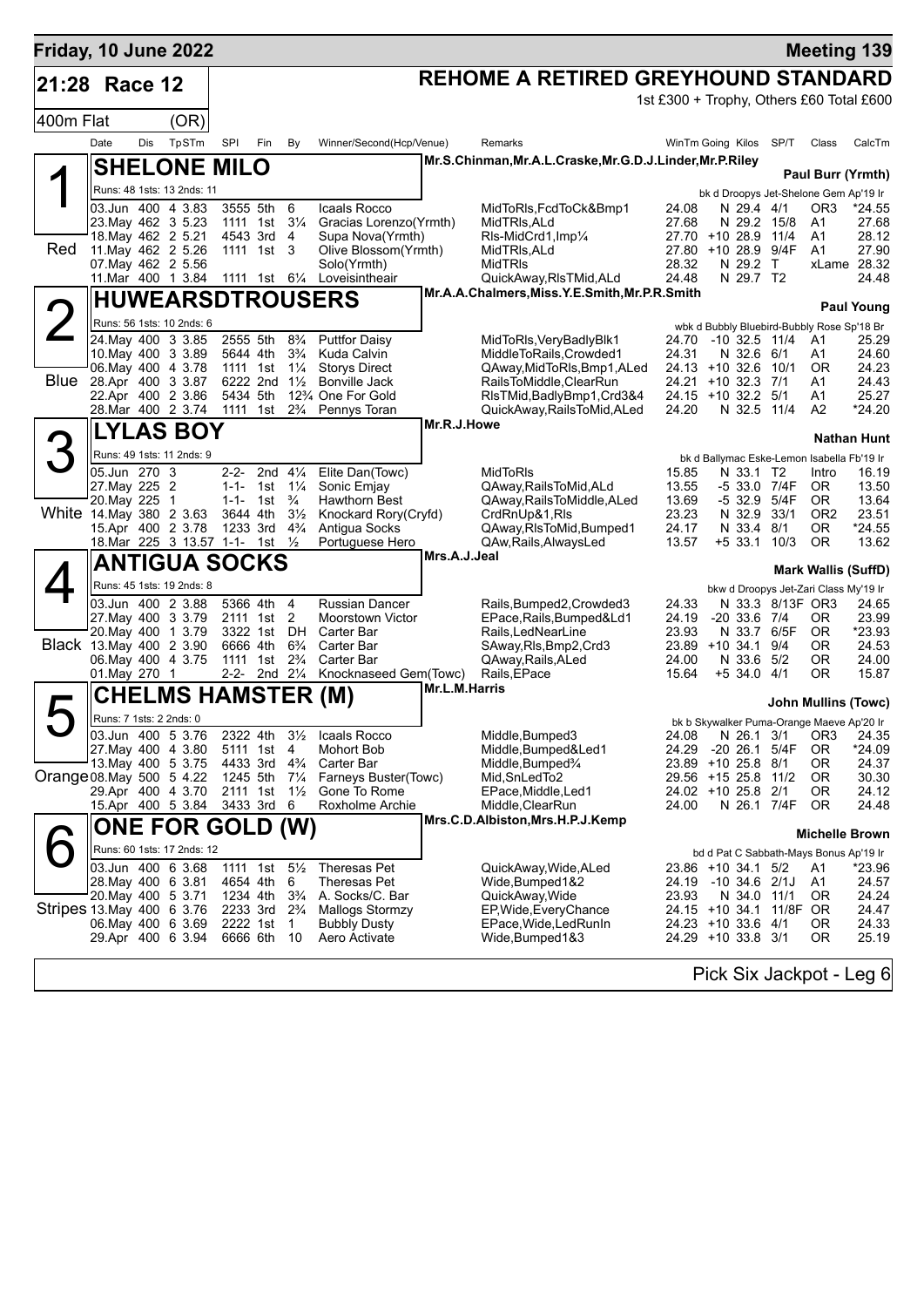| Friday, 10 June 2022                    |                             |     |                                                                                              |          |                                        |                     |                                                             |                                                                |                                                                                     |                                |  |                                   |                          |                                                           | <b>Meeting 139</b>           |  |  |
|-----------------------------------------|-----------------------------|-----|----------------------------------------------------------------------------------------------|----------|----------------------------------------|---------------------|-------------------------------------------------------------|----------------------------------------------------------------|-------------------------------------------------------------------------------------|--------------------------------|--|-----------------------------------|--------------------------|-----------------------------------------------------------|------------------------------|--|--|
| 21:42 Race 13                           |                             |     |                                                                                              |          |                                        |                     |                                                             |                                                                | <b>CORAL CORONATION CUP CONSOLATION STAKES</b>                                      |                                |  |                                   |                          |                                                           |                              |  |  |
|                                         |                             |     |                                                                                              |          |                                        |                     |                                                             |                                                                | 1st £500 + Trophy, 2nd £100, Others £60 Total £840                                  |                                |  |                                   |                          |                                                           |                              |  |  |
| 575m Flat                               |                             |     | (OR)                                                                                         |          |                                        |                     |                                                             |                                                                | For Greyhounds Eliminated From The Coral Coronation Cup Heats or Semi-Finals        |                                |  |                                   |                          |                                                           |                              |  |  |
|                                         | Date                        | Dis | TpSTm                                                                                        | SPI      | Fin                                    | By                  | Winner/Second(Hcp/Venue)                                    |                                                                | Remarks                                                                             | WinTm Going Kilos SP/T         |  |                                   |                          | Class                                                     | CalcTm                       |  |  |
|                                         |                             |     | <b>DROOPYS DIAMANTE</b>                                                                      |          |                                        |                     |                                                             |                                                                | Mr.S.G.Bye, Mr.M.A.Spellman, Mr.P.W.Young                                           |                                |  |                                   |                          |                                                           |                              |  |  |
|                                         |                             |     | Runs: 69 1sts: 10 2nds: 12                                                                   |          |                                        |                     |                                                             |                                                                |                                                                                     |                                |  |                                   |                          |                                                           | <b>Paul Young</b>            |  |  |
|                                         |                             |     | 03.Jun 575 1 14.00 5666 6th                                                                  |          |                                        | $8\frac{1}{2}$      | Duggee Dodo                                                 |                                                                | (Season 15.Jn'21) bk b Good News-Droopys Muriel My'18 Ir<br>RailsToMiddle, FcdToCk1 | 35.15 +20 29.1 25/1            |  |                                   |                          | OR <sub>2</sub>                                           | 36.02                        |  |  |
|                                         |                             |     | 27. May 575 2 14.32 1333 3rd 51/2                                                            |          |                                        |                     | <b>Ritzy Flyer</b>                                          |                                                                | QuickAway, RIsTMid, Bmp1&2                                                          | 36.01                          |  | -20 29.2 25/1                     |                          | OR <sub>2</sub>                                           | 36.25                        |  |  |
| Red                                     |                             |     | 20. May 750 3 24.98 1455 4th<br>13. May 750 1 24.30 1111 2nd Nk                              |          |                                        |                     | 13¼ Slippy Mick<br>Rach It Up                               |                                                                | QAway, Rails To Mid, Bmp RnUp<br>QuickAway,RIsTMid,LdTNrLn                          | 47.41<br>47.85 +30 29.5 9/2    |  | N 29.2 12/1                       |                          | OR.<br>0R                                                 | 48.47<br>48.18               |  |  |
|                                         |                             |     | 06. May 750 1 24.77 5555 3rd 4                                                               |          |                                        |                     | <b>Slippy Mick</b>                                          |                                                                | RIsTMid, Bmp1, RnOn                                                                 | 47.86                          |  | N 29.7 10/1                       |                          | <b>OR</b>                                                 | 48.18                        |  |  |
|                                         |                             |     | 24. Mar 575 3 13.99 3333 1st                                                                 |          |                                        | $\overline{1}$      | Ballyard Hilary                                             |                                                                | RailsToMiddle,LedNearLine                                                           | 35.89 -20 29.4 12/1            |  |                                   |                          | S <sub>2</sub>                                            | *35.69                       |  |  |
|                                         | <b>ANTIGUA PRINCESS (M)</b> |     |                                                                                              |          |                                        |                     |                                                             | Mrs.A.J.Jeal<br><b>Mark Wallis (SuffD)</b>                     |                                                                                     |                                |  |                                   |                          |                                                           |                              |  |  |
|                                         |                             |     | Runs: 43 1sts: 12 2nds: 8                                                                    |          |                                        |                     |                                                             |                                                                | (Season Unknown) bk b Ballymac Best-Motobar Abigail Ap'19 Ir                        |                                |  |                                   |                          |                                                           |                              |  |  |
|                                         |                             |     | 27. May 575 5 13.99 6544 4th 7<br>20. May 575 5 14.14 1423 4th                               |          |                                        |                     | <b>Baby Bullet</b><br>121/ <sub>2</sub> Slapdash Tommy      |                                                                | SlowAway, Middle, Bumped1<br>QAway, Middle, Bumped1                                 | 35.42 -20 29.3 3/1J<br>35.67   |  | N 29.2 2/1                        |                          | OR <sub>2</sub><br>OR <sub>3</sub>                        | 35.78<br>36.68               |  |  |
|                                         |                             |     | 13. May 575 4 14.00 5443 3rd 41/2                                                            |          |                                        |                     | Antigua Bluey                                               |                                                                | Middle, Bumped1                                                                     | 35.42 +20 29.4 5/6F            |  |                                   |                          | OR <sub>3</sub>                                           | 35.98                        |  |  |
|                                         |                             |     | Blue 06. May 575 3 13.73 5333 1st                                                            |          |                                        | 3                   | <b>Ritzy Flyer</b>                                          |                                                                | Middle, Led5                                                                        | 35.57                          |  |                                   | N 29.5 15/8F OR          |                                                           | 35.57                        |  |  |
|                                         |                             |     | 30.Apr 630 3 12.85 2233 4th<br>25. Mar 575 2 13.63 1111 1st                                  |          |                                        | $7\frac{3}{4}$<br>8 | Swanley Alexis(Monm)<br><b>Chelms Switch</b>                |                                                                | Mid, Crd3<br>QuickAway,Middle,ALed                                                  | 38.82<br>35.34                 |  | $-40$ 29.5 $5/2$                  | N 29.7 2/5F              | OR <sub>3</sub><br>0R                                     | 39.04<br>$*35.34$            |  |  |
|                                         |                             |     | <b>KNIGHT HAWK (M)</b>                                                                       |          |                                        |                     |                                                             | Mrs.A.F.M.Brown,Mr.D.J.Chillery,Mr.J.C.Cornish,Mr.R.I.Wightman |                                                                                     |                                |  |                                   |                          |                                                           |                              |  |  |
|                                         |                             |     | Runs: 40 1sts: 8 2nds: 7                                                                     |          |                                        |                     |                                                             |                                                                |                                                                                     |                                |  |                                   |                          | <b>Paul Young</b><br>bk d Droopys Jet-Royal Diva My'19 Ir |                              |  |  |
|                                         |                             |     | 03.Jun 575 3 14.10 4211 1st                                                                  |          |                                        | $2\frac{3}{4}$      | <b>Slippy Donald</b>                                        |                                                                | Middle, Bumped 2, Led 5                                                             | 36.12                          |  | $-20$ 33.1 $7/2$                  |                          | S1                                                        | 35.92                        |  |  |
|                                         |                             |     | 27. May 575 4 14.15 5655 6th                                                                 |          |                                        | 12                  | Kishlawn Shakira                                            |                                                                | Middle, Blk1, Crowded6                                                              | 35.45                          |  | $-20$ 33.0 $12/1$                 |                          | OR <sub>2</sub>                                           | 36.20                        |  |  |
| White 09. May 575 3 13.91 5544 5th      |                             |     | 21. May 575 4 14.30 6555 5th                                                                 |          |                                        | 6                   | Ramat One<br>161/4 Waste House Izzy                         |                                                                | SAway, MidToRails, Bmp1<br>MiddleToRails, Baulked5                                  | 35.91<br>35.60                 |  | $-20$ 33.5 $11/2$<br>N 33.8 2/1   |                          | S1<br>S1                                                  | 36.19<br>36.90               |  |  |
|                                         |                             |     | 05. May 575 4 13.62 1111 1st                                                                 |          |                                        | $1\frac{1}{4}$      | One For Andy                                                |                                                                | QAway, Middle, ALed                                                                 | 35.71                          |  |                                   | N 33.7 7/4F              | S <sub>1</sub>                                            | *35.71                       |  |  |
|                                         |                             |     | 27.Apr 400 3 3.96 2221 1st                                                                   |          |                                        | $2\frac{1}{4}$      | <b>Puttfor Daisy</b>                                        |                                                                | EPace, MiddleToRails, Led4                                                          | 24.66                          |  | N 33.6 T2                         |                          | xFall                                                     | 24.66                        |  |  |
|                                         |                             |     | <b>RITZY FLYER (M)</b>                                                                       |          |                                        |                     |                                                             |                                                                | Mr.J.W.Reynolds, Mr.S.Taylor                                                        |                                |  |                                   |                          |                                                           | Jim Reynolds (Cryfd)         |  |  |
|                                         |                             |     | Runs: 30 1sts: 10 2nds: 5                                                                    |          |                                        |                     |                                                             |                                                                |                                                                                     |                                |  |                                   |                          | bk d Confident Rankin-Corrin Emma Ja'19 Ir                |                              |  |  |
|                                         |                             |     | 03.Jun 575 5 14.08 6555 5th<br>27. May 575 5 14.03 4221 1st 31/4                             |          |                                        | 6                   | Anastasia<br>Montrose                                       |                                                                | SAway, Middle, Bumped 1<br>Middle, Blk1, Bmp2, Led4                                 | 35.31<br>36.01                 |  | $+20$ 32.8 8/1                    | -20 32.9 11/10FOR2       | OR <sub>2</sub>                                           | 35.99<br>35.81               |  |  |
|                                         |                             |     |                                                                                              |          |                                        |                     | 13. May 575 4 14.09 5666 6th 10 <sup>3</sup> /4 Duggee Dodo |                                                                | Middle, Bumped 1&2&4                                                                |                                |  |                                   | 35.44 +20 32.8 15/8F OR3 |                                                           | 36.50                        |  |  |
| Black 06. May 575 5 13.89 4444 2nd 3    |                             |     |                                                                                              |          |                                        |                     | Antigua Princess                                            |                                                                | Middle, Bumped 1, Fcd To Ck 5                                                       | 35.57                          |  |                                   | N 32.4 11/4              | OR.                                                       | 35.81                        |  |  |
|                                         |                             |     | 29.Apr 575 4 13.78 5444 3rd 43/4<br>15.Apr 500 6 4.28 4444 5th 5 <sup>3</sup> / <sub>4</sub> |          |                                        |                     | Droopys Garden<br>Stefans Rocket(Towc)                      |                                                                | SAway, Mid, FcdToCk2, Crd6<br>Mid, EP, Crd2                                         | $35.00 + 20.32.6$ 3/1<br>29.61 |  | N 32.5 3/1                        |                          | 0R<br>0R                                                  | *35.58<br>30.06              |  |  |
|                                         |                             |     |                                                                                              |          |                                        |                     | <b>DOGHOUSE DAZZLER (W)</b>                                 |                                                                | <b>The Doghouse Boys</b>                                                            |                                |  |                                   |                          |                                                           |                              |  |  |
|                                         |                             |     | Runs: 42 1sts: 9 2nds: 10                                                                    |          |                                        |                     |                                                             |                                                                |                                                                                     |                                |  |                                   |                          |                                                           | <b>Nathan Hunt</b>           |  |  |
|                                         |                             |     |                                                                                              |          |                                        |                     | 03.Jun 575 5 13.97 3555 5th 71/2 Duggee Dodo                |                                                                | EPace, Wide, FcdToCk2                                                               |                                |  |                                   |                          | be d Droopys Sydney-Droopys Greatest Oc'19 Ir             | 35.15 +20 31.5 7/2 OR2 35.94 |  |  |
|                                         |                             |     | 27. May 575 5 13.75 5321 1st 61/4                                                            |          |                                        |                     | Anastasia                                                   |                                                                | Wide, Led <sub>5</sub>                                                              | 35.49                          |  | $-20$ 31.2 $7/1$                  |                          | OR <sub>2</sub>                                           | *35.29                       |  |  |
| Orange 29.Apr 575 6 13.71 1333 5th 73/4 |                             |     | 18. May 575 6 13.65 1112 2nd 41/2                                                            |          |                                        |                     | <b>Bubbly Cristal</b><br>Droopys Garden                     |                                                                | QAway, MidToWide, LedTo6<br>QuickAway, Wide                                         | 35.57<br>35.00 +20 31.2 4/1    |  | N 31.2 T2                         |                          | ReQul<br>0R                                               | 35.93<br>35.82               |  |  |
|                                         |                             |     | 22.Apr 575 6 13.75 2233 3rd                                                                  |          |                                        | $3\frac{1}{4}$      | Droopys Garden                                              |                                                                | Wide, Clear Run                                                                     |                                |  |                                   | 35.49 +20 31.2 15/8F OR  |                                                           | 35.95                        |  |  |
|                                         |                             |     | 16.Apr 540 6 13.08 2343 2nd 4%                                                               |          |                                        |                     | Shelbys Memory(Cryfd)                                       |                                                                | Crd2&1/2&5,RanOn                                                                    | 33.87                          |  | N 31.3 5/2                        |                          | 0R                                                        | 34.25                        |  |  |
|                                         |                             |     | <b>MONTROSE (W)</b>                                                                          |          |                                        |                     |                                                             |                                                                | Mrs.I.J.Barnard,Mr.G.D.J.Linder                                                     |                                |  |                                   |                          |                                                           | Irene Barnard (Yrmth)        |  |  |
|                                         |                             |     | Runs: 62 1sts: 17 2nds: 15                                                                   |          |                                        |                     |                                                             |                                                                |                                                                                     |                                |  |                                   |                          | bk d Pat C Sabbath-Auntie Jy'18 Ir                        |                              |  |  |
|                                         |                             |     | 03.Jun 575 5 13.82 5333 3rd                                                                  |          |                                        | $4\frac{3}{4}$      | <b>Baby Bullet</b>                                          |                                                                | VerySAway, MiddleToWide                                                             | 35.35 +20 33.3 7/1             |  |                                   |                          | OR <sub>2</sub>                                           | 35.93                        |  |  |
|                                         |                             |     | 27. May 575 6 13.90 5112 2nd 31/4<br>20 May 400 6 3.97                                       |          | 1111 1st 2 <sup>3</sup> / <sub>4</sub> |                     | <b>Ritzy Flyer</b><br>Swift Quaff                           |                                                                | Wide, Bmp&Led1To4<br>QAway, Wide, Always Led                                        | 36.01<br>24.59                 |  | $-20$ 33.7 $9/4$<br>$-10$ 33.5 T2 |                          | OR <sub>2</sub>                                           | 36.07<br>24.49               |  |  |
| Stripes 11 May 462 6 5.44               |                             |     |                                                                                              | 6544 4th |                                        | $4\frac{3}{4}$      | Drumdoit Lucy(Yrmth)                                        |                                                                | Mid-W                                                                               | 27.76 +10 33.4 11/4            |  |                                   |                          | A1                                                        | 28.24                        |  |  |
|                                         |                             |     | 27.Apr 462 6 5.44<br>22.Apr 575 5 13.46 1111 1st 21/4                                        |          | 5554 4th                               | $3\frac{3}{4}$      | Maxi Twister(Yrmth)<br>Come Asyouare                        |                                                                | Mid-W<br>QAway, Middle To Wide, ALed                                                | 28.01<br>35.37 +20 33.0 5/1    |  | N 33.2 7/2                        |                          | A1<br>0R                                                  | 28.31<br>$*35.57$            |  |  |
|                                         |                             |     |                                                                                              |          |                                        |                     |                                                             |                                                                |                                                                                     |                                |  |                                   |                          |                                                           |                              |  |  |
|                                         |                             |     |                                                                                              |          |                                        |                     |                                                             |                                                                |                                                                                     |                                |  |                                   |                          |                                                           |                              |  |  |